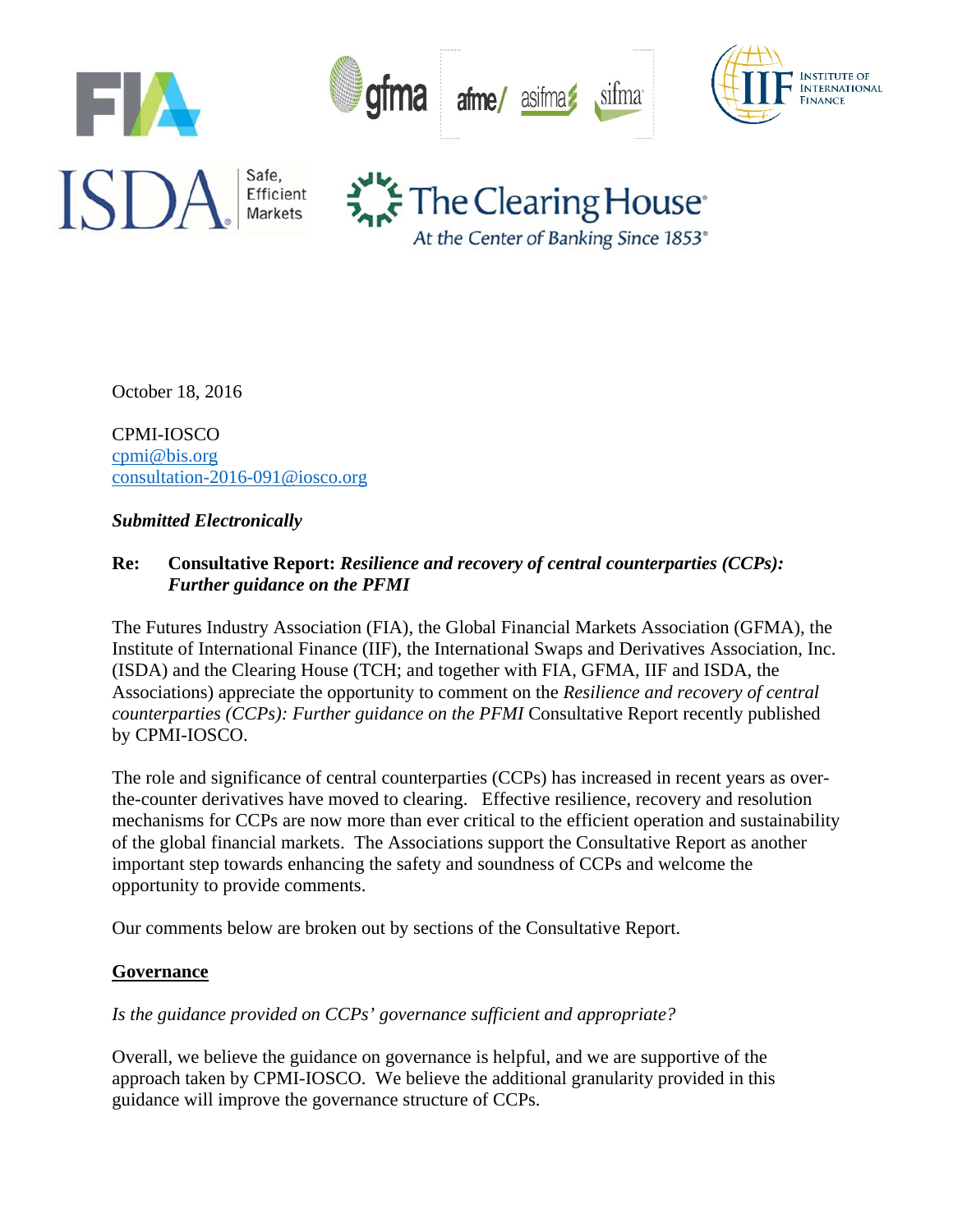Below we make some initial comments on the way the guidance places a number of additional risk management responsibilities on the CCP's board. We support the approach of ensuring that the board is key to setting the risk appetite and providing overall risk management oversight of the CCP, and that board members are fully aware of, and responsible for, the actions of the CCP. While there is a limit to the extent the board can be involved in highly granular elements of a CCP's operations and risk calculation process, we are strongly supportive of the proposed approach in the guidance regarding ultimate responsibility for the CCP's board.

The introduction of the Governance section refers to the need for the CCP's board to "have explicit responsibility to ensure that the CCP's margin system and stress-testing framework, as key elements of the CCP's overall risk management framework." We believe this section should make clear that final responsibility for risk management rests with a CCP's board of directors, in its role overseeing senior management (taking into account the role of the risk committee as appropriate) in managing a CCP's material risks including<sup>1</sup>:

- Changes to membership criteria;
- Risk framework (*e.g.,* initial margin, sizing of the default fund);
- Sizing of loss absorbency resources;
- Default management framework;
- Default waterfall:

- New products that introduce new, material risk into the system; and
- Procedures for recovery and resolution of the CCP.

We would further note the importance of the board in having ultimate responsibility for other forms of risk (*e.g.,.* operational, legal and investment risk) at the CCP. The board must ensure that the CCP's financial resources are sufficient to cover any losses arising from any of these non-default risks. One area which is not covered in detail in the guidance relates to CCP emergency powers. We believe there should be clarity on (a) the discretionary authority available to CCPs in emergency situations, and (b) the need for transparency around the decision making process by CCPs during an emergency. A key concern for clearing participants<sup>2</sup> is that CCPs balance the need for clearing participants to measure and manage exposures with the CCP's discretionary authority. More importantly, even during an emergency the CCP should have a mechanism to seek consent from all clearing participants who may be materially impacted by the CCP's use of emergency powers.

An important point that we have outlined in further detail below is the role of risk committee members. The guidance should state clearly that risk committee members provide an independent, expert opinion on a CCP's risk management strategy and the impact of a CCP's actions on CCP and clearing participant stability and market integrity, rather than acting as a fiduciary on behalf of the CCP. Additionally, as detailed below, the guidance should explicitly

<sup>&</sup>lt;sup>1</sup> This recommendation was outlined in more detail in TCH's September 2015 letter to CPMI-IOSCO with Recommendations on Current CCP Risk Governance & Member Consultation Processes. As outlined in that letter: "Because of the possible systemic risks that CCPs may pose, it is critical that CCPs' management and boards of directors understand fully the potential risks associated with the CCP's activities." 2

<sup>&</sup>lt;sup>2</sup> As used herein, "clearing participants" refers to clearing members and their direct and indirect clients.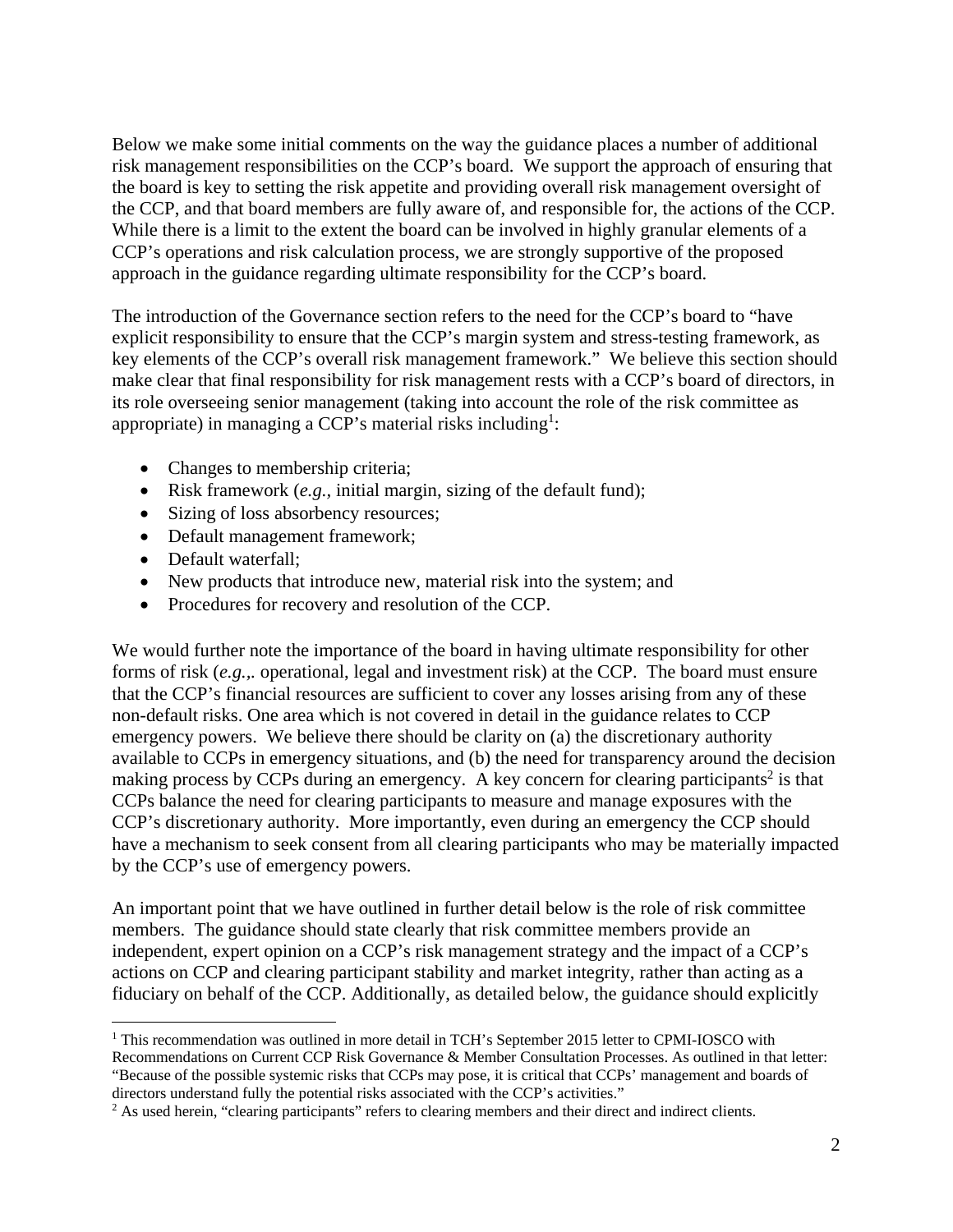require CCPs to seek public comment on important rule changes. Even if the national rules allow for filing rule change without a public comment period, we believe the guidance should ensure that rule changes processes that do not provide for open comment periods are used on a limited basis and only for non-material risk issues. As we outline in more detail below, the ability for clearing participants to comment on changes to material risk issues is a fundamental requirement for CCPs to ensure that any such changes take account of the views of all key stakeholders.

*Is the current level of public disclosure by CCPs appropriate? In particular, is there a need for further disclosure related to margin and stress testing methodologies? If so, would the disclosure of the items included in the list (or a subset of the list) suggested by an industry group and attached as an Annex be appropriate and sufficient for disclosure and feedback purposes?* 

Clearing members consider that the following information is required to enable the effective review of margin models:

- The provision of sufficiently detailed information on models, as described in "CCP Transparency on Margin Framework" attached hereto;
- An appropriate timescale for review/analysis of the impact of the changes, both systemic and clearing member specific (it was tentatively proposed that this should be 8 weeks);
- The ability of the clearing member to distribute the information to the relevant risk experts within the firm;
- Evidence that the feedback received has been considered by the CCP risk committee and board.

We do not believe the current level of disclosure by CCPs is appropriate and therefore think that guidance should provide greater specificity on information to be provided by CCPs. The Annex to the Cover Note to the Consultative Report speaks to stress results only, but does not address margin/stress methodology or other material risk areas. Information shared by CCPs on margin methodologies should not just enable feedback, but should allow for replication and testing by members. This means CCPs need to provide clearing members with underlying detail of the CCP's margin algorithm and all the parameters for all the inputs to the model in order for clearing members to be able to (a) replicate the model; and (b) assess the impact of changes to the model and/or any of the parameters. CCPs should be required to provide clearing members with full risk management policies and procedures they are required to have under PFMI Principle 3 or as otherwise mandated by national legislation and the independent validation reports. To provide further clarity regarding what we believe should be disclosed, please see the attached "CCP Transparency on Margin Framework."

Our comments on each individual section of the guidance are provided below.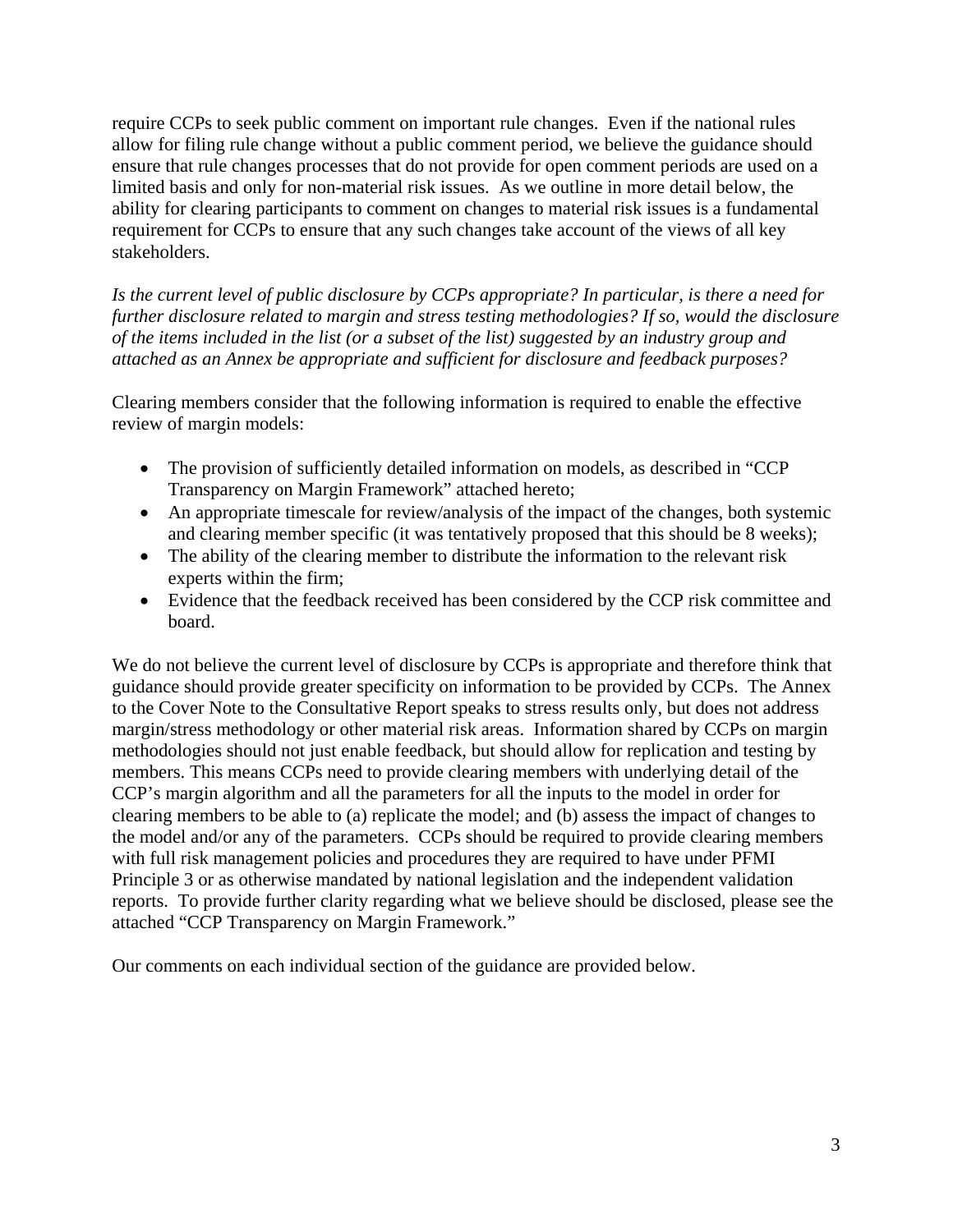#### **Design and objectives of the margin system and stress-testing framework**

We note that paragraph  $2.2.4<sup>3</sup>$  refers to the need for the board to have explicit responsibility for a number of factors, including "the target degree of credit and *liquidity risk mutualization*" (emphasis added). The reference to liquidity risk mutualization is not mentioned elsewhere in the guidance. The definition is unclear. We therefore believe the reference to liquidity risk mutualization should be deleted.

As we noted in our response to the question above on the sufficiency and appropriateness of the guidance on governance, we believe the guidance provided and related transparency requirement should not be limited to margin and stress testing, but rather should cover all material risk issues.

### **Determining the amount and characteristics of a CCP's own financial resources to absorb losses**

We reiterate the view made on previous occasions<sup>4</sup> that clearing members should not be responsible for covering any non-default losses incurred by a CCP. These are losses that exceed a CCP's financial resources above the minimum regulatory capital requirements, which are not the result of clearing member defaults  $(e.g., CCP$  operational failures).<sup>5</sup> With respect to governance, we believe the guidance should recognize the potential moral hazard for CCP management if clearing members have responsibility for losses that are within the CCP's sole control. Clearing member contributions to a CCP's financial resources should not be available to absorb a CCP's non-default losses. We believe the guidance should be explicit that default and non-default losses should be transparently defined and segregated, and we further believe that non-default losses should accrue entirely through the CCP ownership and control structure.

We would also note that this section refers to the need for CCP boards to be involved in "determining the amount and the characteristics of the CCP's own contribution." We would note that currently not all CCPs contribute their own capital, so this guidance will not always be relevant today. We believe however this is clearly not best practice, and all CCPs should work towards providing their own financial resources, in order to ensure the interests of the CCP are aligned with its clearing participants.<sup>6</sup> We would note more generally that CCP boards should consult widely, particularly with the CCP risk committee, on the quantum of the CCP's own contribution.<sup>7</sup> This is to avoid a potential conflict of interest of the board, which has a duty to shareholders that could result in the CCP's own funds contribution not being reflective of the CCP's overall risk exposure.

<sup>&</sup>lt;sup>3</sup> Unless otherwise noted, paragraph references are to paragraphs of the guidance in the Consultative Report.

<sup>4</sup> *See, e.g.,* FIA "CCP Risk Position Paper" (April 2015) and ISDA "CCP Loss Allocation at the End of the Waterfall" (August 2013).

<sup>5</sup> *See* the "CCP Contribution to Losses" and "Recovery" sections for more discussion on this issue.

<sup>&</sup>lt;sup>6</sup> See the "CCP Contribution to Losses" section below for a discussion of this issue.

 $^7$  *Id.*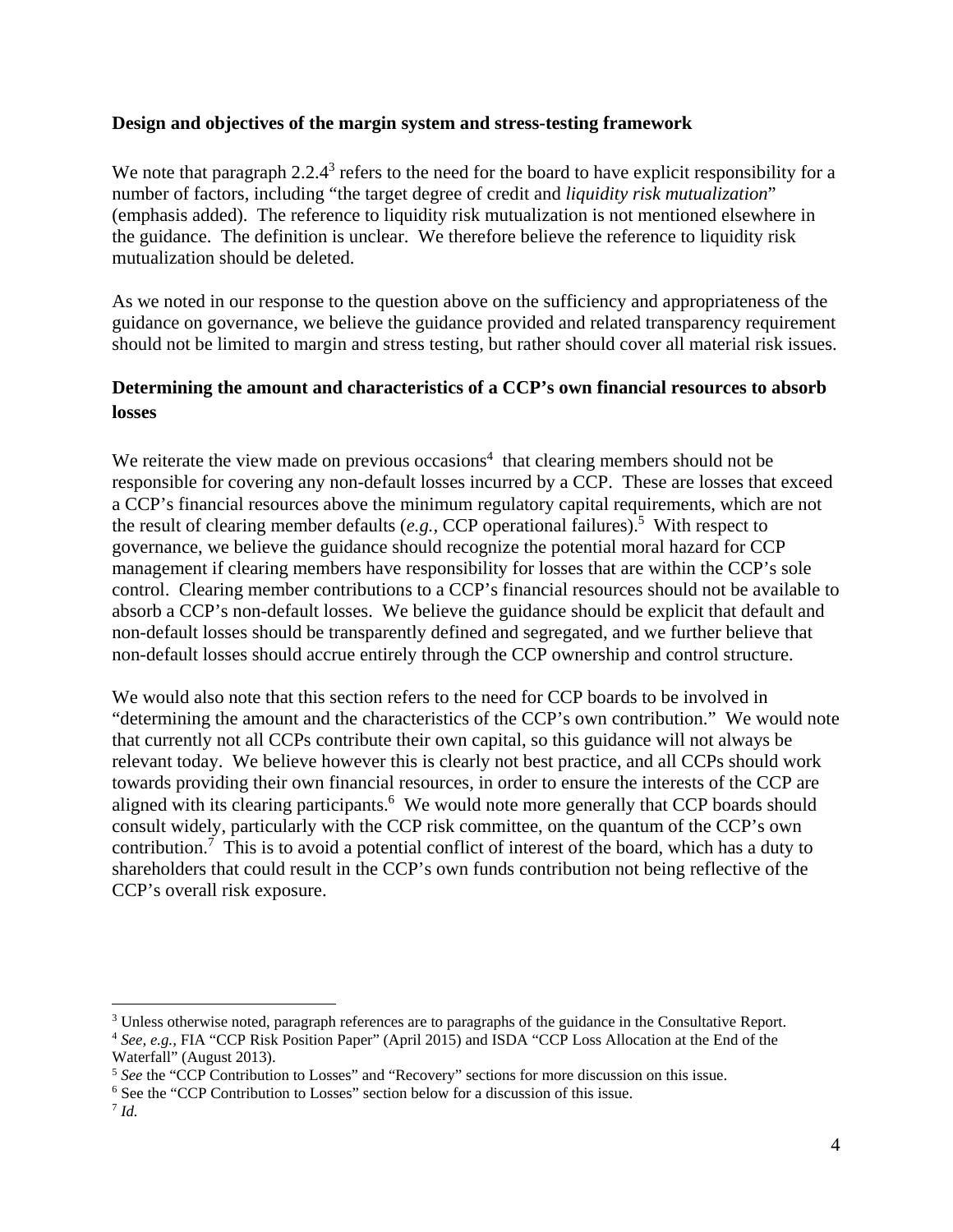#### **Review and validation of margin system and stress-testing framework**

The guidance includes the statement that "any validations and reviews of the margin system and stress-testing framework (*e.g.,* methodology, parameters, assumptions, changes, and improvements) could be provided to the CCP's risk committee (*whose membership typically includes representatives of clearing members and often also clients of clearing members*)" (emphasis added). We note two points in respect of this statement:

- The statement in parentheticals is not always the case, as some CCPs do not have representation from clearing participants. We would recommend that there be clearing participant representation on risk committees at CCPs globally to provide market expertise in connection with important risk decisions that risk committees make. Note that it is reasonable for there to be a materiality threshold for non-clearing member representatives given the range of sizes of clearing participants that are not clearing members.
- Representatives from clearing participants on the risk committee provide their own independent opinion to the risk committee on the impact of changes to risk management practices and/or rules. As noted in the next section, it should be clear that while representatives of clearing participants may sit on CCP risk committees, they provide an independent, expert opinion on a CCP's risk management strategy and the impact of a CCP's actions on CCP and clearing participant stability and market integrity.

Paragraph 3.6.18 of the PFMI states: "A CCP should regularly review and validate its margin system. A CCP's margin methodology should be reviewed and validated by a qualified and independent party at least annually or more frequently if there are material market developments." It is not clear in the PFMI if this independent review is required to be external, or whether it could be an internal team, such as internal audit. Given the importance of the margin system to the safety and resilience of CCPs, we believe the guidance should make clear that the independent review of the margin system should be done by a qualified entity external to the CCP.

The guidance includes the statement: "For example, any validations and reviews of the margin system and stress-testing framework (*e.g.,* methodology, parameters, assumptions, changes, and improvements) *could* be provided to the CCP's risk committee. The risk committee, as in other instances, *could* then discuss these validations and reviews for presentation to and final endorsement by the board" (emphasis added).Given the key role of the CCP's risk committee in the margin system and stress-testing framework, we believe that it is vital that the risk committee remain involved in any validations and reviews of the framework. Therefore the references to "could" in the above quote should be changed to "should." This reflects the risk committee's expertise in these areas, and the important role it should have in the ongoing maintenance and any reviews of the margin system and stress-testing framework. We would also note that, depending on the nature of the validation or review, other external parties may have expertise that would assist the CCP in the review, including, *e.g.,* clearing participants. The CCP's board should therefore seek feedback from any other such interested external parties in undertaking these validations and reviews.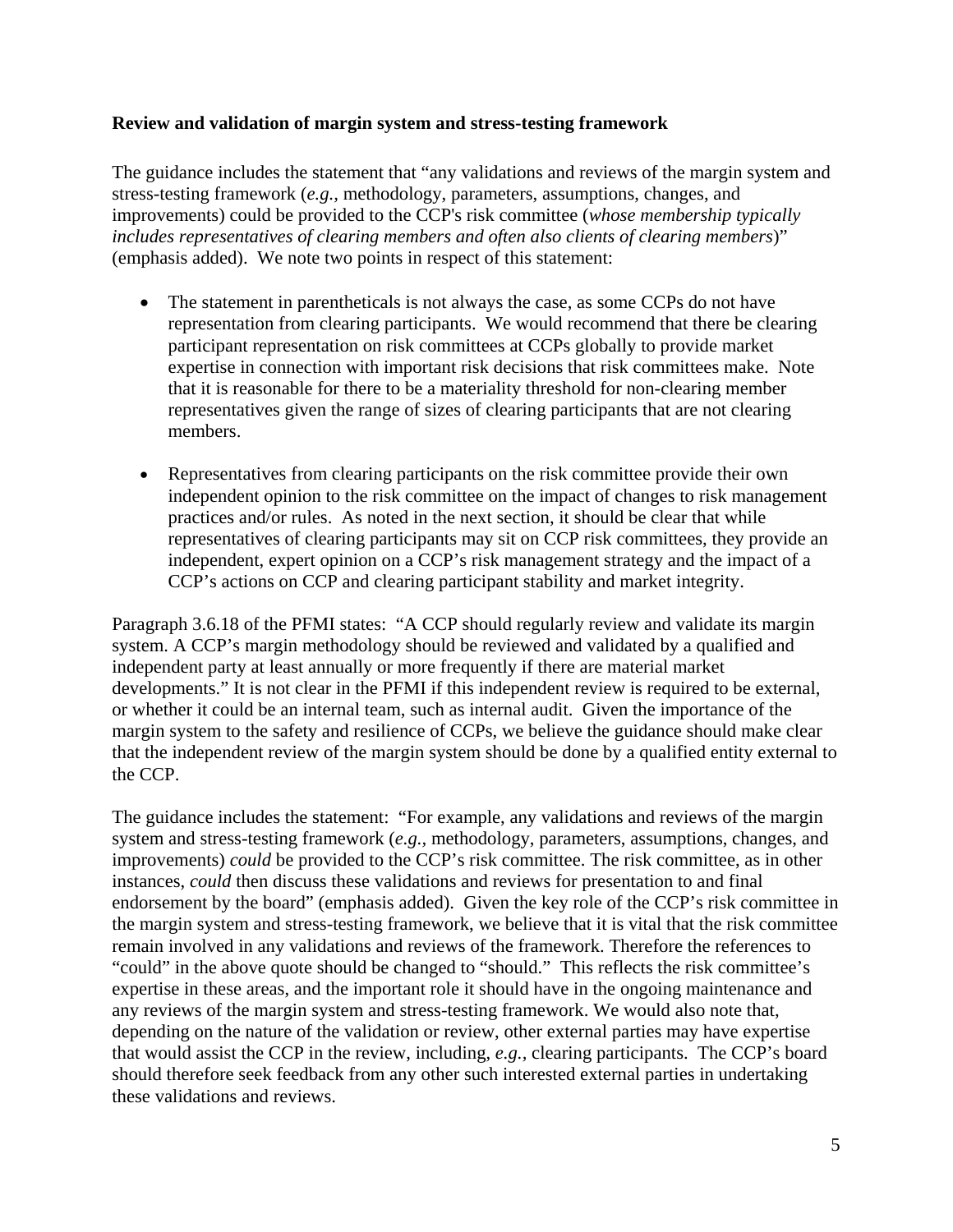## **Disclosure and feedback mechanism for reviewing the margin system and stress-testing framework**

We welcome the additional guidance provided on feedback mechanisms for reviewing the margin system and stress-testing framework. We believe this is a key process for CCPs to undertake, and one they currently do not always undertake in the most effective way. While we support the additional guidance provided, we believe it should go further and detail a process CCPs should follow for seeking feedback from their members. As we noted in our response to the questions above, we also believe that the guidance should not be limited to margin and stress testing, but rather should cover all material risk issues. The additional guidance we propose covers:

- The role of the risk committee and its members:
- The process of seeking feedback from participants; and
- Risk related disclosures to general membership.

We have a number of comments about the functioning of the risk committee and the role of its members:

- It should be clarified that risk committee members provide an independent, expert opinion on a CCP's risk management strategy and the impact of a CCP's actions on CCP and clearing participant stability and market integrity. Consultation with the risk committee cannot replace consultation with clearing participants, as not all clearing participants are represented on the risk committee. This is necessary to ensure the positions of clearing participant stakeholders are taken into account prior to the implementation of changes by the CCP. This ensures a wider perspective on any rule changes than that of the risk committee and the CCP's board.
- Membership on the risk committee must not confer any commercial advantage to clearing participants who sit on the risk committee. These clearing participants must be prohibited from sharing information with commercial colleagues. However, risk committee representatives should be able to seek guidance from risk experts within their organization, and it must be clear they are doing this with the purpose of providing expertise to the CCP. However, this must not constitute a substitute for seeking member feedback.

More generally, it would be helpful for the guidance to provide detail on the desired scope/mandate, structure, composition, eligibility, duties/objectives of risk committee members. In addition to points raised elsewhere in this response, additional detail was provided in the TCH 2015 Letter on Current CCP Risk Governance & Member Consultation Processes, including recommendations in respect of:

• Minimum Eligibility Criteria. CCPs should be required to prescribe explicit minimum background and expertise requirements (*e.g.,* risk, trading, operational), as well as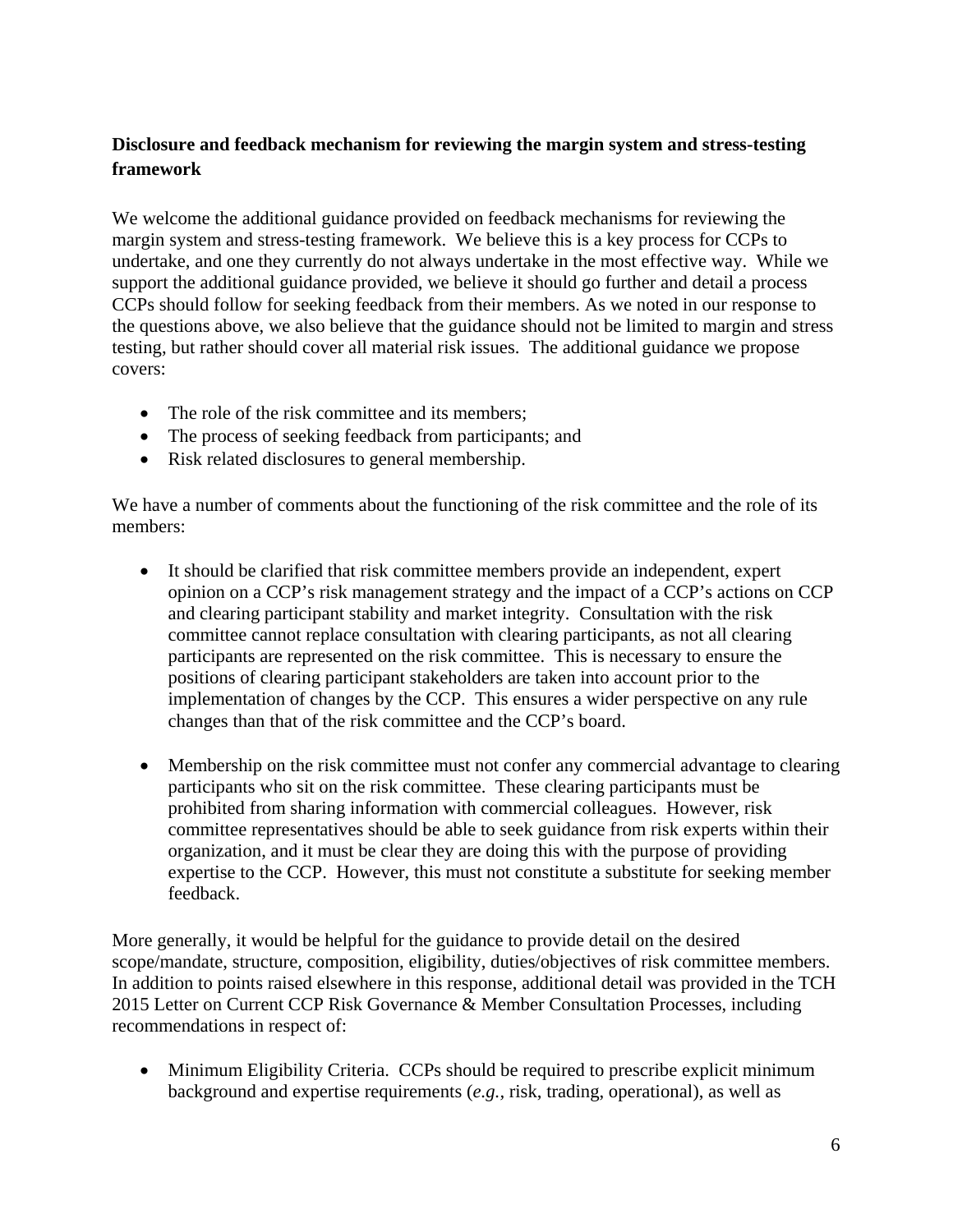seniority requirements, for risk committee representatives to ensure that the risk committee benefits from diverse perspectives and a sufficient level of expertise. The risk committee should include a minimum number of representatives with risk expertise in the asset classes overseen by the risk committee, as well as a minimum number of representatives with credit risk expertise relevant to the CCP. Risk committee representatives should be nominated by their respective institutions based on these criteria.

- Risk Committee Composition. Risk committees should be recomposed annually, and, as clearing services are added to the CCP, the risk committee representatives should be reviewed to ensure that there are appropriate market experts on the risk committee. Where CCPs have risk working groups for particular clearing services and also a risk committee that reviews risk working group recommendations, then the risk committee must have appropriate product expertise to review and potentially reject the recommendation. The details must be explicitly disclosed to the CCP's board.
- Risk Committee Confidentiality Agreements.CCPs should be required to permit risk committee representatives, clearing member working group representatives, and clearing members themselves to share materials, on a confidential basis, with internal risk personnel within their respective organizations to obtain needed input to effectively perform their duties as risk committee representatives, thereby maximizing the risk expertise the risk committee may provide to the CCP's management and boards of directors.

Paragraph 2.2.18 provides four channels for feedback from clearing participants to the CCP, in addition to the use of the risk committee. We believe the guidance should state that all four channels of feedback described in paragraph 2.2.18 should be used – it is not for the CCP to choose among them.

In addition to the four channels of feedback outlined, we believe more granular guidance would ensure CCPs follow best practice in the process of seeking feedback from clearing participants, particularly in respect of material risk issues. This more granular guidance should include:

- For material risk issues, CCPs should engage clearing participants early in the process of risk management framework development and rule development. By waiting until the last stage of a public comment period, it can be more difficult for participant feedback to be incorporated in the CCP's rules.
- All material risk changes should be subject to public comment.
- The length and form of the feedback process must depend on the importance of the issue to the CCP and clearing participants. If a rule change would result in a change in the liability of clearing participants, there should be a more thorough process, such as ballots, in order to solicit participant approval.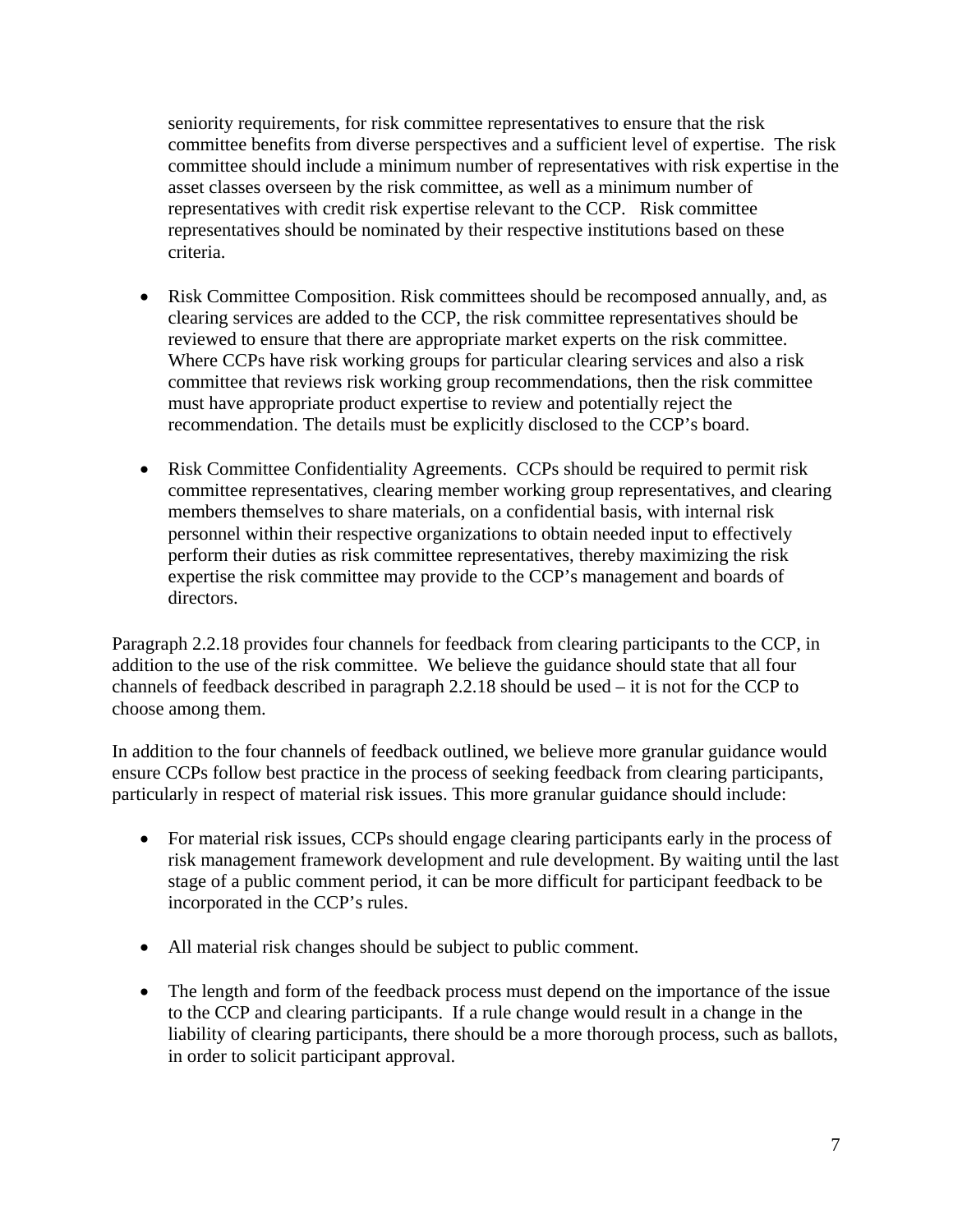- o Industry members have previously called for an appropriate timescale (tentatively proposed to be eight weeks) for review/analysis of the impact of the changes, both systemic and clearing member specific.
- o Industry members have also noted the need for clearing participants to distribute information about material rule changes to the relevant risk experts within their firm (subject to a prohibition on the information being used for commercial purposes).
- o There have been some recent examples of clearing participant feedback being sought at a late stage in the process and with too short a window to comment.
- o The use of rule change mechanisms that do not directly allow for clearing participant feedback should be used on a limited basis and only for non-material risk issues. For example, there has been increasing use recently of the U.S. Commodity Futures Trading Commission's Rule 40.10 filing process, which does not provide a direct feedback mechanism for participants.
- In making final decisions on rule changes, there should be evidence that feedback from clearing participants has been considered by the risk committee or board. If such feedback is not considered, CCPs should be required to advise regulators of their rationale for not considering such feedback.
- There should be a reporting mechanism straight to the regulators to provide feedback. While most jurisdictions have a structure for clearing participant feedback to regulators, it is not always used. It is important that clearing participants have the ability to provide feedback to regulators prior to changes being implemented.

CCPs should report to all members at least on an annual basis, the adequacy and performance of stress and margin back tests. The level of detail provided should in no way expose commercial or individual member details, but it should provide members with the overall performance and any weaknesses identified or potential remediation. Details should include the assumed scenarios and shocks, material inputs and results in an anonymized manner as detailed in the Annex to the Cover Note to the Consultative Report that would ensure such information would not disclose risk or commercial concerns of individual clearing participants.

### **Stress Testing**

### *Is the guidance provided on stress testing sufficient and appropriate?*

We strongly support the guidance on stress testing and note that it incorporates a number of recommendations from the industry. We commend CPMI-IOSCO for recognizing the importance of establishing standards that a CCP should follow in choosing stresses to model and constructing stress scenarios.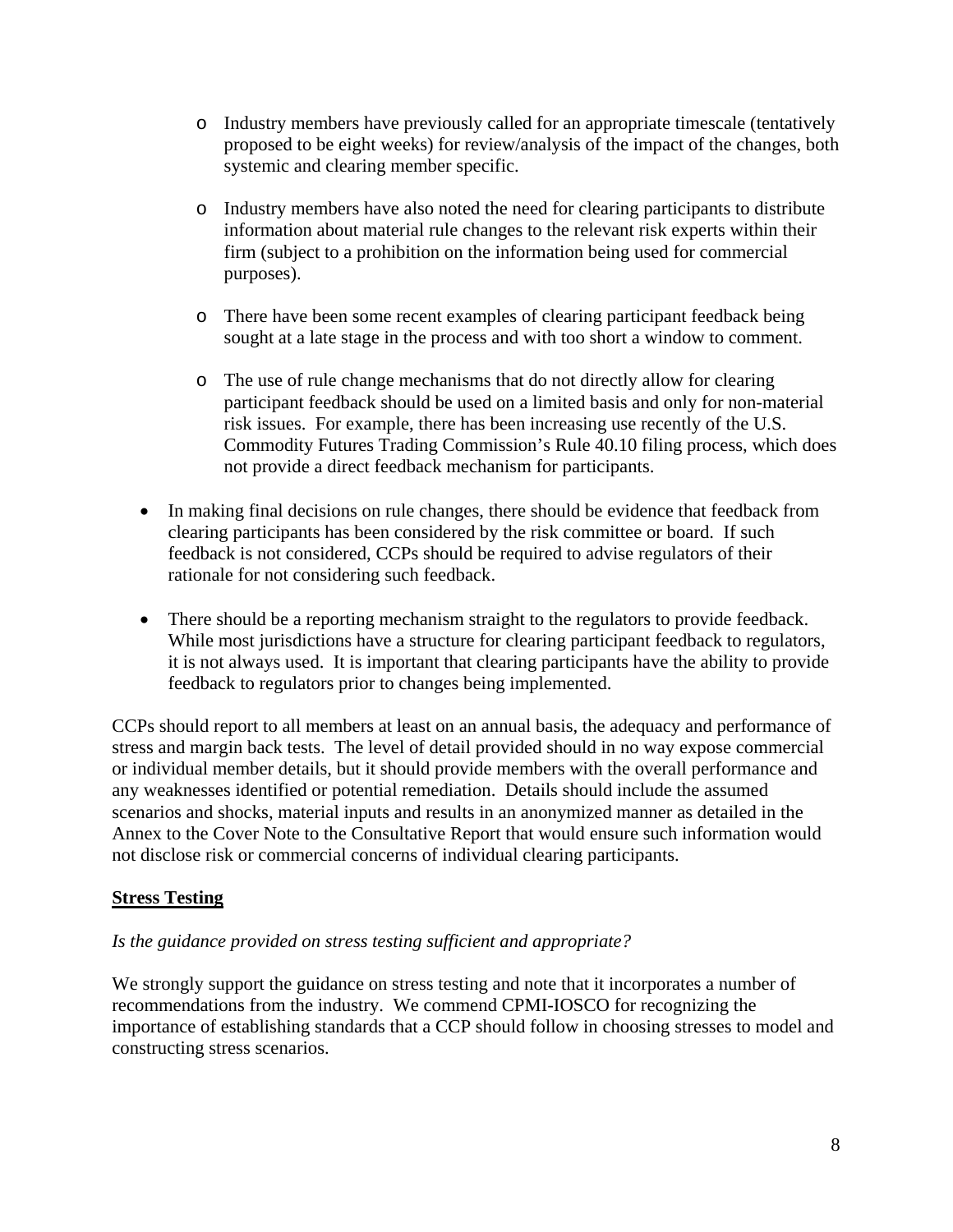Below we point out a number of aspects of the guidance that we strongly support and also raise a limited number of issues for CPMI-IOSCO to consider before issuing final guidance, particularly with respect to liquidity stress testing, the interactions between liquidity and credit stress testing and disclosure of information about stress testing. We have broken out our comments below by sections of the guidance.

### **Structure of credit and liquidity stress-testing frameworks**

We strongly agree with the statement in paragraph 3.2.2 that a CCP should conduct distinct but consistent stress tests for credit risk and liquidity risk and cover resulting exposures with prefunded available financial resources and qualifying liquid resources, respectively. We also agree that in ensuring coverage of credit and liquidity exposures, CCPs must account for the likely value of available collateral in stressed market conditions. We think that final guidance should require CCPs to stress the value of collateral in extreme but plausible market conditions.

We support the statement in paragraph 3.2.5, which provides that a CCP should ensure that its credit and liquidity stress tests are structured in a way that is consistent with the rules and procedures that govern, respectively, how credit and liquidity risk is managed day to day following a participant default. We believe that final guidance should require CCPs to conduct fire drills across asset classes to justify using the same stress scenarios across all asset classes and verify the adequacy of assumptions used to set the applicable stressed period of risk for each asset class.

#### **Identification of all sources of credit risk**

We agree with paragraph 3.2.11, which provides that a CCP should identify all sources of credit risk to which it could be exposed in extreme but plausible market conditions and ensure that each source of risk is appropriately captured in credit stress tests. We support application of credit risk stress scenarios to the market values of both portfolios and collateral but note that few CCPs do this currently. We believe that these scenarios should be applied to portfolios and collateral simultaneously to determine the overall impact on the portfolio.

#### **Identification of all liquidity risks**

We agree with the statement in paragraph 3.2.15 that liquidity exposures can arise even in the absence of a participant default or when there is no uncovered credit exposure. We therefore believe that CCPs should account for liquidity risks from settlement banks, custodians, investment counterparties and any relevant liquidity providers. On the other hand, we believe that final guidance should emphasize that liquidity stresses may be caused by credit stresses. CCPs should also account for these potential interactions in developing hypothetical scenarios for liquidity stress testing. In addition, liquidity stress testing should account for other scenarios specific to liquidity risk, including, *inter alia*, higher haircuts required to finance collateral.

We also agree with the statements paragraphs 3.2.15-3.2.21 generally that liquidity stress testing should identify liquidity risks for all currencies in which a CCP could have payment obligations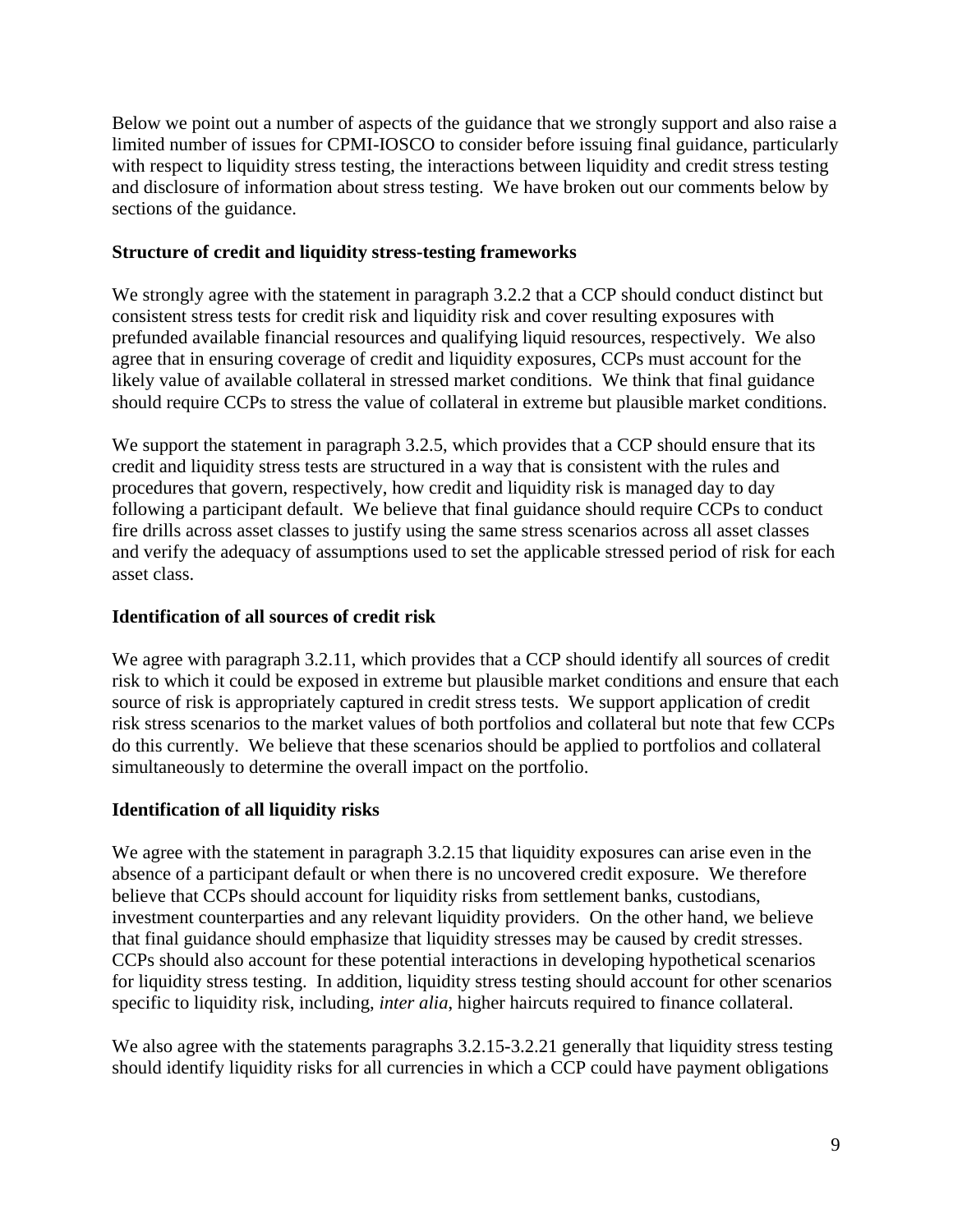individually. It would not be sufficient for a liquidity stress testing to focus on only major currencies.

We generally agree with the sources of liquidity risk related to liquidity exposures in paragraph 3.2.17. However, we think that final guidance should require CCPs to analyze their liquidity exposures consistently with how they manage credit exposures and therefore, if they manage credit exposures by services lines, they should analyze each of the identified liquidity risks by service lines as well. For liquidity risks that are managed across service levels, CCPs should still be required to account for any challenges that could arise in modelling risks across service levels.

Further, in jurisdictions where CCPs have the ability to borrow cash collateral posted by nondefaulting members. CCPs should be required to return cash collateral to the non-defaulting clearing members and should be liable for any market risk that results from transforming noncash collateral into cash. Some members also believe that CCPs should be required to replace these with non-cash collateral. Members therefore think that final guidance should require CCPs to account for these scenarios and potential risks as well as require that rulebooks clearly specify any rights of the CCP to use cash collateral posted by clients for liquidity purposes.

We believe that final guidance should require a CCP to account for the risks it could impose on the financial system if it relies too heavily on clearing members and their bank affiliates for liquidity in times of market stress. It is conceivable that these facilities may not be available and, even if they are, overreliance on them could be procyclical. We believe that final guidance should account for the systemic contagion risk introduced by over-reliance on clearing members and their bank affiliates, as well as other clearing participants. Some members also believe that any reliance on clearing participants for liquidity should be limited.

Finally, we strongly support CCP access to liquidity from central banks on standard market terms (including the requirement for high quality liquidity collateral). To facilitate such access, we believe that CCPs should be required to ensure that they hold an adequate amount of such collateral.

### **Development of extreme but plausible scenarios, comprehensiveness of scenarios, development of forward-looking scenarios, changes in relationships between different products or asset classes**

We generally think that the guidance on what constitutes "extreme but plausible market conditions" and "risk tolerance" are still vague. We urge CPMI-IOSCO to provide clarity beyond the guidance in paragraph3.2.23, which merely suggests that stress testing account for interactions between a member default and potential market scenarios. We also believe that guidance should require regulators to consider consistency of stress scenarios across CCPs to ensure that similar asset classes at different CCPs utilize similarly severe stress assumptions.

We strongly agree with the statement in paragraph 3.2.25 that historical stress scenarios alone are not sufficient. We also agree with guidance in paragraphs 3.2.26-3.2.29 and 3.2.36-3.2.41 regarding the expertise and knowledge required to derive forward-looking stress scenarios that are specifically tailored to the products cleared by each individual CCP. Accordingly, we think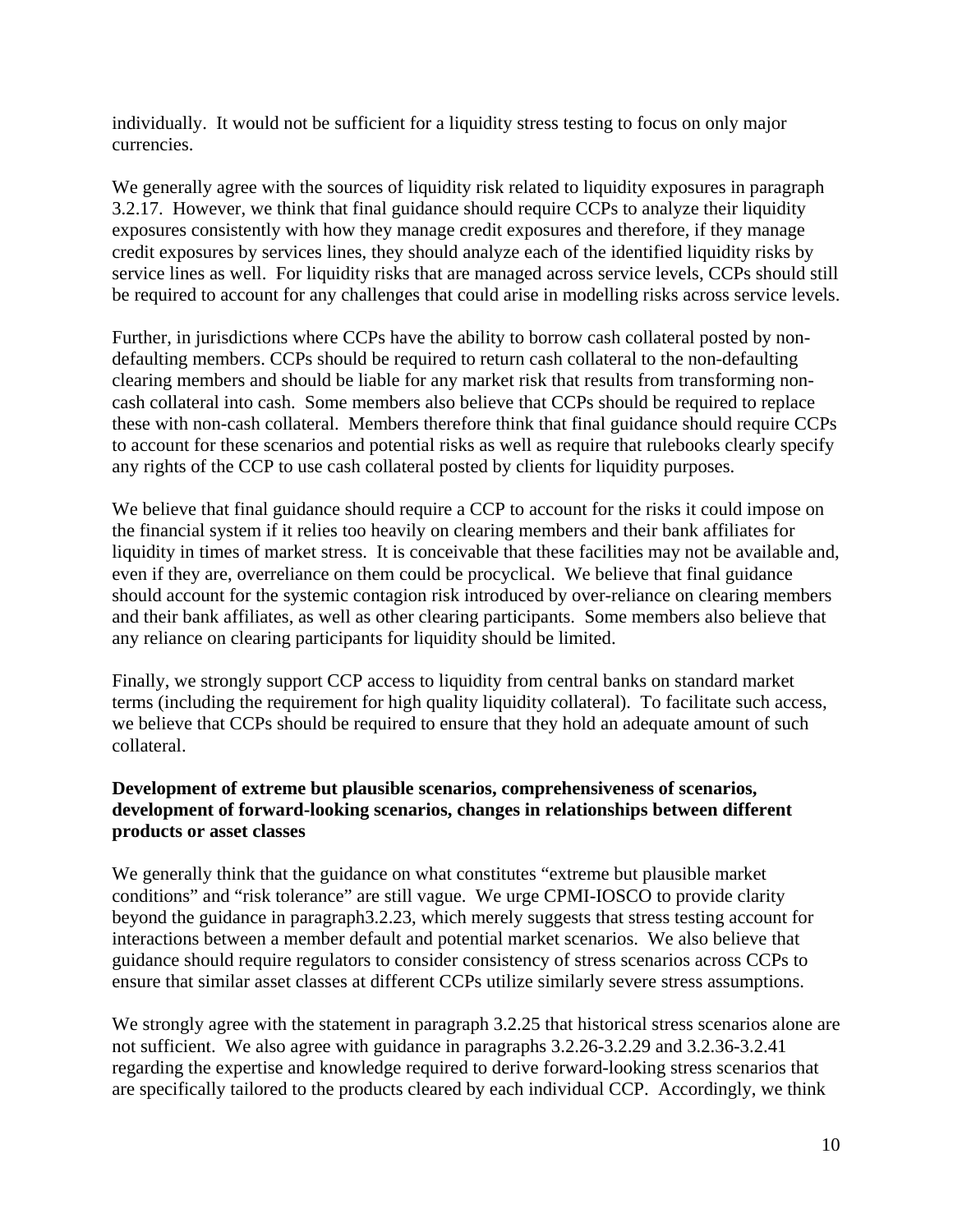that paragraph 3.2.26 should more clearly distinguish between historical, hypothetical (forward looking) and theoretical (statistical) scenarios and mandate the use of all three.

We also strongly agree with the statement in paragraph 3.2.51 that for the purposes of reflecting the extreme but plausible market conditions appropriate for stress testing, a CCP should assume that it will be unable to port client positions because porting requires a willing and able transferee. Consistent with this, we believe that final guidance should require CCPs to use conservative assumptions regarding the period of time during which it would need to manage client positions.<sup>8</sup>

# **Stressed period of risk**

Paragraph 3.2.43 requires the stressed period of risk to be at least as long as the margin period of risk. Some members think that CPMI-IOSCO should reconsider whether the margin period of risk is the correct benchmark. Stressed markets are characterized not only by increased volatility but potentially could also be characterized by reduced market liquidity, which would impact the time required to liquidate defaulted portfolios. A CCP's default management strategy typically involves entering into hedges. We believe that CCPs employing this strategy should demonstrate consideration for illiquid markets when estimating the stressed period of risk. A longer stressed period of risk than margin period of risk may also be appropriate for certain products that are inherently illiquid. We urge CPMI-IOSCO to provide additional guidance regarding when stressed period of risk should be longer than margin period of risk.

Additionally, with regard to liquidity risk, we believe that upon one or more default events, liquidity strains may persist over multiple days. We therefore think that liquidity stress scenarios should be based on multi-day coverage to ensure that a CCP has sufficient liquidity to return to a matched book.

# **Analysis of the risk management framework**

Final guidance should require CCPs to ensure a thorough understanding of the complexity of stress test results to avoid unilateral application of these results. In particular, CCPs should analyze whether the drivers and relationships within different data sets are reasonable to ensure that coverage of risks is appropriately conservative.

We also urge CPMI-IOSCO to require additional disclosures regarding results of stress testing to CCP members and other clearing participants. Disclosures should cover the results of stress testing (as detailed in the Annex to the Cover Note to the Consultative Report), scenarios used, assumptions used to develop hypothetical (forward looking) and theoretical (statistical) scenarios, rationale for sizing resources held based on relevant stress testing, sensitivity results and the results of reverse stress tests. With regard to liquidity in particular, we believe that CCPs should establish liquidity waterfalls that identify sources and uses of liquidity. These waterfalls should be well documented, subject to stress testing (including from an operational perspective) and disclosed to clearing participants. For scenarios, disclosures should cover the actual basis points, or other relevant measure, that the market is assumed to move so that industry

 <sup>8</sup> See the "Margin" section below for a discussion of this period of time.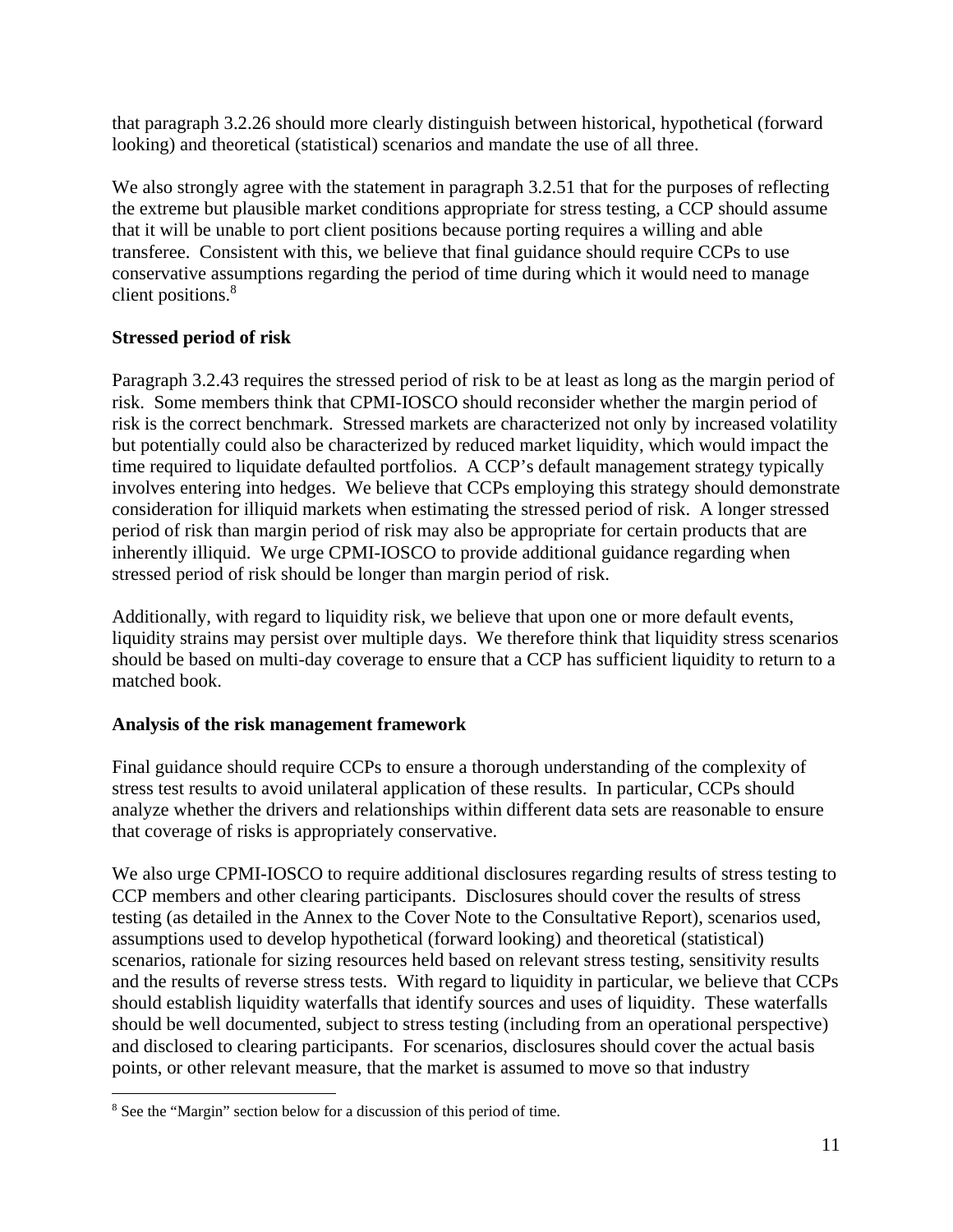participants fully understand the magnitude of relevant market events covered by the stress testing.

Granular information about scenarios should also be disclosed publicly. These disclosures would facilitate the conversations amongst industry participants and regulators that are necessary to determine the adequacy of stress testing. We fully support the disclosures in the Annex to the Cover Note to the Consultative Report.

We note that pursuant to the recently published *Progress Report on the CCP Workplan*, a joint BCBS, CPMI, FSB and IOSCO study group on CCP interdependencies is expected to publish a report in early 2017. We encourage CPMI-IOSCO to consider the results of this report when issuing final guidance on stress testing. Final guidance should require stress testing to cover interdependencies with custodians, letter of credit providers, liquidity providers, investment counterparties, settlement banks and obligors on credit-sensitive collateral (*e.g.,* corporate bonds). Final guidance should also address the interplay between credit and liquidity stresses across these interconnections, including in a cross-border context.

*In light of the potential for member positions and market prices to change significantly during the day, is the proposed guidance on capturing intraday positions and price movements in stress tests appropriate and sufficient?* 

We support guidance on intraday stress testing as default events may be driven by intraday movements of prices and positions. We particularly support intraday stress testing as necessary to prevent procyclical collateral calls. However, we think that the final guidance should provide additional clarity regarding what intraday stress testing should cover. We interpret paragraphs 3.2.4 and 3.2.5 to require intraday stress testing to address (1) the risk that initial margin is not sufficient to cover intraday fluctuations, which could be procyclical if calls for additional collateral occur in a time of market stress, (2) trading behavior that causes position fluctuations throughout the day but that is not picked up by end-of-day data and (3) the potential for having to liquidate mid-day as opposed to at the end of a day and related liquidity constraints for positions that vary greatly throughout the day. We support these objectives and suggest that CPMI-IOSCO articulate them more clearly in final guidance.

# **Coverage**

#### *Is the guidance provided on coverage sufficient and appropriate?*

Overall, we support the guidance provided. However, we think that the final guidance should provide additional granularity in certain areas. We also strongly believe that final guidance should emphasize a CCP's ability to cover potential default losses as opposed to satisfaction of a minimum "cover 1" or "cover 2" standard. Separately, we maintain the importance of clearly articulating on an ex ante basis, and protecting, the liability of clearing members. As discussed in more detail below, we urge CPMI-IOSCO to address this point in final guidance.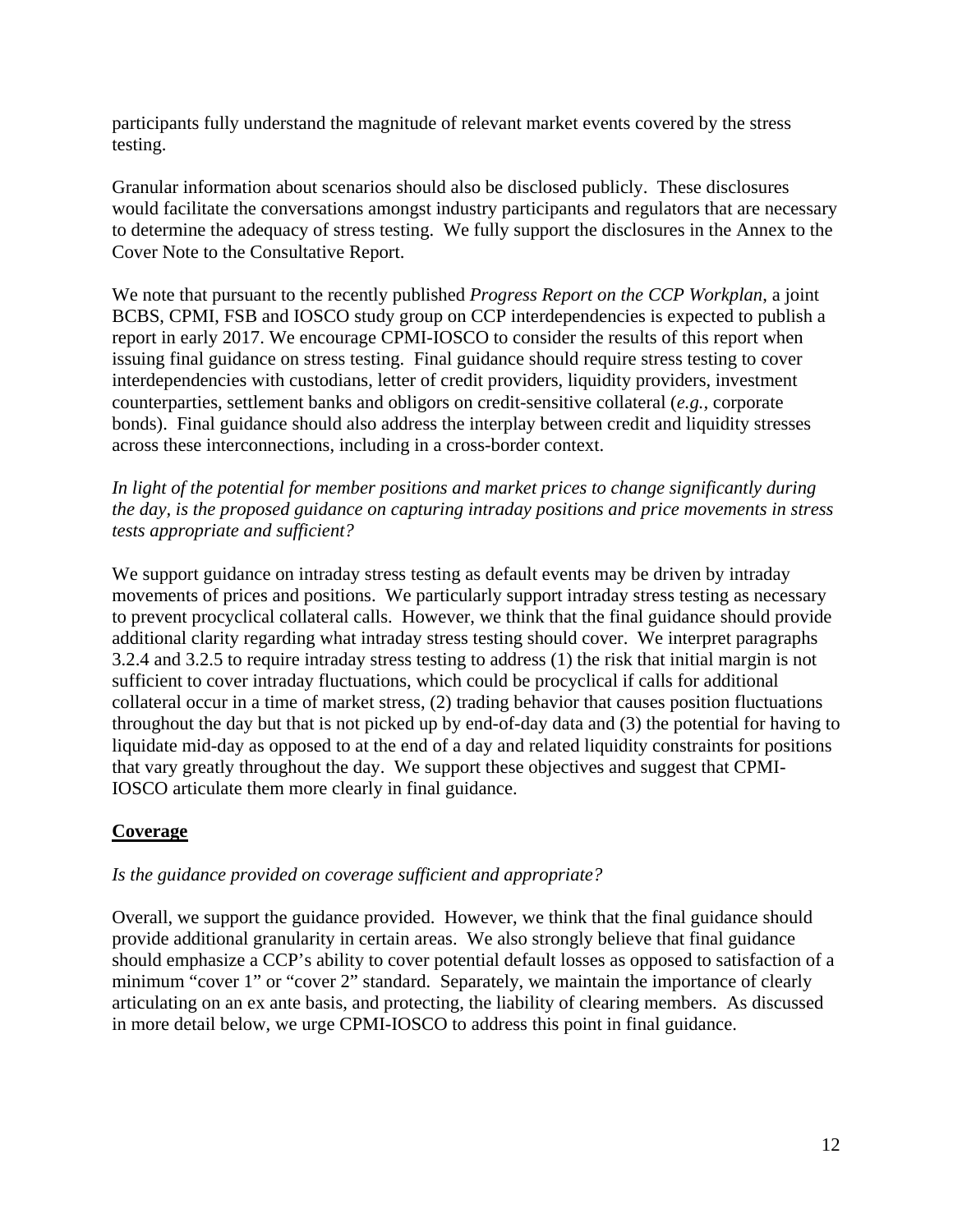Below we point out a number of aspects of the guidance that we strongly support and also raise a number of issues for CPMI-IOSCO to consider before issuing final guidance (broken out by each section of the guidance).

### **Cover 1 or Cover 2 as a minimum**

We strongly support the guidance in paragraph 4.2.1 providing that a CCP's assessment of relevant extreme but plausible scenarios and market conditions should include an analysis of the number of simultaneous clearing member defaults that are extreme but plausible given the composition of its particular base of clearing members and their distribution of risk across a particular clearing service. Please see the response to the question below for the remainder of our comments on this section.

### **Determining the largest exposures**

We strongly agree with the guidance in paragraph 4.2.2, which provides that CCPs should monitor the distribution of projected stress-testing losses across clearing members. However, we believe that the guidance should be more prescriptive regarding situations in which composition of the membership base and distribution of projected losses across participants could require higher coverage. We also believe that CCPs should provide disclosure on this distribution as part of its membership feedback and governance process. In particular, we believe that CCPs should be required to demonstrate to their stakeholders that their prefunded resources are appropriate based on their projected loss distribution, taking into account distribution risk across the CCP's membership. It is important to understand how relatively equal loss distributions would affect required resources. As noted above and discussed below, we believe that the focus should be on a CCP's ability to cover potential default losses as opposed to satisfaction of a minimum "cover 1" or "cover 2" standard and we believe that an understanding of these issues is crucial to achieving such coverage.

We also agree with the statement in paragraph 4.2.2 that a CCP should assume simultaneous default of a participant and all of its affiliates. On principle, we agree that a CCP should only allow for offsetting to the extent the rules of the CCP and the applicable legal framework allow for such offsetting in the event of default. However, we think that guidance should further recommend that CCPs take a conservative approach in determining whether any such offsetting would be permitted. It may be most appropriate to not apply offsetting between affiliates for stress-testing purposes given legal restrictions on such offsetting.

We strongly support the guidance in paragraph 4.2.3 providing that a CCP consider using unsynchronized stress-testing results to better reflect the potential sequential default. This is particularly important for CCPs that clear different assets classes or uncorrelated products within a single clearing service or within the same default "waterfall." Unsynchronized stress tests are appropriately conservative as they provide an additional buffer in the event that stress-testing frameworks are not appropriately comprehensive or robust. Additionally, we again believe that the criteria for such stress testing and the results should be disclosed to a CCP's stakeholders.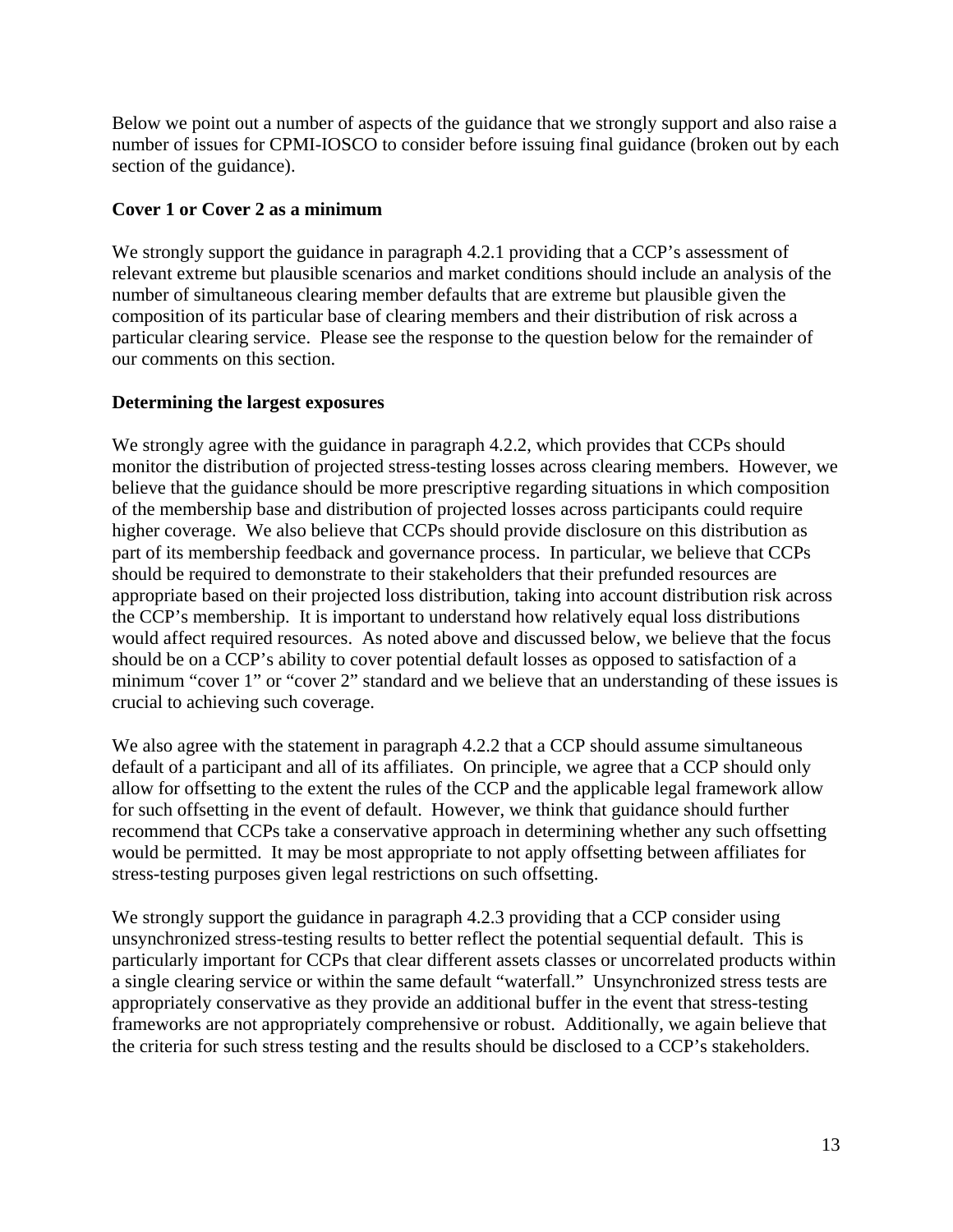#### **Ignoring voluntary, excess contributions**

We agree that a CCP should ignore any voluntary, excess contributions from clearing members because they could be withdrawn, particularly in a period of stress. We believe that this is particularly true in the context of liquidity coverage as we think it is very likely that clearing members would withdraw excess cash in a period of distress.

#### **Maintaining resources on an ongoing basis**

As an overarching principle, liability of clearing members should be clearly articulated on an ex ante basis and protected. Unlimited assessment rights on clearing members may be unreliable and could lead to procyclicality and liquidity or funding issues for clearing members, thereby perpetuating systemic risk at a time of market distress.<sup>9</sup> We therefore support the guidance in paragraph 4.2.7 requiring CCPs to clearly articulate the circumstances in which they will call for additional financial or liquidity resources from clearing members, the nature of the resources it will call (*e.g.,* additional margin or additional contributions to the default fund), how the allocation of additional contributions will be determined and the payment deadline. We strongly believe that potential obligations of clearing members and the circumstances in which they would arise should be clearly communicated to clearing members on an ex ante basis.

Clearing members must have a full understanding of when and how they could be assessed. We agree with the requirement that CCPs maintain a sufficient minimum amount of resources at all times relative to targeted coverage and have procedures to call for additional resources to address any breaches. However, we do not believe that CCPs should have the ability to call for default fund replenishments on a continual basis. Requiring members to replenish the default fund immediately after its usage would mean that in the case of multiple defaults, members would have to keep replenishing the default fund after each default. The process would be iterative depending on the number of defaults that occur. As such, clearing members would have no means of determining the number and amount of replenishments that they would have to make over a given period making it challenging to estimate their liabilities and measure or risk manage their exposure. Even where CCPs do not resize the default fund immediately following each default, continual replenishments can still lead to very high default fund liability, potentially conflicting with bank regulatory limits. Continual default fund replenishments are also procyclical and multiple calls increase probability that a member would fail to pay in the call.

To address our concerns about membership risk, we suggest that CCP rules provide for a standard capped liability framework which limits the amount of resources that they can use across single and multiple defaults during the latter of a 30 calendar-day period or the end of the default management process. This is in line with the time provided to CCPs in certain jurisdictions to replenish their "skin-in-the-game" contributions. There is no rationale why the CCP would be provided a longer window to replenish its first tranche contribution. CCPs should be required to size their funded default fund appropriately to ensure they have access to sufficient resources in the event of a member default. And once the default fund has been used,

<sup>&</sup>lt;sup>9</sup> We note that, at present, insured depository institutions in the United States are restricted from taking on membership obligations in a CCP (or entering into a transaction) whereby the institution is exposed both legally and practically to unlimited liability. 12 C.F.R. § 225.28(b)(7)(iv).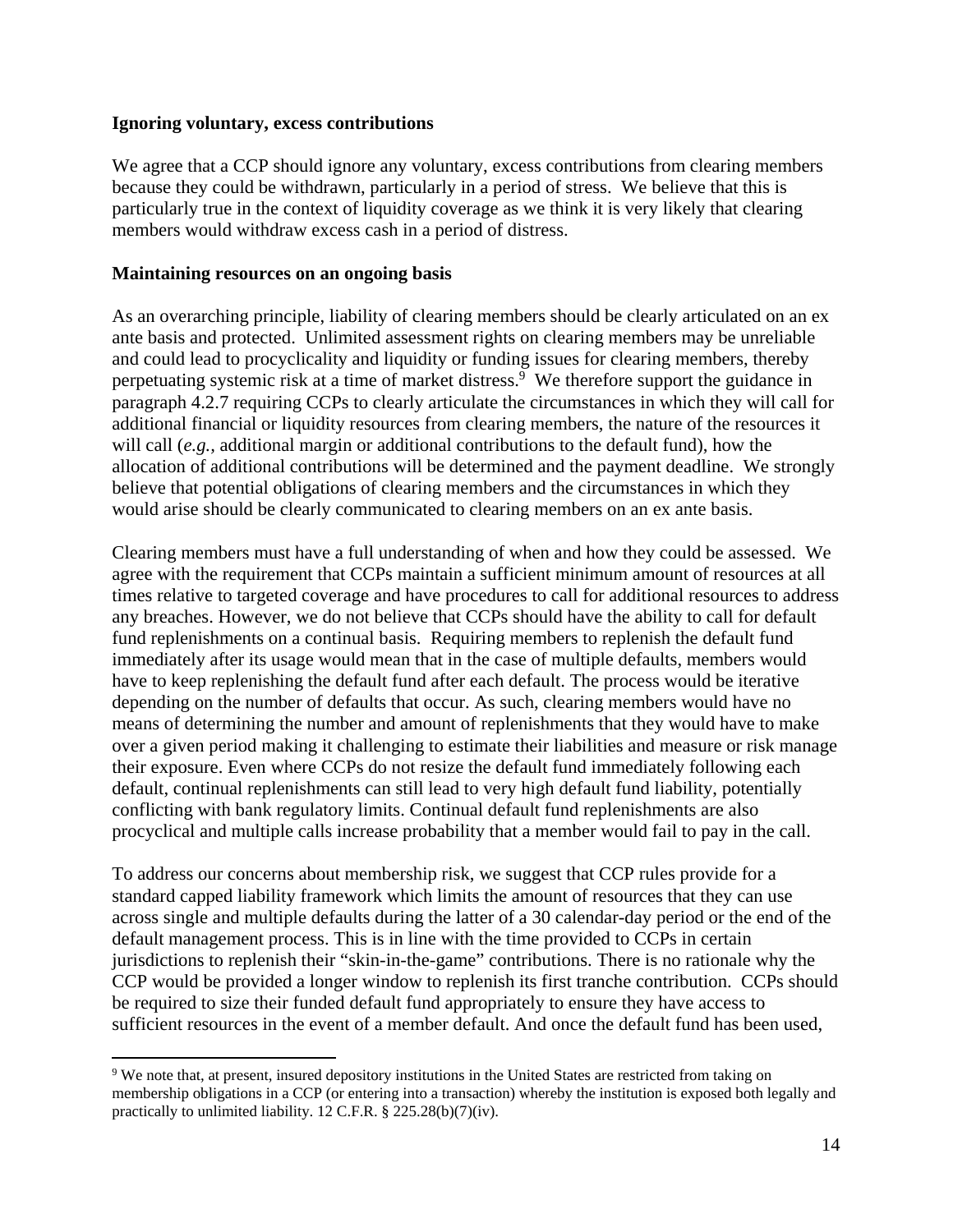the number of assessments should be capped to one times the default fund irrespective of the number of defaults that occur during the 30-day period to ensure a clear and consistent cap on member liability. This cap should consistently be applied for both withdrawing and continuing members to ensure there are no incentives to exit the market, which could potentially cause a run on CCP that could then lead to market instability.

Assuming that a CCP holds "cover 2" resources, additional resources equal to one times the default fund would cover defaults of members that would cause the four largest losses. Based on CPMI-IOSCO public quantitative disclosures for CCPs that clear listed products, the largest member loss is actually two to three times the size of the second largest member loss. In these situations, additional resources equal to one time the default fund would actually cover losses from four additional members (*i.e.,* six members in total). Also based on the quantitative disclosures, losses from the top five members account for 50% of total potential losses. Losses beyond these would suggest extreme market moves and/or members failing at a rapid and unprecedented rate. Additionally, we believe that recent reforms to address G-SIB resolution, including requirements to hold "bail-in-able debt," should significantly reduce the likelihood of a large number of member failures within a 30-day period. Finally, we note that losses from additional defaults would likely be lower in magnitude because the larger number of defaulting positions would result in more potential offsets for the CCP to realize in liquidation.

Additionally, we strongly support the guidance in paragraph 7.2.5 (and also in the previously published Recovery Report), which provides that a CCP's rules and procedures should avoid automatic triggers but instead provide the CCP with the capacity to effect a replenishment as soon as practicable, including by the following business day when that would be the case, along with the capacity and responsibility to determine the most appropriate pace for replenishment in the light of prevailing circumstances (with the CCP bearing the burden of proof to demonstrate why it would be impracticable to replenish its resources by the following business day). We suggest adding consistent language to paragraphs 4.2.6-4.2.7 and re-evaluating the language in paragraph 4.2.6 regarding automatic triggers and same-day contributions to re-establish compliance with coverage requirements.

We also believe that anything paid in by clearing members to replenish resources should count towards caps on clearing member assessments so that continual replenishments across multiple defaults do not raise the cap on membership liability. Instead, CCPs should ensure availability of adequate margins to cover losses. To clarify, the CCP would only have the authority to call for additional resources to replenish the default fund once (regardless of whether it referred to such cash calls as an assessment or replenishment) during the longer of a 30-day period or the end of default management process. Beyond this amount, additional initial margin, CCP capital and/or funding from a CCP's parent could be used to meet coverage requirements and any new default losses in the continuing default management process/30-day period.<sup>10</sup> This would ensure that the

 $10$  In adopting this approach, we noted that such initial margin requirements could be quite high in a time of stress. CCPs should strongly consider alternative means to meet coverage requirements, including CCP capital and funding from a parent company of the CCP as an interim measure.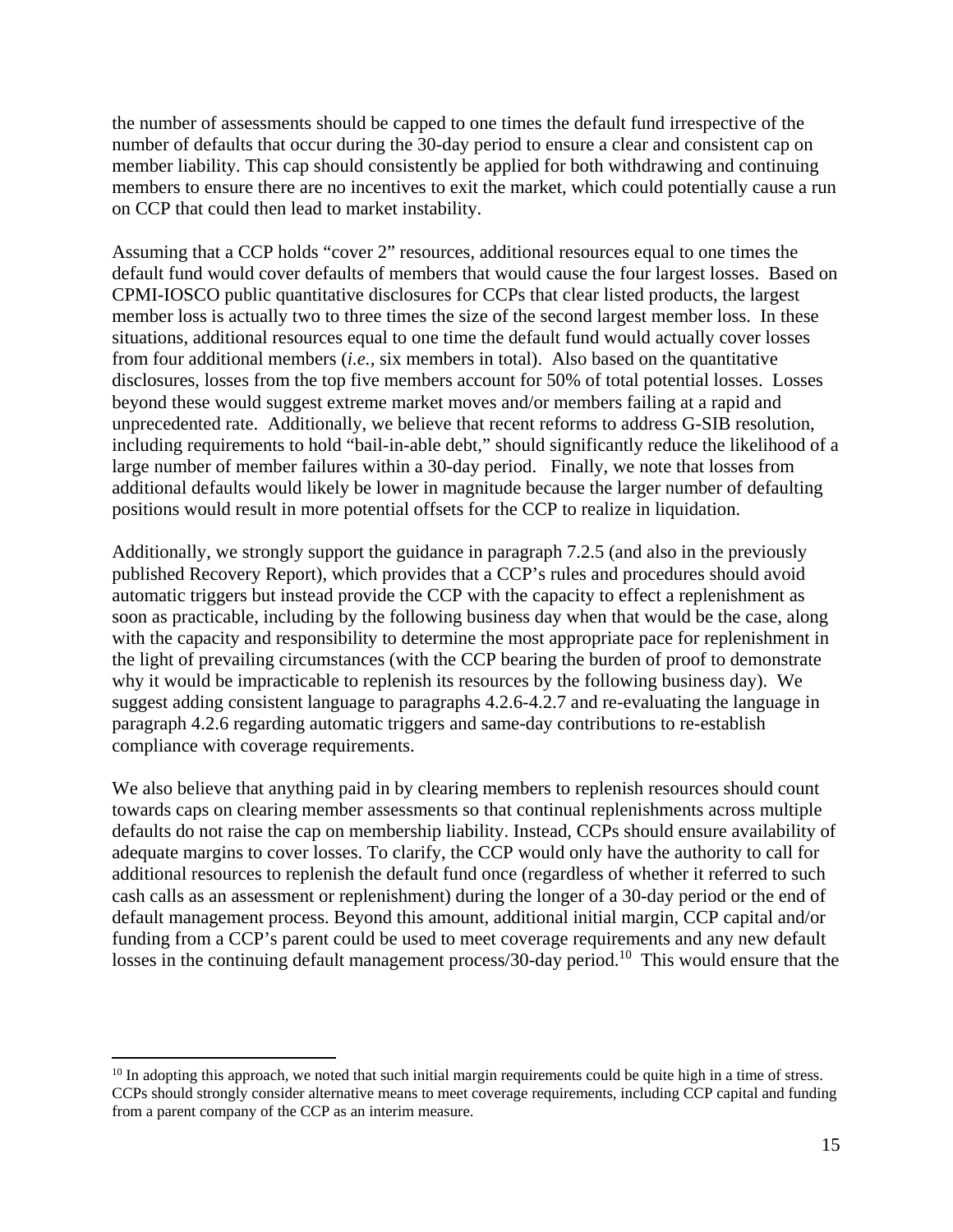CCP has funded resources to replenish the default fund at all times, while also providing members with clarity on their assessment liability over a fixed period.<sup>11</sup>

#### **Is the current two-tiered Cover 1/Cover 2 minimum standard still appropriate in relation to the guidance in the report?**

Many of our members strongly support "cover 2" for all CCPs and not only for CCPs that are involved in a more complex risk profile or are systemically important in multiple jurisdictions. However a few members believe that a "cover 1" minimum standard would be appropriate for some CCPs. These members believe that for CCPs that do not have a more-complex risk profile and that are not systemically important in multiple jurisdictions, "cover 1" is an appropriate measure. Cover standards should be determined by the local supervisor with consideration given to, among other things, the systemic importance of the CCP, the risk profile of the CCP's membership, market depth, liquidity, and the cleared financial instruments' risk profile, performance under stressed events, and acceptability as collateral at the governing central bank. In the event that a CCP determines that "cover 1" is the appropriate standard, we believe that CCP should have to publicly disclose why "cover 1" is sufficient. In addition, members would support additional guidance regarding what constitutes "activities with a more complex risk profile" to ensure that the "cover 1" standard is applied appropriately and consistently.

We also believe that the "cover 2" standard should be used consistently for both credit and liquidity. We note that the European Market Infrastructure Regulation (EMIR) already requires "cover 2" for both credit and liquidity. We do not envision many circumstances in which it would be appropriate or sufficient for a CCP to plan credit resources for the default of two clearing members and their affiliates but only ensure liquidity resources to cover one such default. Moreover, we think that a CCP is potentially more likely to face liquidity shortfalls than credit shortfalls. We believe this further supports liquidity coverage requirements that are at least as robust as credit coverage requirements. However, while we think that a globally consistent "cover 2" standard is necessary for both credit and liquidity, we think it would be appropriate for guidance to allow regulators to grant exceptions to CCPs in appropriate circumstances based on, *e.g.,* composition of membership.

In addition to the foregoing, we believe that final guidance should emphasize that the technical coverage standards are minimums. CCPs should be required to justify their coverage holistically based on the products they clear and their membership base. CCPs should also share the analysis associated with this justification with their membership to provide members with comfort that the CCP has sufficient resources to cover its unique risk distribution under extreme but plausible conditions.

 $11$  This approach appears to be in line with regulatory expectation as seen from Sec. 5.6.2.5 of the Level 3 assessment report which acknowledges that some CCPs cap replenishment and rely on additional initial margin as measures to limit mutualized resources and provide cap on liability and takes exception with only those CCPs that do not employ an interim measure to provide full coverage.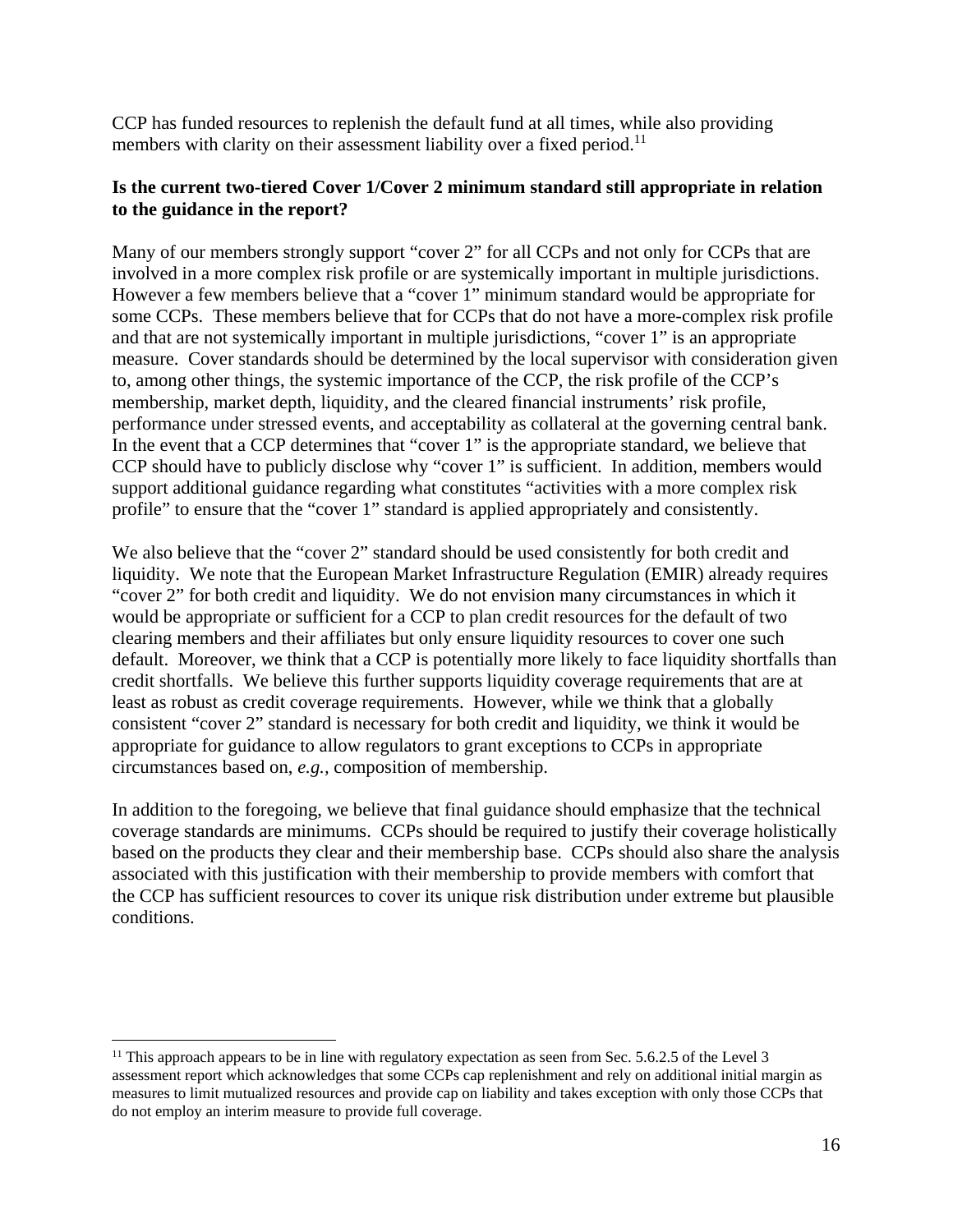### **Margin**

### *Is the guidance provided on margin sufficient and appropriate?*

We generally agree with the margin system design guidance set forth in paragraphs 5.2.1-5.2.3., indicating that a CCP should design its margin system (including margin and pricing models) so that it appropriately captures the characteristics and complexity of the products it clears. We suggest providing additional guidance indicating that CCPs should ensure their margining models are both sufficiently proactive and adequately responsive to developments in the market and to implied volatilities, while retaining appropriate anti-procyclicality features.

Concerning model assumptions discussed in paragraphs 5.2.9 – 5.2.11, we note that the lack of granular guidance concerning look-back periods has contributed to widespread variation among CCPs. Although a short look-back period tends to reflect current market conditions effectively, responsivity to the market also encourages procycliality. In addition, shorter look-back periods may fail to account for highly-relevant stress events in the recent past. We would recommend that, regardless of the length of the look-back period CCPs choose to use, CCPs should ensure that the scenarios underlying margin determinations are sufficiently diverse and always include relevant stress events (but could, where appropriate, scale historical prices to reflect current market conditions, prices, and volatility). We would also note, however, that, while we do not believe that look-back periods should be uniform across all products, we do believe they should be as consistent as possible for the same type of product across CCPs.

In addition, a CCP's margin model should take account of maximum price changes within a given margin period of risk (MPOR). As the guidance mentions in paragraph 3.2.35, the largest price movement during any two points of an MPOR cannot be accounted for if the model only considers the price movement from the beginning to the end of such MPOR. The margin parameters therefore should reflect peak historical price changes and should also capture maximum variation, calibrated by the distribution of price movement during a single day, and continuing for the duration of distribution of price movement during a given MPOR.

With respect to paragraphs  $5.2.17 - 5.2.21$ , we note that the guidance should clarify that all CCPs, even those clearing listed and/or the most liquid products, should have policies and procedures for identifying when such prices are unavailable, obviously stale or fail to accurately reflect current market prices. Such policies and procedures should also be shared with clearing members. We believe that the guidance should specifically indicate that CCP rulebooks and procedures should disclose the fallback methods for establishing settlement prices, including for listed contracts for which the pricing is drawn directly from an exchange in the normal course.

We believe that the guidance concerning the monitoring of intraday exposure under paragraphs 5.2.22 – 5.2.24 should be expanded to address member concerns that certain CCPs are too frequently making intraday margin calls. We acknowledge that the ability to make intraday margin calls is an important tool necessary for the prudent management of CCP risk, but it should never be a substitute tool for a weak initial margin model and should be leveraged only in times of extreme market dislocation, and in coordination with other CCPs, as well as other FMIs, so as to manage the procyclical implications of a sudden spike in the demand on intraday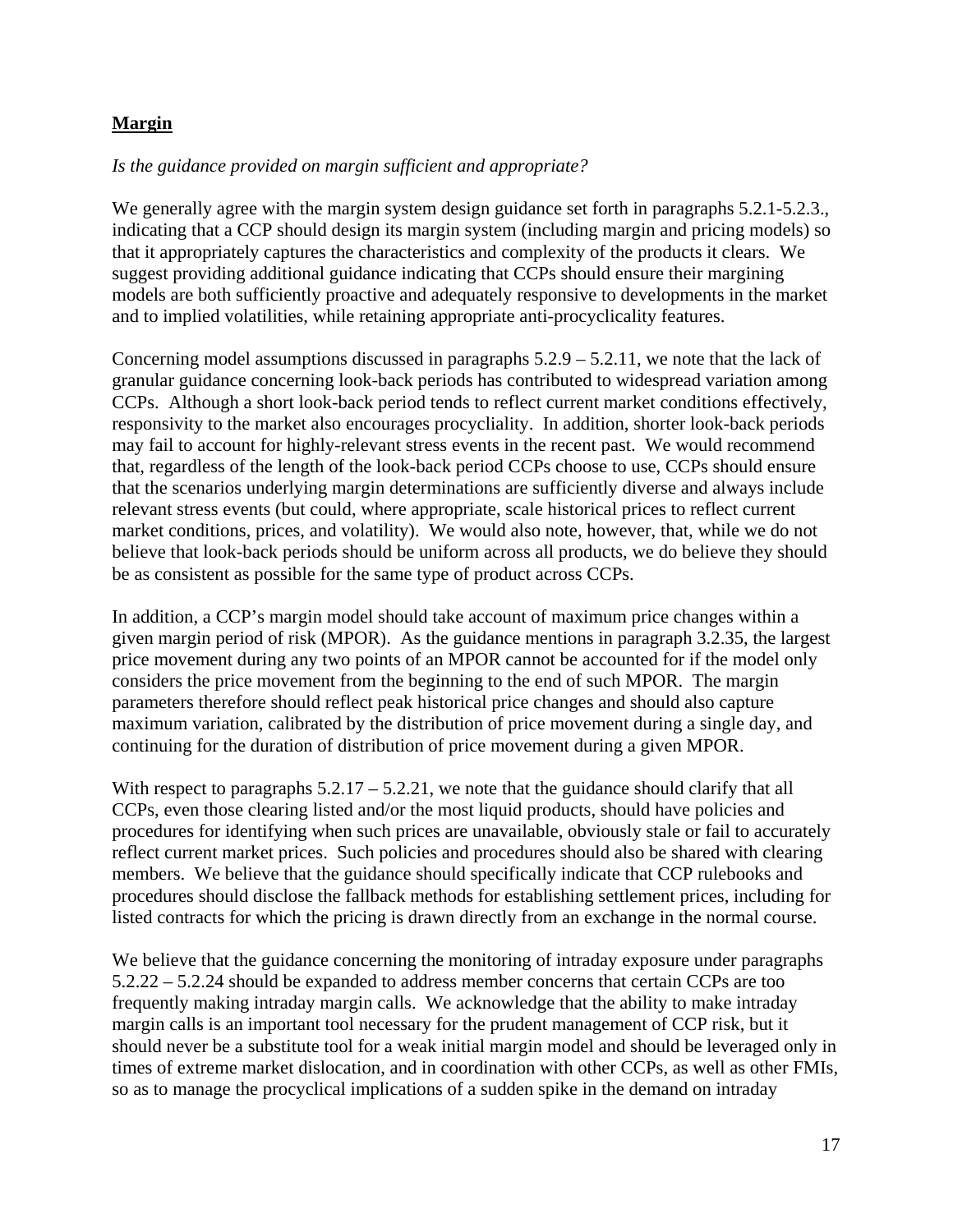liquidity. CCPs should strive to minimize *ad hoc* intraday calls, as these can create liquidity strains in times of stress. In addition to the direct effect on clearing member liquidity, intraday margin calls often increase the credit risk that a clearing member absorbs from its clients wherever a client cannot meet intraday calls for operational or liquidity reasons, normally leaving the clearing member to fund both the intraday and overnight calls. Such strains are exacerbated if the MPOR is short.

The guidance should stress that, in light of the strain intraday calls can have on liquidity, CCPs should not view intraday calls as replacements or mitigants for appropriate end of day margining and should note that the occurrence of frequent intraday margin calls may indicate that the current margin framework is not performing adequately. Margin calculations should be sufficient to ensure that intraday calls occur relatively infrequently—either when prompted by new positions or in highly unusual market situations where unforeseen market movements and volatility make them necessary.12 To balance the stress intraday calls can have on market liquidity, such calls should flow equally in both directions and with respect to all currencies. In other words, CCPs should not solely call margin to cover losses but should also pay out gains. The guidance should also encourage CCPs to coordinate and communicate with each other during times of stress to establish common thresholds because otherwise small losses may be called at one CCP, while large gains are not paid out at another.

We also believe that CCPs should provide full transparency for triggers of intraday margin calls. This will assist clearing participants in actively tracking and monitoring liquidity demands, encouraging the collection of greater amounts of initial margin. Likewise, the variation margin component of the intraday call should be made on a net basis within client accounts in order to ensure that intraday margin calls do not cause unnecessary liquidity burdens on members resulting from offsetting positions across clients.

We generally agree with the discussion of backtesting in paragraphs 5.2.25-5.2.30. We believe, however, that the guidance could be more prescriptive. Some CCP backtesting amounts only to "margin performance monitoring," in which CCPs test the actual margin levied on clearing members' cleared portfolios against the profit and loss of those portfolios over the targeted MPOR. CCPs should be required to conduct regular and representative backtesting on a static portfolio, which evaluates whether margin requirements on a given day's portfolio would be sufficient over the economic conditions that existed in the past. Margins and hypothetical profit and loss should be compared on these portfolios over a significant backtest period (so-called static portfolio backtesting). CCPs should conduct backtesting daily.

Testing should be sufficiently robust to cover all potential correlations, even when such correlations do not exist in current clearing member portfolios. Note that if the backtesting period does not include periods of market stress (which is possible, especially when rolling stress

<sup>&</sup>lt;sup>12</sup> We note that as far back as 1988, the United States Report of the Presidential Task Force on Market Mechanisms (commonly known as the "Brady Commission Report") identified excessive intraday margin calls as creating substantial risk. *See generall*y, Report of the Presidential Task Force on Market Mechanisms, submitted to the president of the United States, the secretary of the Treasury, and the chairman of the Federal Reserve Board (1988), available at

https://openlibrary.org/books/OL2148247M/Report\_of\_the\_Presidential\_Task\_Force\_on\_Market\_Mechanisms.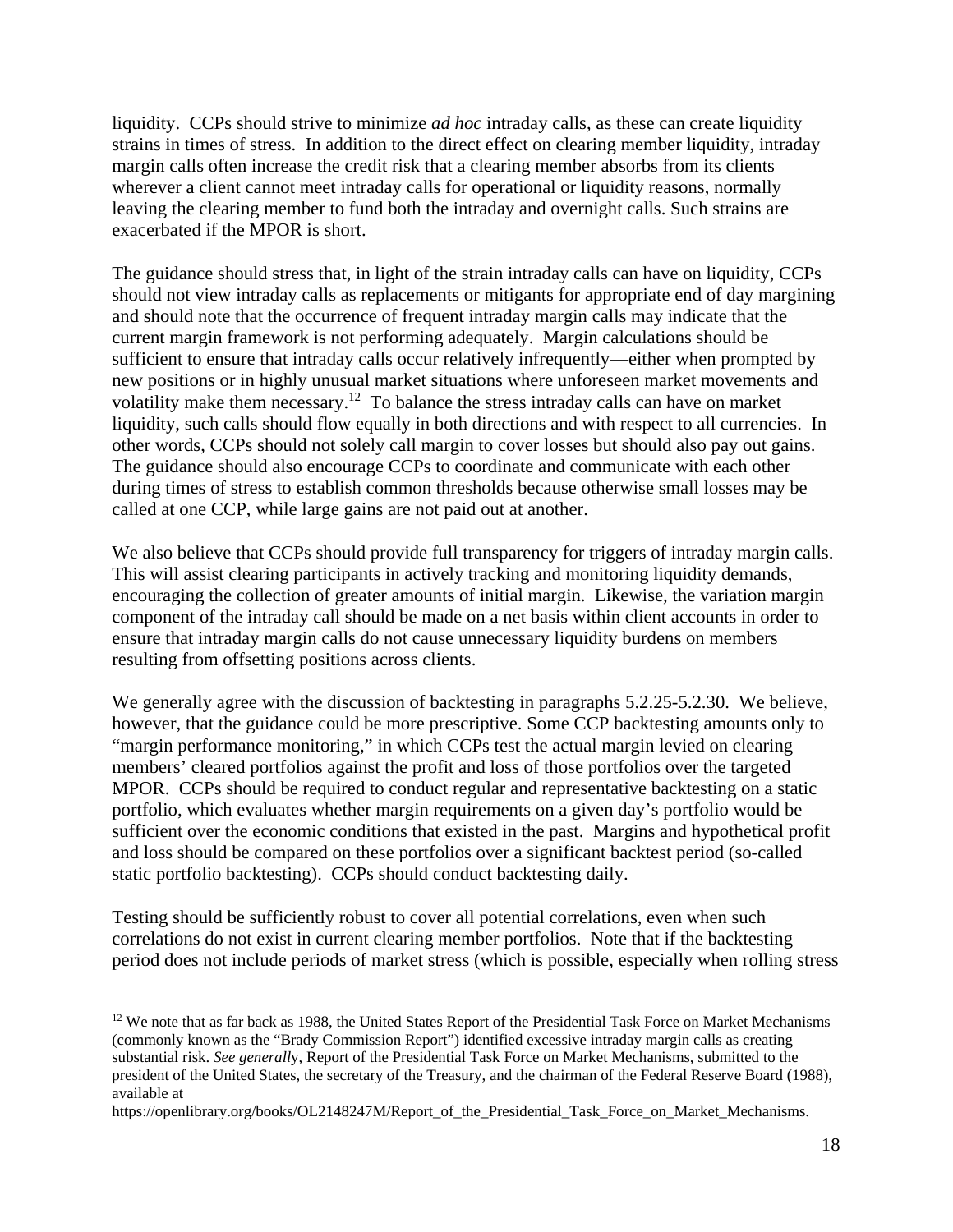periods are used), then such backtesting is unlikely to be stringent enough to identify weaknesses in margin models. CCPs should create a wide variety of portfolios, including current clearing member portfolios, historic member portfolios, and hypothetical portfolios. To the extent that information about specific clients is available, CCPs should also model stresses to specific clients.

Additionally, CCPs should regularly report backtesting results to clearing participants. Currently, little transparency exists with respect to CCP coverage results. CCPs often share coverage results only with risk committees and boards, but seldom with the clearing participants generally. While some clearing members may supply representatives to the risk committees, these individuals serve only as market experts, not as representatives of their firms and are not permitted to share coverage results within their firms for internal risk management, due diligence or any other purpose.

Finally, we also believe the guidance should require CCPs to undertake both portfolio and product-level backtesting and disclose the results to clearing members on a regular basis. Relying on portfolio-level backtesting only may allow conservatively-margined products to mask under-margined products. Product-level backtesting should capture spreads and butterflies in addition to forward outrights, as margin offsets can be overstated for these strategies.

We support the guidance contained in paragraphs 5.2.31-5.2.32, providing that a CCP should conduct a sensitivity analysis at least monthly in order to assess the responsiveness of margin system parameters and to determine which parameters and assumptions have the largest impact on margin outputs. We believe, however, that the guidance should do more to prescribe which aspects of the margin system parameters should be subject to sensitivity analysis. For example, analysis with respect to correlation offsets and look-back periods are particularly helpful for determining the appropriate framework for measuring margin, and for determining the right level of margin. As we noted with respect to backtesting, the guidance should require CCPs to share their sensitivity analysis with members and generally encourage greater transparency on the part of CCPs in respect of sensitivity analysis.

We strongly support the guidance concerning procyclicality provided in paragraphs 5.2.38-5.2.44. Please see our responses to the question about procyclicality below for additional considerations on this subject.

We agree with the guidance in paragraphs 5.2.45-5.2.47, indicating that a CCP should have clear rules, policies and procedures in place to identify, assess and mitigate specific wrong-way risk.

We agree with the guidance in paragraphs 5.2.48-5.2.52, indicating that a CCP using portfolio margining should identify and apply clear criteria when determining which products are correlated and therefore potentially eligible for portfolio margining, including criteria to evaluate whether portfolios may be reliably liquidated and risk-managed in the event of a participant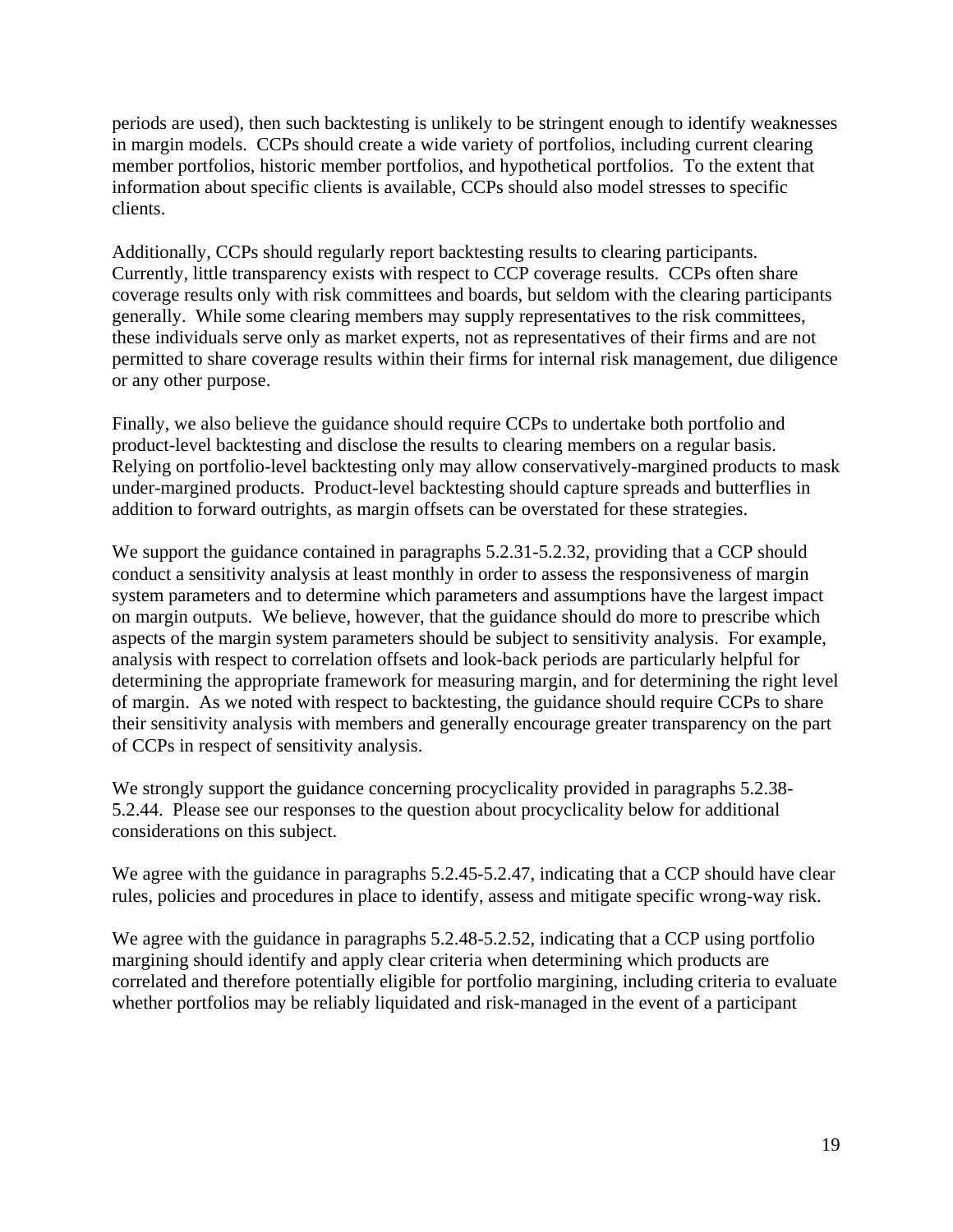default. The guidance should also clarify that correlations should be based on strong economic relationships that do not break, even during a crisis. $^{13}$ 

We also agree with the guidance in paragraphs 5.2.53-5.2.54, indicating that a CCP should monitor the performance of its portfolio margining system on an ongoing basis in order to ensure that the margin system of the CCP performs appropriately under both current market conditions and during periods of market volatility.

Additional guidance would be helpful in respect of CCP model documentation requirements. Specifically, we believe that CCPs should be required to fully document models and provide their rationale and justification for the choice of elements included in their margin models. Sufficient transparency should be provided to clearing members in order to allow them to replicate accurately margin models and add-ons of the CCP. Current CPMI-IOSCO public quantitative disclosures, while helpful, are insufficient to enable the level of due diligence that is required to be undertaken by participants to meet their own internal risk management standards.<sup>14</sup>

Application of the guidance is particularly important with respect to new products. We recognize that CCPs are continually introducing new products and believe that regulators should stress the need for caution in reviewing the liquidity of such products and setting their margin requirements accordingly. Commercial needs must be balanced with market demands, close out assumptions, and the relevant MPOR applied new products that may not initially have much liquidity. The guidance should clarify that CCPs should only clear products that they can adequately margin and default-manage. CCPs should not justify clearing complex products that lack sufficient standardization or liquidity, or for which CCPs would need to rely on various types of add-ons to ensure sufficiency of resources, among others model risks.

We also believe the guidance should make clear that similar products cleared by different CCPs should have consistent margin standards.

Additional guidance should also be provided with respect to concentration margin. In particular, CCPs should be required to estimate the market capacity to absorb trades for each product they clear without leading to significant widening of bid-ask spreads. For trades that exceed the market capacity, the CCP should levy additional margin to ensure that the margin it levies is sufficient to cover close-out costs. Best practice is to estimate market capacity and the impact of trade size on bid-ask spreads through trader surveys in stress periods, checked against historical experience. Member default fire-drills also can helpfully supplement this approach. The guidance should also clarify that CCPs should appropriately allocate concentration margin addons across all clearing participants by including such add-ons in initial margin specific to products and/or contracts.

<sup>&</sup>lt;sup>13</sup> See, *e.g.*, LCH.Clearnet "Stress This House: A Framework for the Standardised Stress Testing of CCPs" *available at* http://www.lch.com/documents/731485/762444/Stress+Testing+Final+Paper+1.pdf/dd0d30c3-2012- 41bd-8df6-cc98da39de59.

<sup>&</sup>lt;sup>14</sup> For a specific list of detailed documentation that should be provided to clearing members in order to replicate margin calculations, see "CCP Transparency on Margin Framework", attached hereto].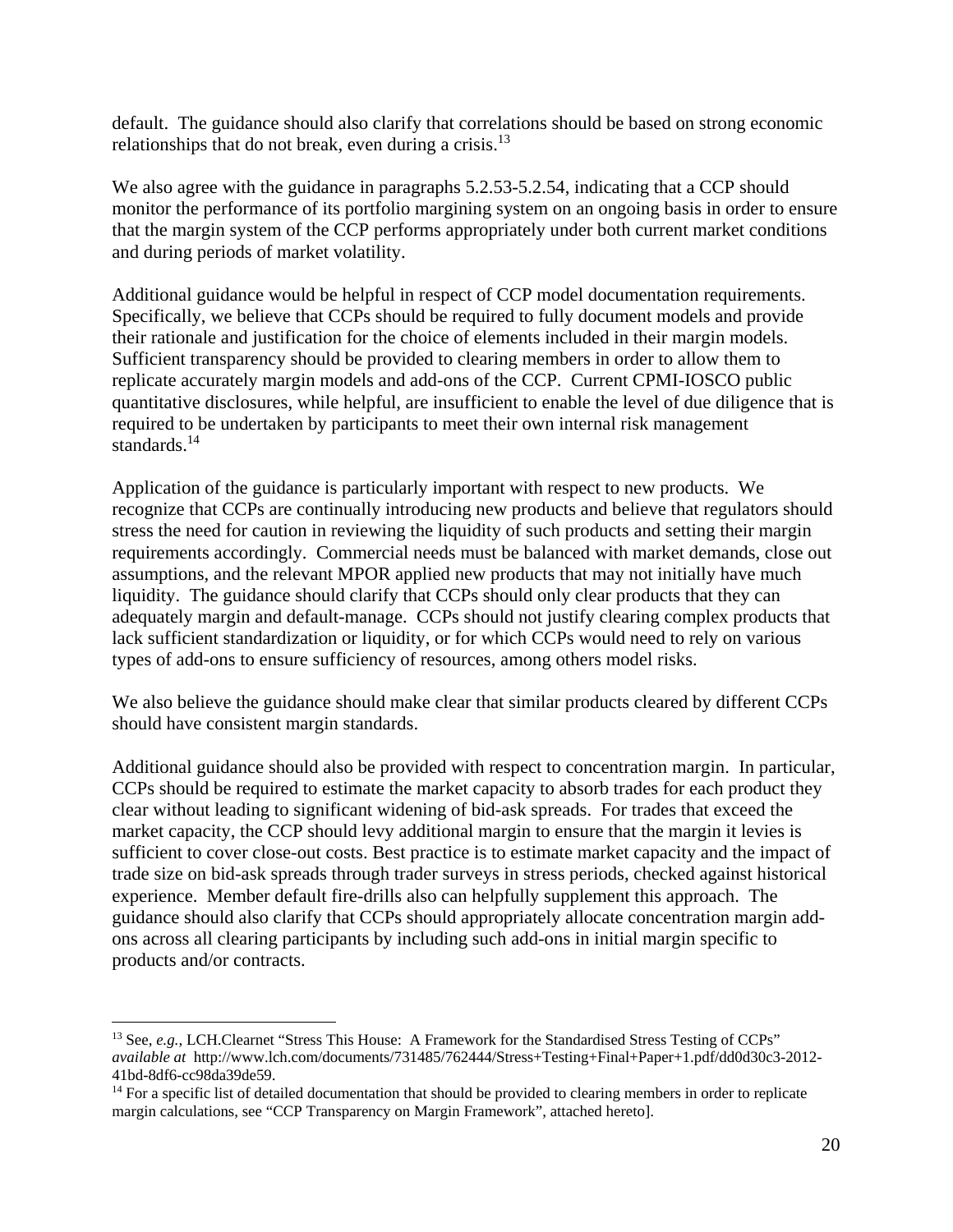CCPs that have entered into interoperability arrangements should collect at least the amount of inter-CCP margin that would normally be collected from a clearing member with the same open positions and risk. Interoperating CCPs should not be exempt from concentration margin, particularly where the open positions of the interoperating CCPs have an assumed liquidation period that is greater than that which is assumed by the CCP's models. Moreover, a CCP should be required to include its exposure to an interoperating CCP when calibrating the size of its default fund. Greater transparency concerning margin held between interoperating CCPs is necessary to determine the appropriateness and size of liquidity or concentration add-ons. Clearing members possess limited visibility into the total amount and proportional responsibility of each clearing member associated with interoperable margin.

#### *Is the guidance provided on procyclicality appropriate and sufficient?*

We agree with the guidance provided in paragraphs 5.2.33-5.2.37, indicating that a CCP should assess the appropriateness of procyclicality in its margin system and develop clearly articulated frameworks for addressing and disclosing this particular risk. We recommend that the guidance take a more stringent and quantitative approach, and should indicate that regulators should play a larger role in mandating and approving each CCP's approach to procyclicality. While some jurisdictions (*e.g.,* EMIR) have a prescriptive approach, and we believe that some degree of prescription is helpful, such an approach may not be effective due to interpretational issues or differences in implementation. We believe that a principles-based approach to this issue at the level of international standards is more likely to be effective. In particular, we believe that procyclicality should be defined by way of a standard set of metrics so as to enable CCPs to determine targets to be achieved; and that CCPs should adopt appropriate and conservative antiprocyclicality measures, taking into account the specific characteristics of cleared contracts and at least ten years of history of patterns in changes in volatility regimes.

We also believe it is crucial that the governance and transparency procedures applicable to the development and design of anti-procyclicality measures be robust. CCPs should be required to provide transparency to members and participants on these features of their margin models. The onus should then be on the governance process to ensure that the CCP utilizes the appropriate framework (depending on product or portfolio) for addressing procyclicality. CCPs should disclose overall tolerance for procyclicality in sufficient detail to allow clearing members to use such measures in the management of their own positions. This will ensure that market participants can model the impact of these tools, and ensure a more even playing field across CCPs and products, as well as ensuring that there is an appropriate brake on the procyclical tendencies of the rest of the margin framework.

We believe that each CCP's policy should make clear how the different components of a CCPs risk management system (*e.g.,* base initial margins, add-ons, stress margin, intraday margin, default fund increases and collateral haircuts, add-ons) interact with each other to affect procyclicality. To the extent that a CCP may select one framework to address procyclicality over another, the CCP should justify to its governing bodies and its regulators the suitability of the framework proposed and the rationale for its choice.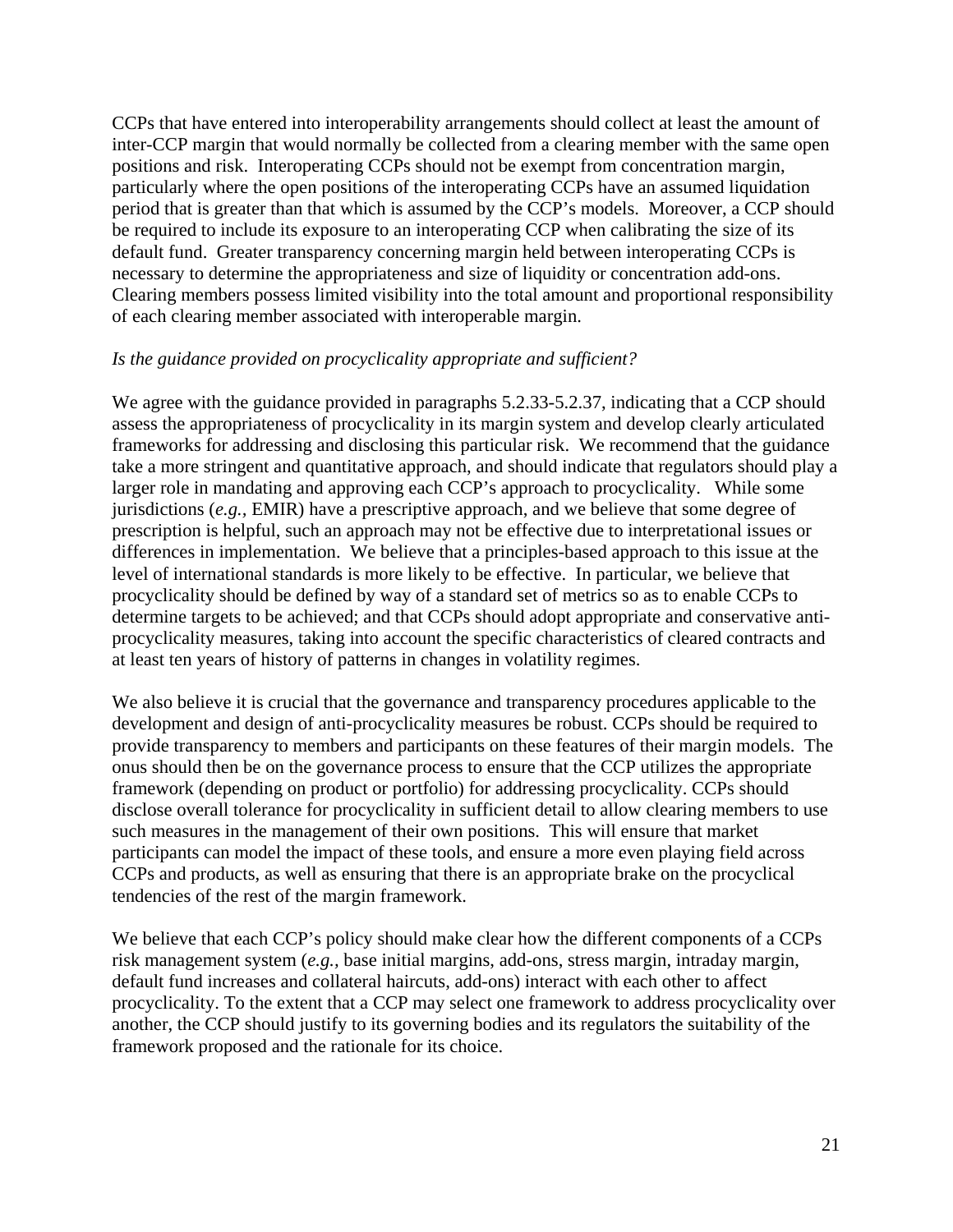We also believe that it is critical that the CCP seeks and receives feedback through its member governance/consultation process $15$  and that the risk committee approves such procyclical measures. Clearing participants need to be able to plan for potential margin calls as part of their broader liquidity needs. Large margin calls also can trigger internal approval requirements for clearing participants, potentially causing delays in margin posting. The more insight the market possesses into this process, the more reasonable and substantiated assumptions regarding liquidity can be made, thereby, preventing operational payment delays and making the system safer. Predictability and availability of buffers provided by clearing participants is critical.

### *The PFMI do not explicitly address margin add-ons. Is the guidance provided on margin addons adequate to ensure sufficient coverage by the margin system and other prefunded financial resources in line with the PFMI?*

We completely agree with the guidance that CCPs must use margin add-ons to capture risks that may not be captured in price histories and believe that the list of add-ons contemplated in the guidance is comprehensive. We also agree with the statement that add-ons are not substitutes for a robust margin framework and where risk can be addressed by the margin systems, CCPs should avoid using add-ons. Therefore, we believe that the only add-ons that should apply are those external to the margin model and that impose the greatest risk for a CCP, such as liquidity or concentration add-ons. We also believe that it is vital for there to be increased transparency to ensure participants fully understand and are able to replicate, evaluate and review margin models and add-ons.16 Currently, specific requirements for CCPs to disclose their add-ons or to indicate the way add-ons are calculated do not exist. CCPs should be required to fully document margin add-ons as well as their rationale and justification for the choice of elements in their margin models.

In addition, we believe that CCPs should transparently convey to clearing members the portion of initial margin resulting from add-ons. Currently, most CCPs calculate margin add-ons separately from initial margin amounts, making it difficult for clearing members to conduct holistic risk management of margin models and to identify margin associated with individual client accounts. Where possible (*e.g.,* for liquidity add-ons) the add-on should form a portion of the per lot initial margin amount, as in the case of listed derivative contracts. CCPs should provide sufficient reporting to allow clearing members to map margin add-ons to individual client accounts so that clearing members can appropriately apportion such add-ons to each of their clients. In addition, the guidance should highlight that add-ons impact the wider market, and that CCPs should clearly indicate which portions of initial margin result from add-ons so that all market participants, not just clearing participants, can better understand their effect.

### *The PFMI do not prescribe a minimum margin period of risk or closeout period. Is further guidance in this area needed?*

We believe that the calculation of appropriate margin levels at a CCP must take into account several factors in order to ensure that the amount of margin the CCP collects is consistent with its default management objectives, taking into account the legal, regulatory and contractual

 <sup>15</sup> See "Governance" section above.

<sup>16</sup> See "CCP Transparency on Margin Framework" attached hereto.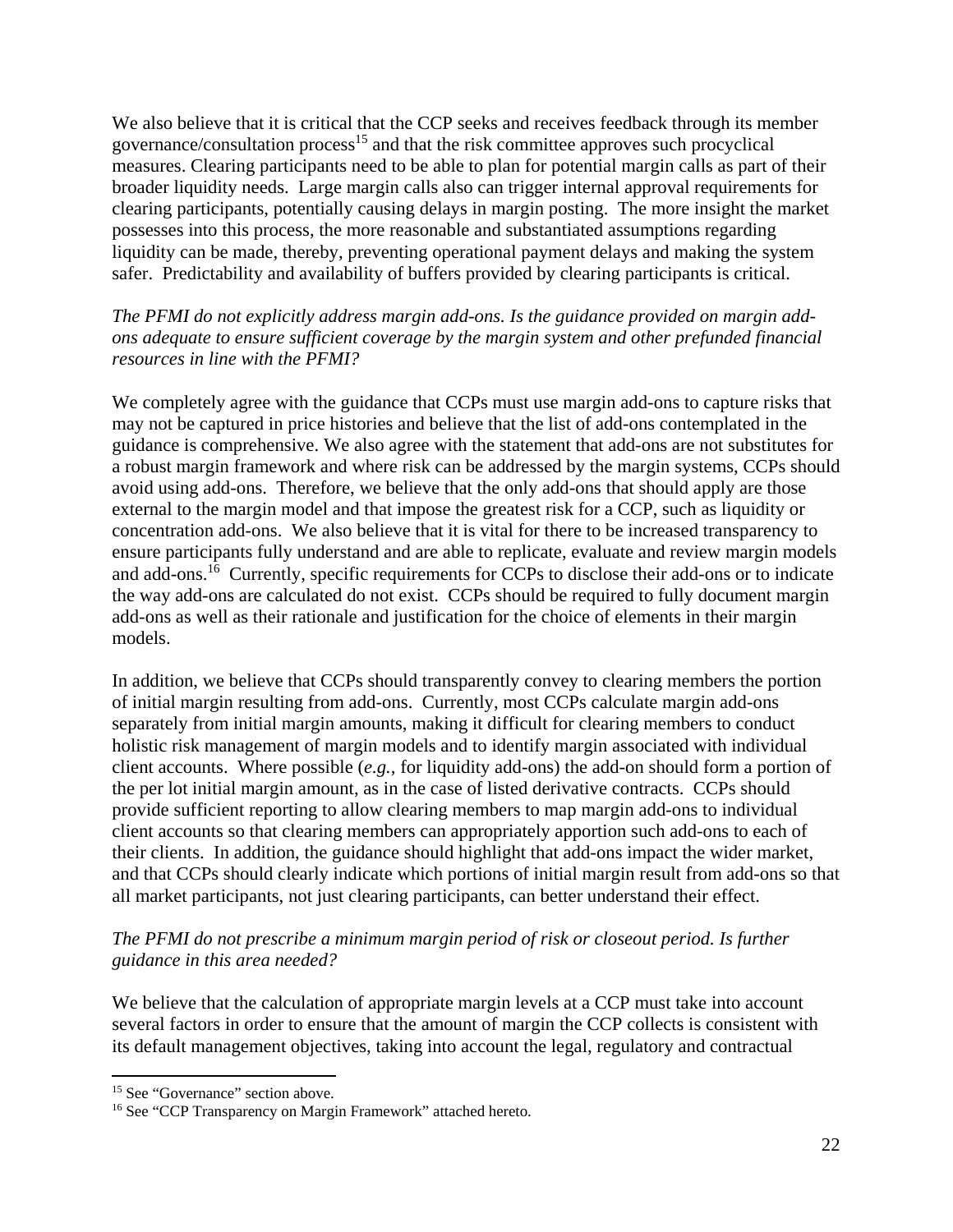framework in which it operates and, for client accounts, the practical realities of its ability to port, and, if necessary, to liquidate positions and collateral. The MPOR is merely one component of the margin framework, and must be considered in conjunction with other margin variables, the look-back period used, the confidence interval used and add-ons and, for client accounts, whether margin requirements are calculated on a net or gross basis. Considering the goal of porting positions and collateral, the CCP realistically will not have the information readily available to it necessary to port positions and assets to alternative clearing members immediately upon a clearing member's default. The MPOR should be aligned with the time needed to either (i) port client positions to a new clearing member or (ii) otherwise liquidate the positions in the market. CCPs should be required to demonstrate that they can complete all of these steps within the MPOR they employ. It is unlikely that each of these steps will be completed within one day and therefore, for most products and most CCPs, we believe the MPOR should reflect that a longer time period is needed.

In many regimes, gross margining would improve the likelihood of porting individual client positions and assets, to the extent that the identity of the client is known to the CCP post default. Under a net margin methodology (such as the net omnibus accounts in the European Union) porting all clients of a clearing member requires the consent of the clients in order to port from one specific clearing member to a single receiving clearing member. Consequently, we do not take a view on whether there should be a preference between gross or net margining. The ability to easily and quickly port clients is the top priority of clearing members. Whether net or gross margin is better for porting depends on the account structure and underlying legal regime. While ease of porting would be better achieved under a gross structure, net margining would be more consistent with certain specific legal and regulatory environments.

### **CCP Contribution to Losses**

#### *Is the guidance provided on a CCP's contributions to financial resources to cover losses sufficient and appropriate?*

We do not think that the guidance provided on these issues is sufficient. We believe that final guidance should address the appropriate quantum of CCP contributions to losses and the losses to which such contributions should be applied. As discussed below, we believe that CCP resources should be appropriately sized to cover all potential non-default losses. For default losses, we urge CPMI-IOSCO to provide additional guidance regarding the specific quantum of resources to be placed ahead of non-defaulting clearing member's mutualized resources. Currently this CCP "skin-in-the-game" amount varies greatly across different CCPs. Many of our members support requiring an amount equal to a percentage of the default fund (*e.g.,* ten percent), an amount equal to the largest default fund from a group of affiliated clearing members, or the higher of these amounts.<sup>17</sup> As noted below, we also urge CPMI-IOSCO to require a second

<sup>17</sup> *See e.g.,* JPMorgan Chase & Co. "Perspectives: What is the Resolution Plan for CCPs (September 2014) *available at* https://www.brookings.edu/wp-content/uploads/2015/02/jpmc\_packet.pdf; BlackRock "Viewpoint: Central Clearing Counterparties and Too Big to Fail" (April 2014) *available at* http://www.blackrock.com/corporate/ensg/literature/whitepaper/viewpoint-ccp-tbtf-april-2014.pdf; PIMCO "Viewpoints: Setting Global Standards for Central Clearinghouses" (October 2014) *available at* 

https://www.pimco.com/insights/viewpoints/viewpoints/setting-global-standards-for-central-clearinghouses;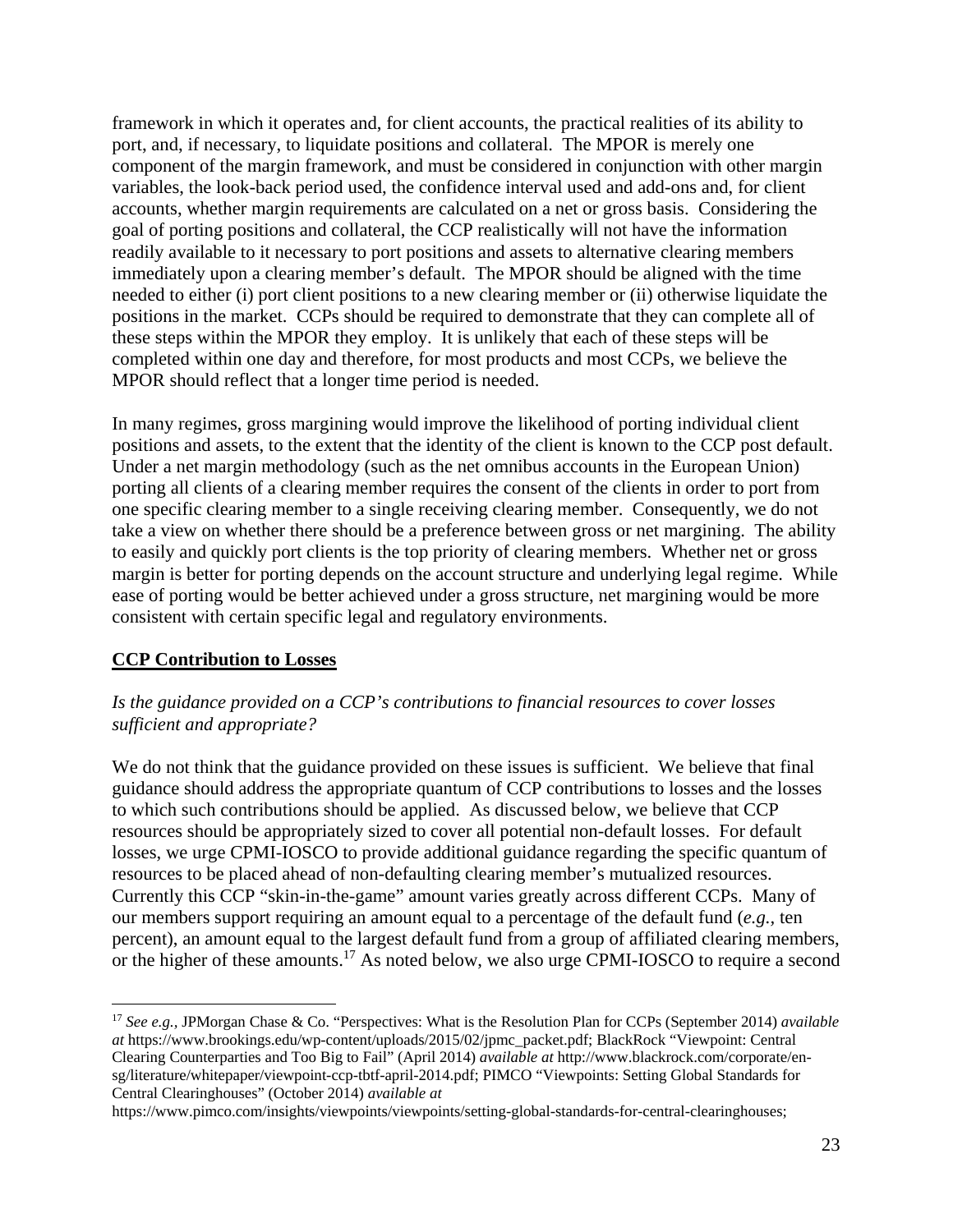tranche of appropriately sized "skin-in-the-game" after assessments in a CCP's default "waterfall."

We also generally believe that changes are necessary to better align risk management incentives between CCP shareholders and clearing participants. Currently, clearing members and their clients bear the majority of losses, which is particularly problematic now that many CCPs are publicly owned (as opposed to "utilities" owned by their clearing members). We believe that CCPs and their shareholders should be financially accountable for any failure in the CCP's duties to manage credit, market, legal and operational risk both internally and externally. We also believe that a CCP's contributions should be risk-based and scaled up as its clearing activity increases. Among other things, CCPs should have to demonstrate that their contributions are commensurate with the risks that they bring to the system (*e.g.,* model-failure risk).

Below we point out a number of aspects of the guidance that we strongly support and also raise a number of issues for CPMI-IOSCO to consider before issuing final guidance (broken out by each section of the guidance).

### **Custody and investment losses**

We support the statements in the guidance that CCP contributions to both losses causes by a clearing member default as well as custody and investment losses enhance confidence that the CCP's design, rules, overall strategy and major decisions reflect appropriately the legitimate interest of its clearing participants and other relevant stakeholders. We would add that in order to enhance such confidence to the maximum degree, such contributions should be appropriately robust and based on fully disclosed stress testing. Both the size of such resources and the rationale for that size should be clearly articulated to clearing participants and other relevant stakeholders to demonstrate that a CCP is well-capitalized to cover potential losses. Today clearing participants have almost no transparency into how CCPs would cover non-default losses such as custody and investment losses.

With regard to investment losses in particular, we also believe that additional guidance is necessary regarding risks of specific types of investments, including, *e.g.,* investment in government securities issued by the CCP's home jurisdiction.

We partially disagree with the statement in paragraph 6.2.3 that a CCP should identify the amount of its own resources to be applied towards losses arising from custody and investment risk. To align incentives in instances, particularly when a CCP derives profit from investments or custodial arrangements, we believe that CCPs should cover all related losses and should therefore hold funded and appropriately segregated resources to do so.<sup>18</sup>

 Risk.net "CCPs Need Thicker Skins – Citi Analysis" (April 2015) *available at* http://www.risk.net/riskmagazine/feature/2419321/ccps-need-thicker-skins-citi-analysis.

<sup>&</sup>lt;sup>18</sup> One exception would be if a clearing member has an active right to direct specific investments of funds held by the CCP, and the CCP does not profit from any such investments. Under these circumstances, it would be appropriate for the clearing member to bear losses from the relevant investments. For clarity, the right to allocate investments of assets generally is not an active right to direct specific investments and therefore would not trigger this exception.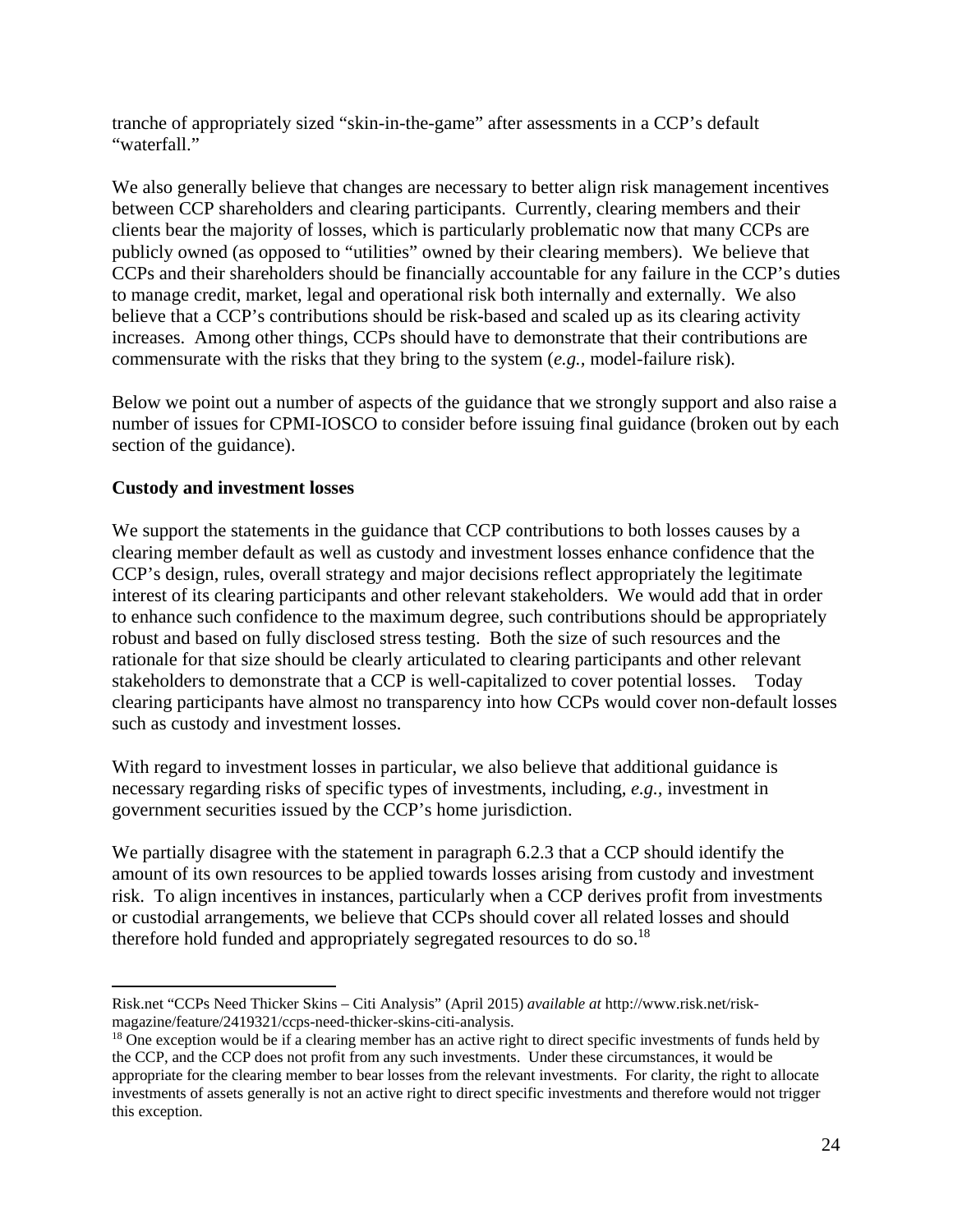We note that the guidance is silent on a CCP's contributions to non-default losses other than custody and investment losses. We strongly believe that CCPs should account for all non-default losses and therefore should hold resources to do so and we urge CPMI-IOSCO to provide specific guidance to this effect. In doing so we believe that guidance should require CCP capital to be sized based on potential default and non-default losses (including from credit, liquidity, market, operational, legal, general business and cyber risks) rather than a six-month period of wind-down expenses.

### **Seniority of the CCP's own financial resources**

We generally support the guidance provided in paragraph 6.2.4, which provides that a CCP may also choose to expose a separate amount of its own resources to remaining losses concurrently or after allocating a portion of such losses to its clearing members. We urge CPMI-IOSCO to take a stronger position on this point in final guidance and provide that a CCP should expose a "second tranche" of its own resources immediately following assessments in the CCP's default "waterfall." The second tranche of CCP "skin-in-the-game" further incentivizes the CCP and its shareholders to engage in prudent risk management both prior to and during a stress event as they would share in any resulting losses. It therefore better aligns the motivations of clearing participants on the one hand and the CCP and its shareholders on the other.

### **Form of a CCP's own resources exposed to losses**

We also recommend that final guidance require CCP contributions to losses to be in the form of clearly identified, pre-funded and segregated liquid assets that are readily available for use if necessary.

In addition, we recommend that guidance specifically require a CCP to replenish its contributions promptly to ensure that it could cover subsequent defaults. A CCP should be required to replenish resources at least as quickly as clearing members are required to replenish their resources. In no event should clearing members be required to satisfy assessments or replenish their mutualized resources if the CCP is not required to do the same. In order to meet this standard, it may be appropriate for a CCP to have arrangements for contributions from its parent. We urge CPMI-IOSCO to consider guidance on such arrangements.

# **Recovery**

### *Is the guidance already provided on recovery planning in the Recovery Report sufficient and appropriate?*

We strongly support the statement in the guidance that a CCP's ability to recover its viability and financial strength following a stress event is critical to financial stability. However, we are very concerned about the statements in paragraph 1.5.2, which indicate that a number of CCPs have not yet put in place the full set of recovery rules and procedures as required under the PFMI. We strongly support efforts by CPMI-IOSCO and national regulators to require CCPs to fully implement recovery measures as soon as practicable without sacrificing opportunities for meaningful member comments to proposed CCP rules.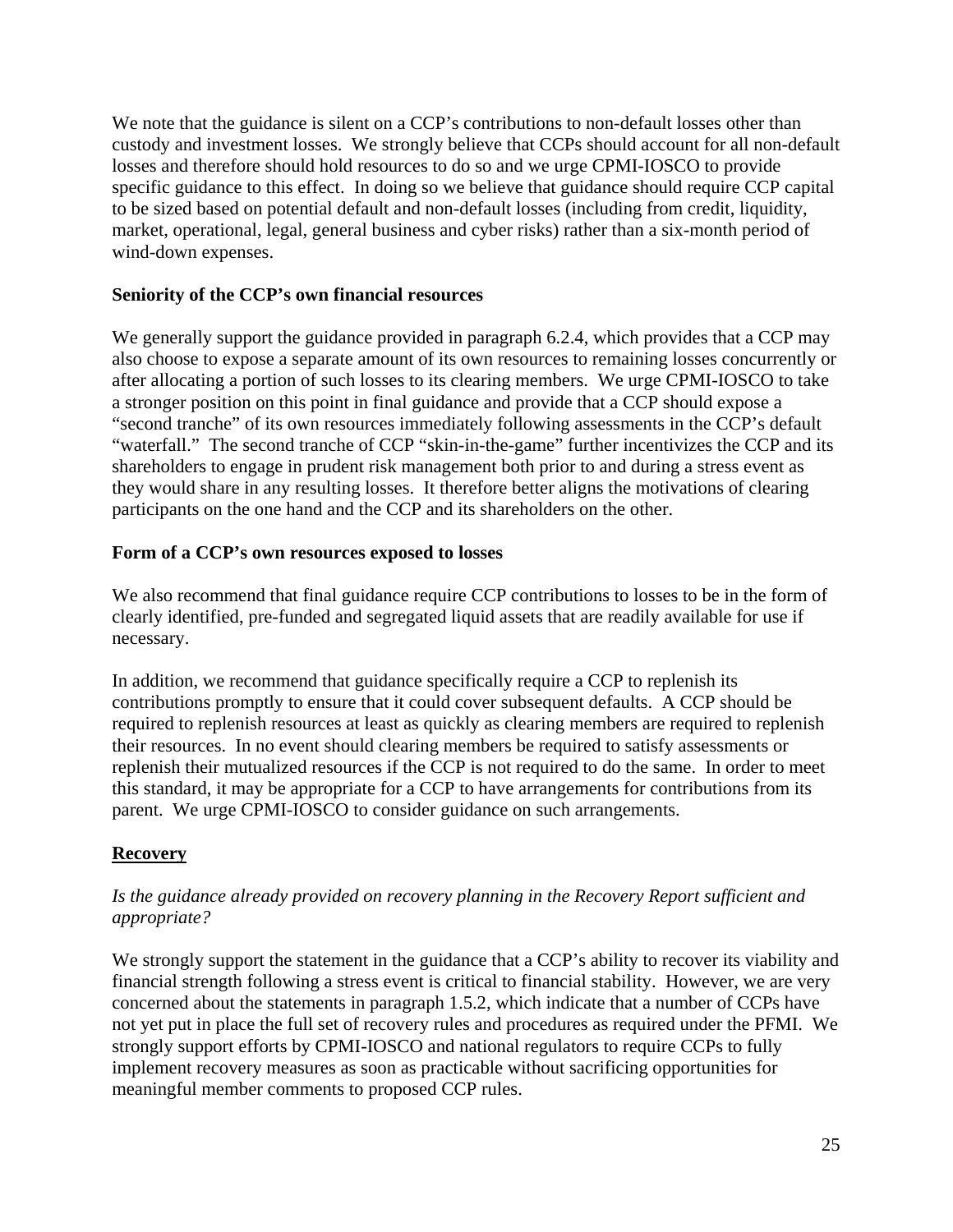We agree that it is imperative that each CCP subject to the PFMI have a recovery plan in place and the ability to operationalize that plan. We would add, however, that the plan should be transparent to clearing participants, as well as domestic and certain foreign regulators, including resolution authorities. We believe that clearing members and their clients must have maximum visibility into CCP recovery plans to allow them to properly risk manage their exposures to the CCPs. This is of utmost important in a time of stress. An understanding of the steps that a CCP will take in a recovery scenario also reduces incentives for clearing members and their clients to take "self-help" measures that could impede the CCP's recovery. At a minimum, CCPs should disclose the default and non-default scenarios in which recovery tools would be used, which tools would be used in these scenarios, how recovery would proceed and the governance around determining which tools to use and when. We also believe that CPMI-IOSCO should provide guidance regarding regulator endorsement or approval of recovery plans.

We note that paragraph 3.4.7 of the Recovery Report contemplates compensation for clearing members and clients of clearing members who incur losses in recovery. We fully support such compensation and we specifically support the example in paragraph 3.4.7 of the Recovery Report, which provides that a CCP could provide an instrument that has a degree of seniority in terms of being paid back from future profits of the CCP and money recovered from the defaulting clearing member.<sup>19</sup> We believe that it is crucial for the claim be senior to existing equity in the CCP and for those who suffer losses to have full recourse against the CCP and, if applicable, its parent for satisfaction of their claims. Recourse against only the estate of the defaulting clearing member is not sufficient. We also think that the claim should be a senior debt claim that could, if necessary, subsequently be bailed-in for equity or otherwise converted to equity.<sup>20</sup> Despite this guidance, however, we are not aware of any CCPs that have implemented adequate mechanisms for compensation. We urge CPMI-IOSCO and national regulators to require CCPs to comply with this aspect of the Recovery Report.

We generally support the guidance provided on recovery and agree that it addresses many of the material aspects of CCP recovery planning. However we do think that certain aspects of the guidance may not be appropriate. Specifically:

• Section 4 of the Recovery Report provides a range of tools that may be appropriate for a CCP to use in recovery. While we appreciate the breadth of this guidance and realize that different tools may be appropriate for different CCPs based on the products they clear,

 <sup>19</sup> One member believes that such compensation may also impact incentives for clearing participants to bid in auctions. Accordingly, this member believes that when structuring the terms of compensation (including type, amount, priority, repayment terms and maturity of any claims), careful consideration should be given resulting incentives for both a CCP's shareholders and its clearing participants.<br><sup>20</sup> It is very important to note that currently, clearing members are not creditors of the CCP entitled to protections

such as "no creditor worse off" except with respect to return of their initial margin and, subject to non-recourse provisions, any net amounts that the CCP owes them. Non-recourse provisions at CCPs today generally limit clearing members' recoveries to assets at the CCP. In the event that the CCP is in liquidation or resolution, it is likely that these assets are minimal and that therefore clearing members' claims for net amounts they are owed are worth pennies on the dollar. Without a more meaningful status as creditors, "no creditor worse off" does not protect clearing members and other clearing participants in the way that it protects other creditors of the CCP or creditors of other types of financial entities that could be in resolution. These issues further underscore the importance of including rights to compensation in CCP rulebooks.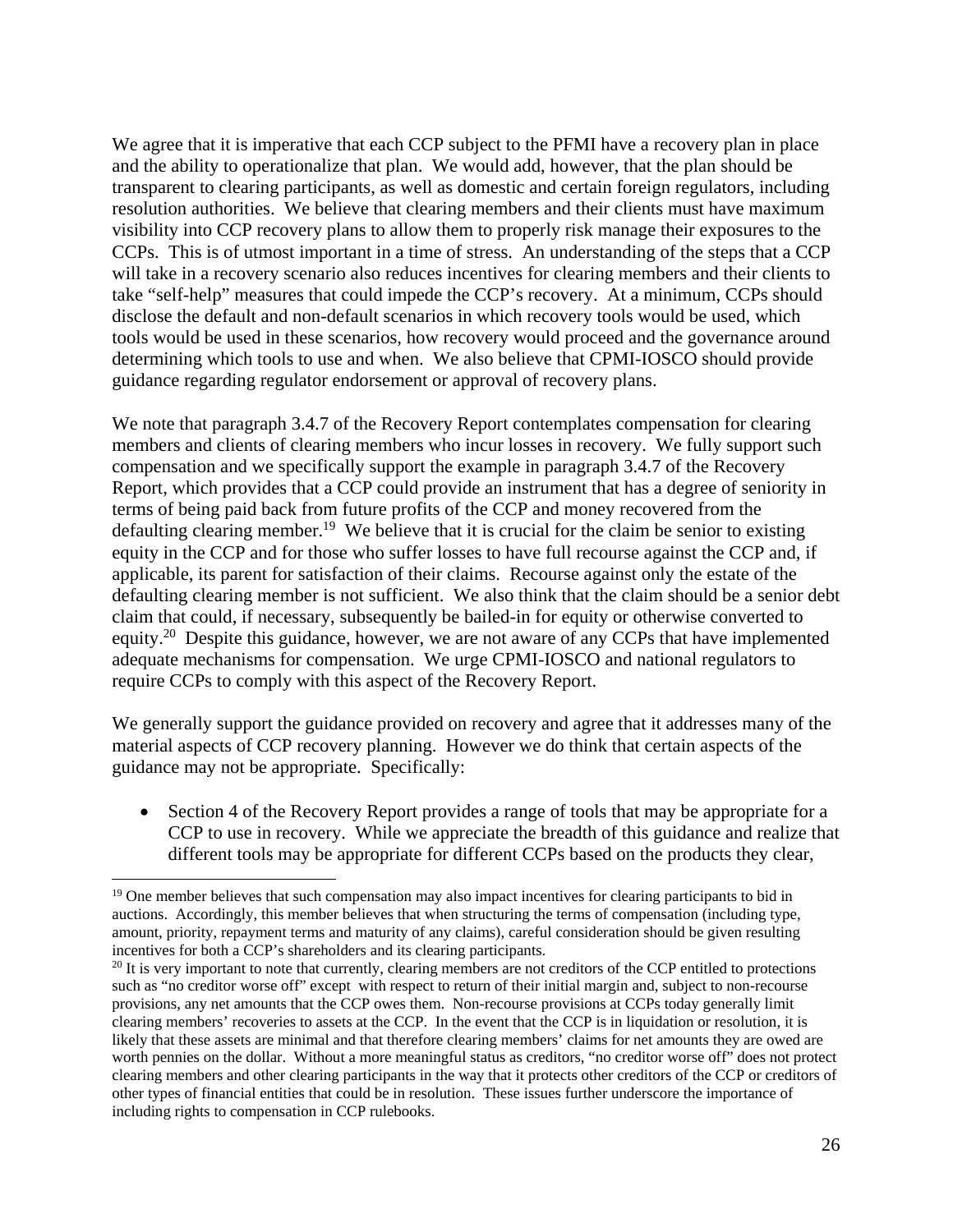their regulatory landscape and their legal structure, we think that more granular and specific guidance would be appropriate at this time.

- Paragraph 4.2.9 of the Recovery Report contemplates uncapped cash calls, which we do not support. Uncapped cash calls prevent clearing members from risk managing their exposure to a CCP on an *ex ante* basis, as well as in a time of distress, and significantly increase the capital that clearing members must hold for their cleared positions with some CCPs. Additionally, regulatory regimes in some jurisdictions such as the European Union and the United States do not permit uncapped cash calls. As a result of these points, we note that CCPs in most jurisdictions have capped cash calls and we believe that the guidance should reflect this position. We also urge CPMI-IOSCO and national regulators to require all CCPs to implement caps on cash calls and member liability generally.
- Paragraphs 4.2.17-4.2.23 of the Recovery Report contemplates variation margin gains haircutting (VMGH) as a recovery tool. While some members support VMGH as a loss allocation tool in recovery with certain limitations others do not. Members who do not support the use of VMGH in recovery believe that "comprehensive loss allocation" beyond funded (*i.e.,* default fund) and unfunded (*i.e.,* capped assessments) mutualized resources would not be appropriate outside of resolution unless remaining resources come from the CCP or its parent. These members maintain that if a CCP exhausts all of its resources and cannot obtain additional resources from its parent, then the CCP is in principle unable to pay its obligations when they come due, and therefore should be placed into resolution. Other members who do not support VMGH in recovery believe that its use could have knock-on effects in an already distressed market, particularly if clearing members causing the four largest losses (assuming "Cover 2" plus one assessment), have already defaulted. One member does not support any use of VMGH in recovery or resolution. Members who support VMGH in recovery believe that it is an effective and efficient loss allocation tool that facilitates a CCP-led recovery, provided that it is subject to strict regulatory oversight and constraints (*e.g.,* quantitative limits) determined on an ex ante basis. These members also believe that VMGH should be used only at the very end of the default "waterfall."
- Paragraphs 4.2.25 and 4.2.26 of the Recovery Report contemplate initial margin haircutting (IMH), which we universally do not support. We believe that IMH is procyclical and could incentivize clearing participants to close out of positions in order to reduce their initial margin requirements at the first sign of distress. This would likely cause further disruption in the market and could impede the CCP's recovery. IMH could also dis-incentivize participation in an auction, as clearing participants may not want to bid on positions that would increase their initial margin requirements. The potential for IMH could incentivize clearing participants to post non-cash collateral in the ordinary course, which could cause undue liquidity constraints in the event of a member default and result in CCPs needing to source liquidity from clearing participants in time of stress. Additionally, if IMH is permitted in some jurisdictions, it could drive clearing participants to clearing only through CCPs in jurisdictions that prohibit IMH. Finally, in many jurisdictions initial margin for uncleared derivatives must now be held with a third-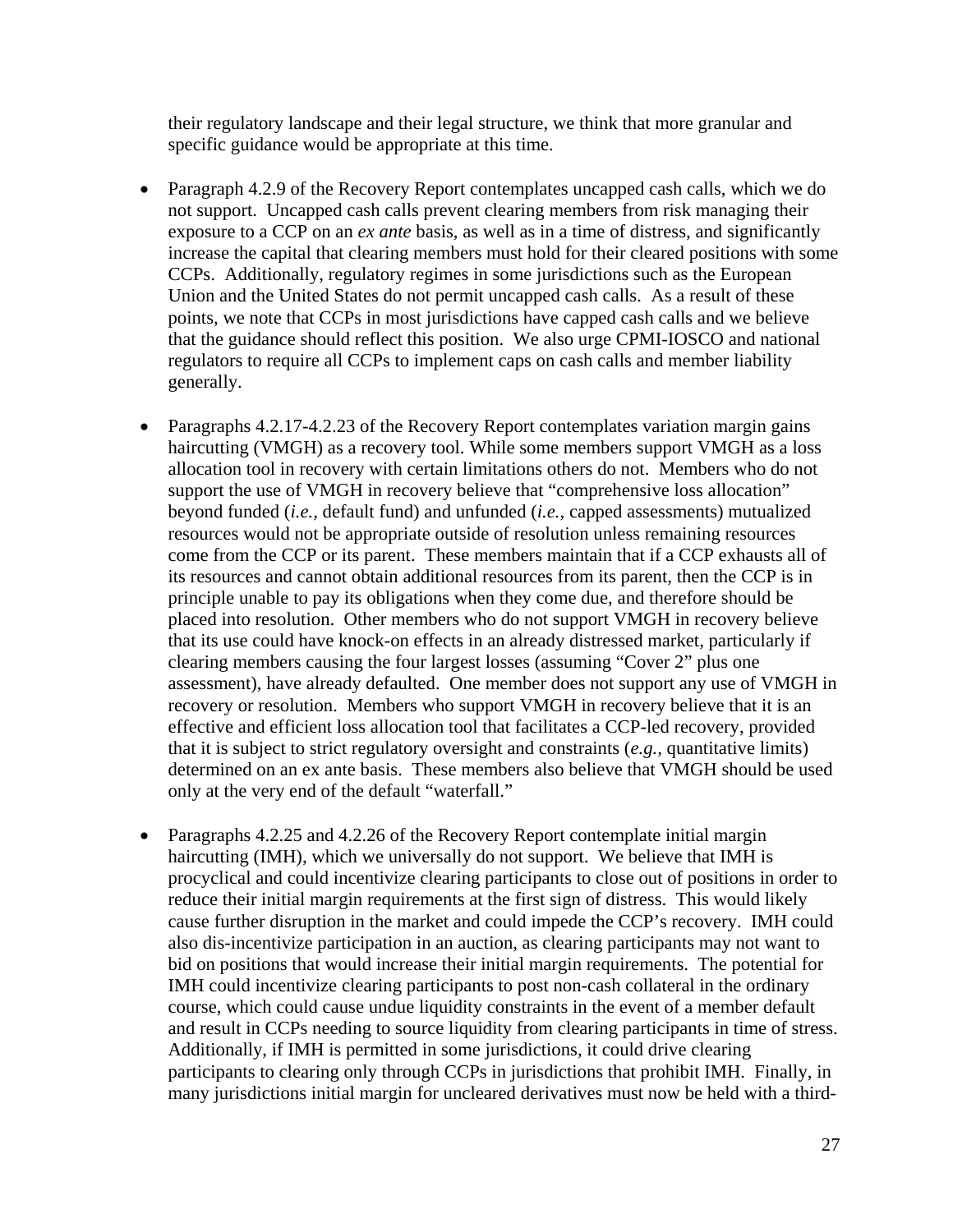party custodian to shield it from the insolvency of the receiving counterparty. Not providing the same degree of protection to initial margin for cleared derivatives could dis-incentivize central clearing, which would be contrary to stated objectives of the G-20.

- Paragraphs 4.4.1-4.4.3 of the Recovery Report cover replenishment of resources. We refer to our comments regarding limitations on aggregate membership liability in the "Coverage" section above and urge CPMI-IOSCO to include such limitations as additional guidance in the Recovery Report.
- Paragraphs 4.5.6-4.5.11 of the Recovery Report contemplate forced allocations of contracts, which we do not support. Forced allocation requires clearing members to take on positions that they may not be suited to risk manage in extreme market conditions.
- Paragraphs 4.5.17-4.5.20 of the Recovery Report contemplate partial tear-ups (PTUs), which we support. However, we believe that such a tool should be subject to strict regulatory oversight and constraints. We also think that guidance is necessary with regard to pricing for PTU. We believe that the price for a torn-up position should be as close to fair market value as possible. However, given that PTUs for many cleared products are likely to be used only upon the failure of an auction in a very distressed market, we question how that price would be determined and believe that CCPs need additional guidance on this point. We note that CCPs contemplate using the last settlement price. However, we do not think that such a price would likely be accurate under relevant market conditions.
- Paragraph 4.6.12 of the Recovery Report contemplates sharing non-default losses with clearing participants, which we do not support. As discussed in the "CCP Contributions to Losses" section above, we believe that CCP capital should be appropriately sized to cover non-default losses.

In addition to the foregoing, we believe that at this time additional guidance would be useful with regard to global coordination of CCP default management. If a clearing member (or multiple clearing members) default(s) to one CCP, it is likely that the clearing member or members will default to other CCPs. Therefore, we think that CCPs and their regulators should undertake comprehensive reviews of how CCP default management processes would interact. Among other things, the review should analyze the results of simultaneous default management processes such as auctions that follow different procedures and seek to harmonize processes across CCPs to reduce operational risks. We also believe that CCPs should adhere to consistent standards regarding secondment requirements to ensure that available trader have sufficient expertise and that clearing members are only required to second traders for a particular asset type/class to one CCP at a time. We suggest cross-CCP fire drills, including cross-CCP fire drills at CCPs that clear similar products, as part of this review.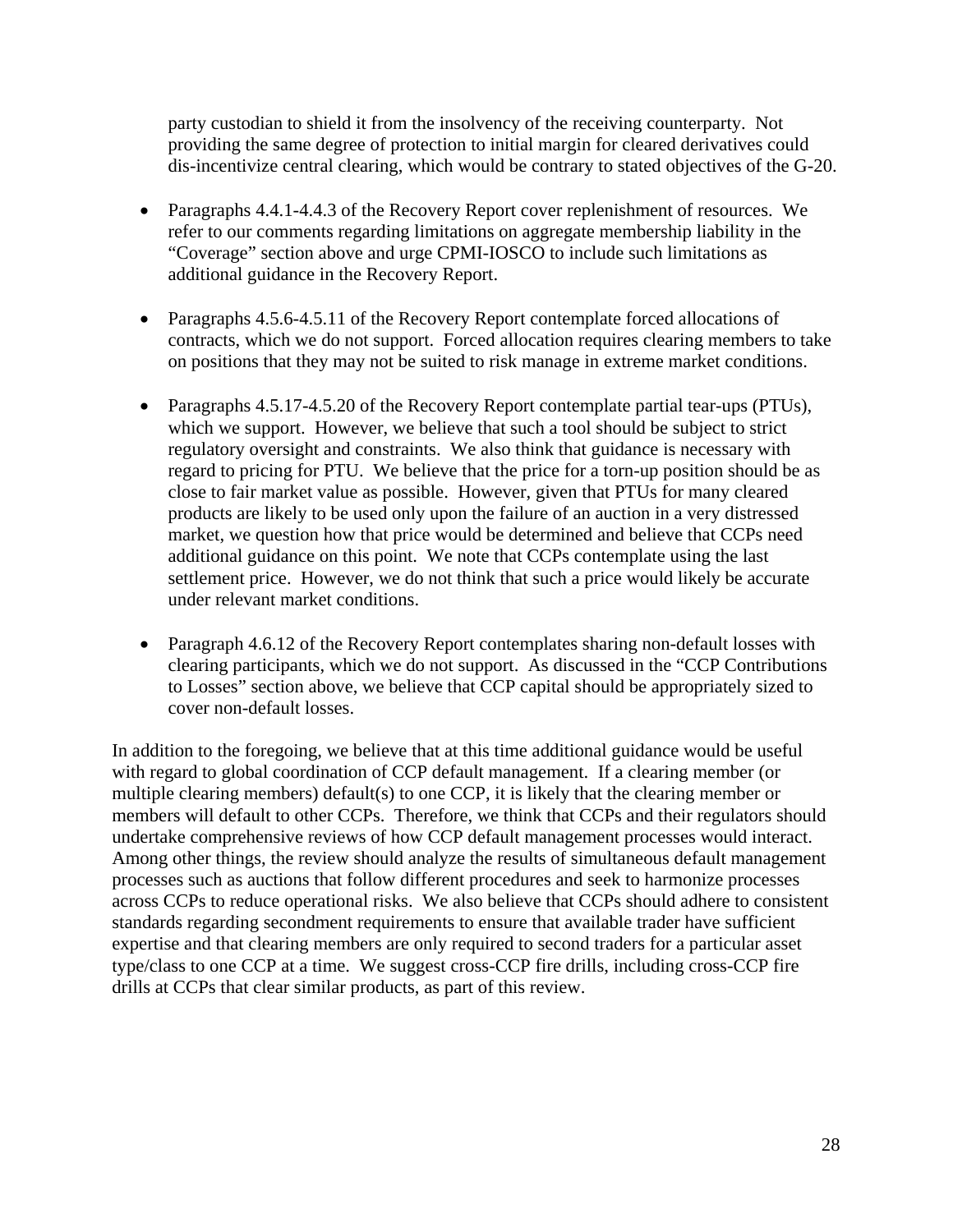### **Other Considerations**

*Is there a need for further guidance on the role of risk committees as an effective means of achieving proper corporate oversight and for receiving input from persons representing stakeholder interests?* 

Please see discussion of risk committees in "Governance" section above.

*Is there a need for guidance regarding governance and the organizational (legal) structure of the CCP?* 

We would support guidance on the organizational (legal) structure of the CCP, provided that such guidance provided flexibility for differences in products cleared, composition of membership and other unique aspects of each different CCP. We believe that any such guidance should be informed by the work of the Financial Stability Board on CCP resolution. Any such guidance should also encourage national regulators to tailor additional guidance to CCPs in their jurisdictions, accounting for applicable legal regimes.

*Is there a need for further guidance on the allocation of default fund requirements among clearing participants?* 

We would support guidance requiring CCPs to disclose their methodology for allocating default fund requirements to its members and other stakeholders.

#### *Is there a need for further guidance on the composition of prefunded financial resources?*

We think that this question could be interpreted in at least two ways: either as a question about composition of different resources in a CCP's default "waterfall" (*e.g.,* initial margin, CCP "skin-in-the-game" and default fund contributions) or as a question about the types of collateral that a CCP should hold as part of the prefunded resources it holds to satisfy its coverage requirements. We would generally support guidance on both of these issues and note that our comments on margin and CCP contributions to losses would be applicable to the first issue. With regard to the second issue, we note that in the event that a CCP is required to use prefunded resources in a stressed environment, it will be crucial for CCPs to have collateral with the most liquid profiles.

*\*\*\*\*\*\*\*\*\*\*\*\*\*\*\*\*\*\*\*\*\*\*\*\*\*\*\*\*\*\*\*\*\*\*\*\*\*\*\*\*\*\*\*\*\*\*\*\*\*\*\*\*\*\*\*\*\*\*\*\*\*\*\*\*\*\**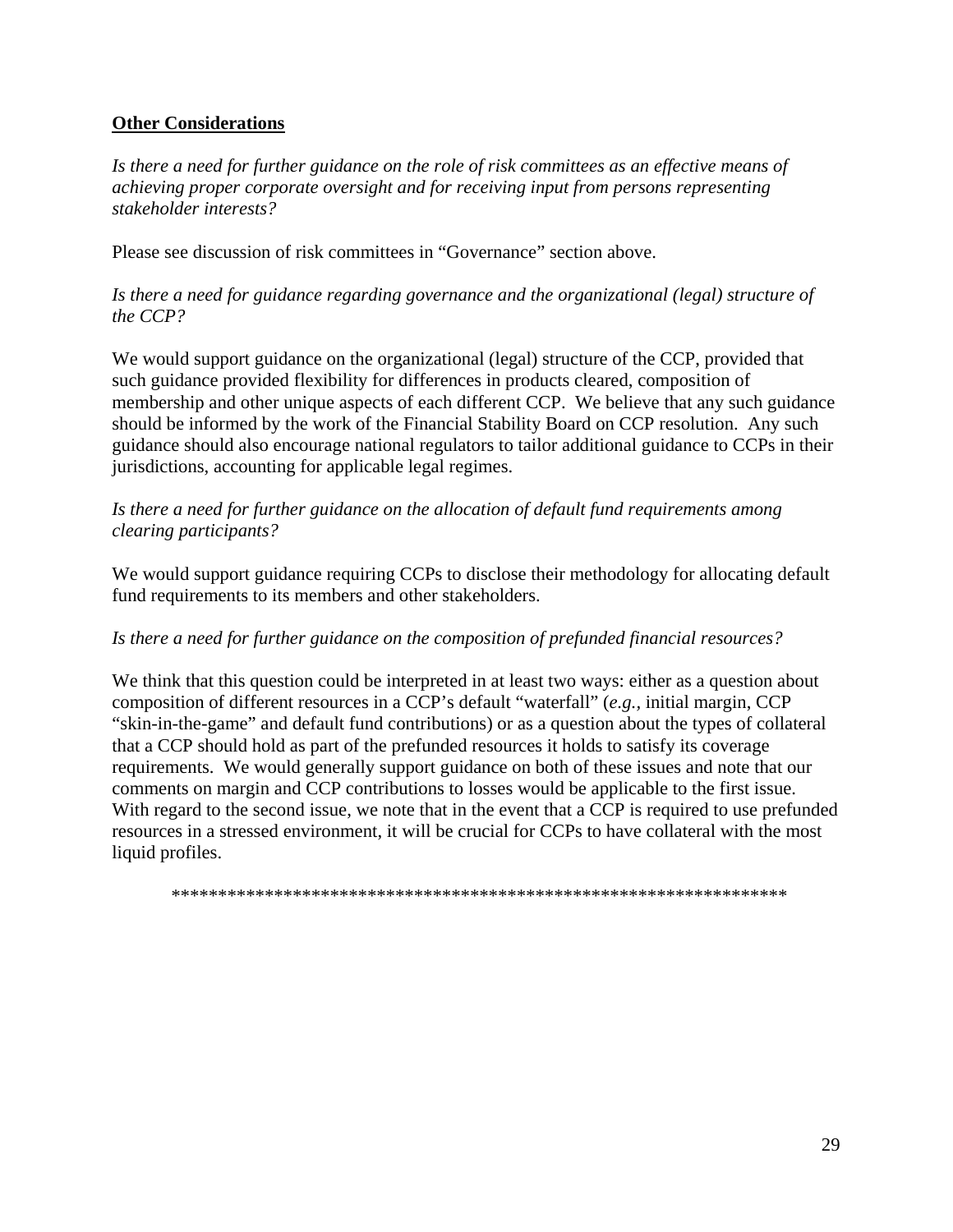We very much appreciate your consideration of our comments. If we may provide further information, please do not hesitate to contact the undersigned or staff at any of the Associations.

Sincerely,

Walt 2. Lublon

Walt L. Lukken President & Chief Executive Officer Futures Industry Association (FIA)

George Handjinicolaou Deputy CEO International Swaps and Derivatives Association, Inc. (ISDA)

David Strongin Executive Director Global Financial Markets Association

 $\mu\mu\mu$ 

Andrés Portilla Managing Director - Regulatory Affairs Institute of International Finance (IIF)

Paige E. Pidano

Paige E. Pidano Managing Director and Senior Associate General Counsel The Clearing House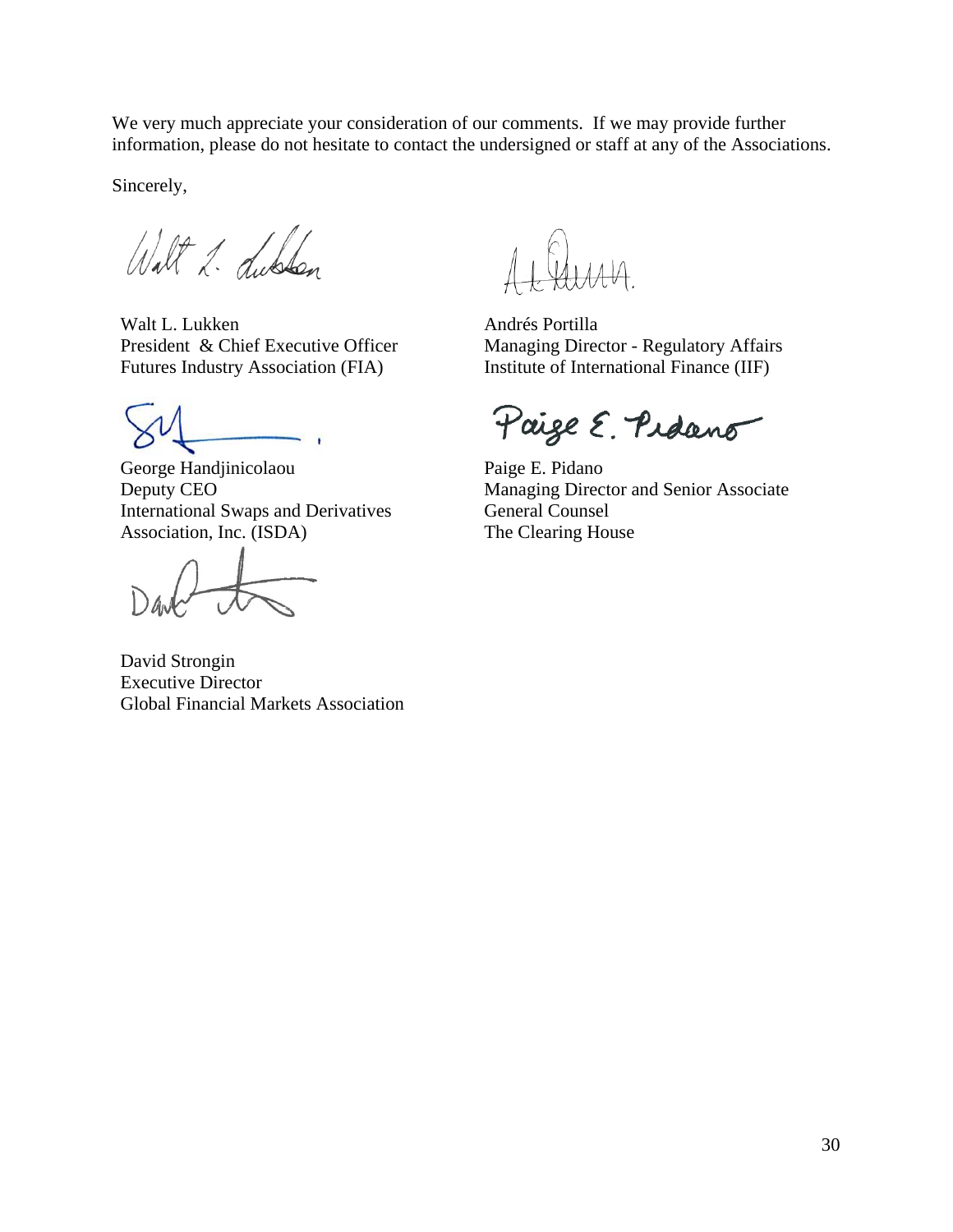### **CCP Transparency on Margin Framework**

A CCP should be required to provide enough information to allow clearing members to accurately replicate the CCP's initial margin model in order to fully evaluate its effectiveness in protecting the CCP and all of its clearing members. Specifically, all CCPs should provide (1) full documentation of the data and algorithms used to calculate initial margin and any add-ons, (2) key assumptions/ parameters (*e.g.,* confidence level and margin period of risk (MPOR)), and (3) independent model validation reports.

In order to replicate margin calculated based upon a Value-at-Risk (VAR) or Expected Shortfall (ES) approach, the following detailed documentation should be provided to clearing members:

- Rationale for chosen approach
- Tiering structure, such as maturity buckets and expiry groups for risk factors.
- Assumptions regarding factor changes (generally either absolute or relative changes)
- Look-back period and specification of any weighting scheme, *e.g.*, exponential weighting with a decay parameter of 0.94
- Full specification of methodologies used to simulate profit-and-loss
	- **Full valuation** 
		- Documentation for calculating initial margin with respect to interest rate swaps using full valuation would, for example, require documentation of the yield curves used for discounting and cash flow generation including data and methodology used for bootstrapping, as well as the method used to calculate discount factors
	- Linear/quadratic approximation
		- Documentation of the specific parameters and their estimations
- For Monte Carlo and parametric VAR or ES
	- Distributional assumptions in simulating risk factors, *e.g.*, factor changes are assumed to be distributed normally
	- Disclosure of any models underlying Monte Carlo simulation (*e.g.*, Black-Scholes, Vasicek)
	- Strategies for estimating necessary parameters, *e.g.*, estimating volatilities with mean absolute deviation
- For Historical simulation VAR or ES
	- Where applicable, filters for data and rationale for filtering
	- $\blacksquare$  Specification of any volatility scaling scheme including
		- Estimation methodology of decay parameter used if an exponential moving average volatility updating scheme is employed
		- Precise implementation methodology (*e.g.,* common decay parameter)
		- Magnitude of any volatility floor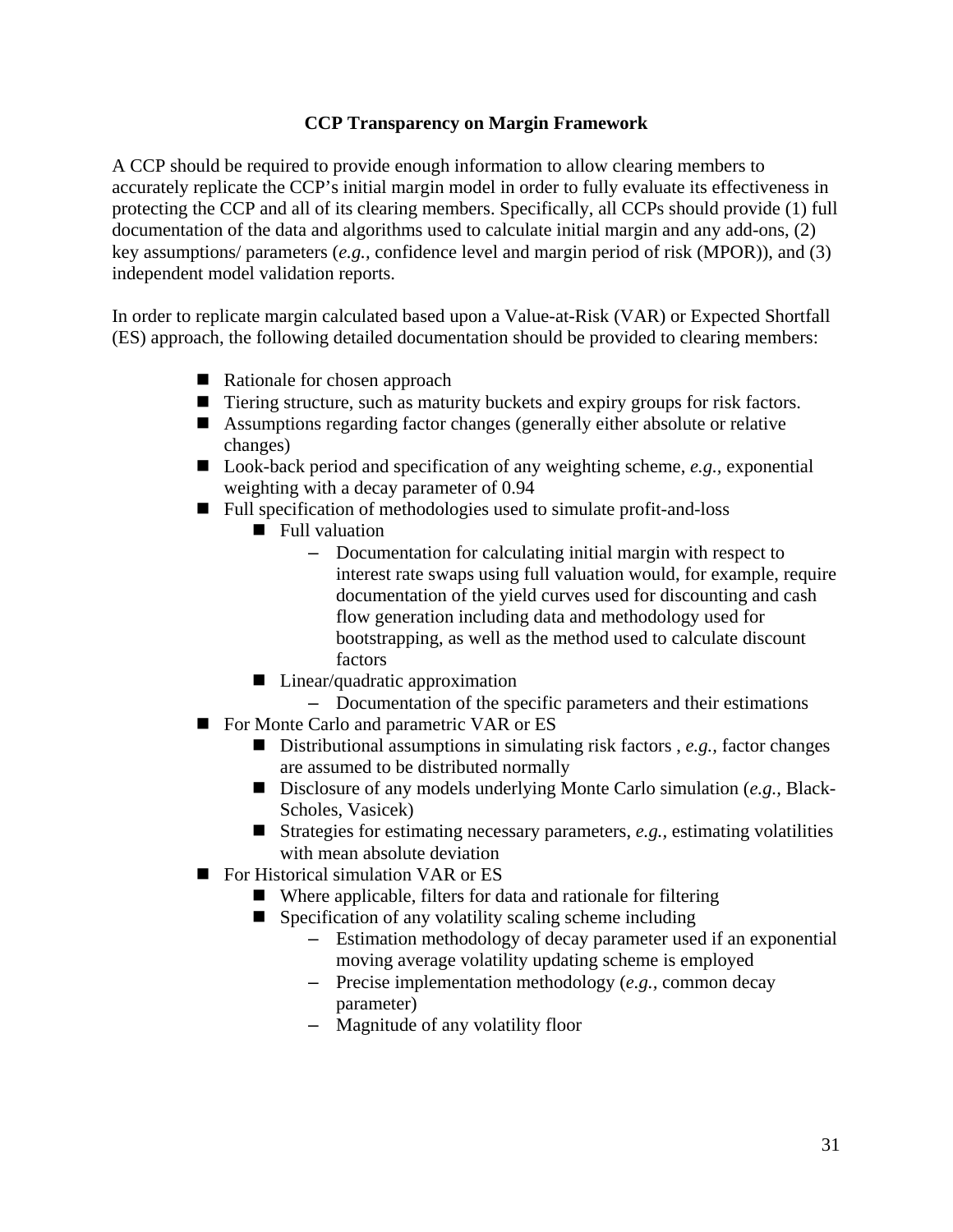### **Initial Margin Methodology Disclosure: Parametric Approaches**

In order to replicate a SPAN or other parametric margin components, documentation should include:

- Rationale for chosen approach
- **Description and discussion of the rationale of all parameters underlying initial** margin (for SPAN, this would be scanning range, inter-month spreads, intercontract credits, short option charge, etc.)
- $\blacksquare$  Full specification of the methodologies by which these parameters are determined, including
	- Underlying data
	- Tiering structure, such as maturity buckets and expiry groups for risk factors
	- Holding period
	- Statistic(s) applied to the data
		- Volatility, min/max, VAR
	- Look-back period and details of any weighting scheme, such as the decay factor for EWMA
	- Confidence level
	- Assumptions regarding factor changes (either absolute or relative changes)
- Documentation of algorithms used to apply these parameters (for SPAN, these algorithms would include how priorities and correlations are determined in applying inter-month spreads to tenor pairs and in applying inter-contract credits to commodity pairs)
- Additions to IM driven by concentration, stress portfolio or other measurements within the default fund

### **Initial Margin Methodology Disclosure: Add-ons to Base Calculation**

It is greatly preferable for CCPs to incorporate commonly established add-ons directly into the upfront initial margin requirement. When this occurs, the CCP would be appropriately allocating the risk across all clearing participants. Any add-ons that seek to capture risks that may not be fully captured by the initial model should be fully documented. Once again, CCPs should seek to provide enough information to allow Clearing Members to accurately replicate the add-on to fully evaluate their effectiveness.

- Thresholds, add-ons are invoked when position size or another metric exceeds a specified value. The values and rationales/underlying analytics supporting the thresholds must be provided to members.
- Common add-ons include:
	- $\blacksquare$  Liquidity Risk / Concentration Risk
		- Calibration and rationale of parameters used for liquidity/concentration risks add-on should be documented (*e.g.,*  penalization factors and thresholds)
		- Market risk from liquidating positions which are large relative to the market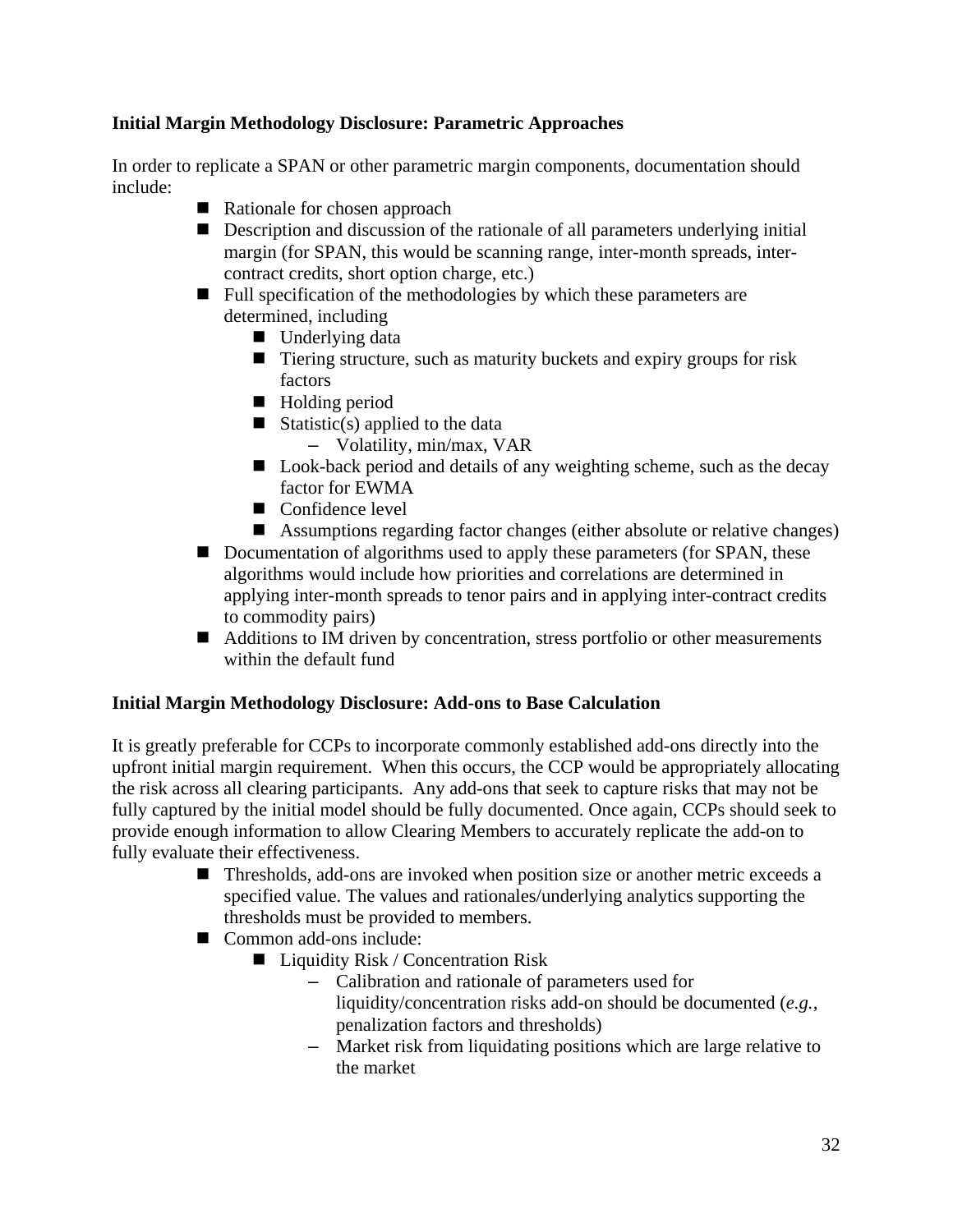- This add-on may involve bid-ask spreads and volume measures and the source of these data should be documented.
- Correlation Risk
	- Market risk owing to changes in correlations during stress periods
- **Basis Risk** 
	- Product P/L not fully captured by risk factors covered by initial margin .
- **Model Risk** 
	- Add-on to cover general failure of initial margin model
- Wrong Way Risk
	- General wrong way risk
		- Where the exposure to a counterparty is likely to increase when the creditworthiness of that counterparty is deteriorating.
	- Specific wong way risk
		- Where a member has a direct exposure to other members' creditworthiness and/ or underlying contracts

#### **Aggregate CCP Level IM Summary Stats Report**

CCPs should compare each day's actual initial margin to the following day(s) profit and loss for each portfolio on a daily basis, and share summary level statistics to all members monthly. Such tests should include a full year of results. Summary statistics should be reported as follows: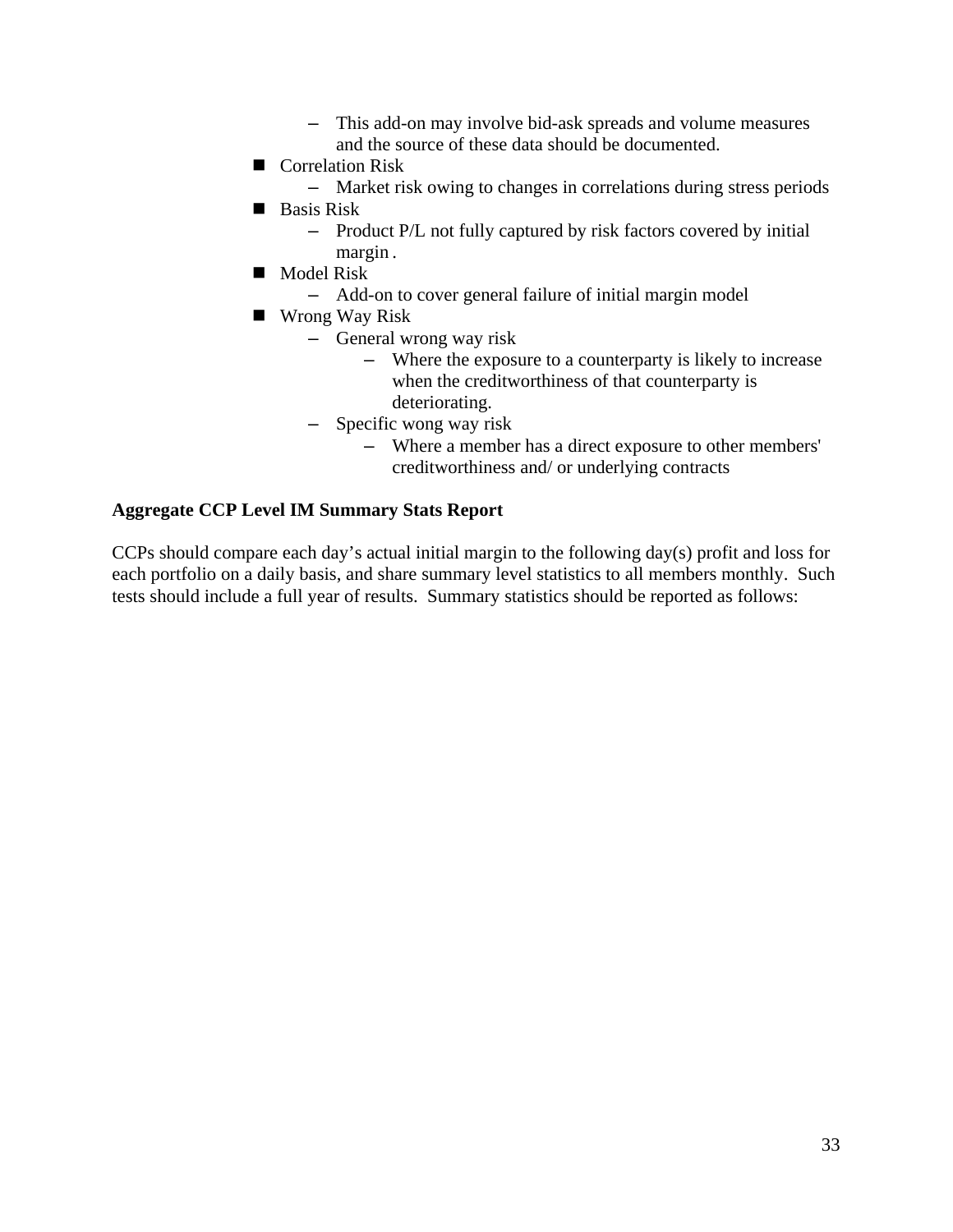| <b>Data Item</b>                        | <b>Description</b>                                                                                                                                                                                                                                                                                                                                                                      |
|-----------------------------------------|-----------------------------------------------------------------------------------------------------------------------------------------------------------------------------------------------------------------------------------------------------------------------------------------------------------------------------------------------------------------------------------------|
| Approach                                | Initial margin requirement on T is compared to the following day(s) profit and loss.<br>The profit and loss should be calculated on the same basis as the initial margin<br>calculation. For example if the initial margin is derived from end of day positions on<br>T, the profit and loss should be the based on the same positions held constant over<br>IM-assumed holding period. |
| <b>Holding Period</b>                   | The period (# of days) of potential future exposure/losses the initial margin is<br>attempting to cover.                                                                                                                                                                                                                                                                                |
| Profit and loss                         | The change in fair value over the holding period of the positions subject to the test.                                                                                                                                                                                                                                                                                                  |
| Market/ Product                         | Name of market (e.g. name of exchange or OTC segment name)/ product (e.g.<br>futures, IRS) subjected to back tests                                                                                                                                                                                                                                                                      |
| # of Members                            | Number of members active in the market under review                                                                                                                                                                                                                                                                                                                                     |
| # of Accounts                           | Number of accounts related to the members under review. For example House and<br>Client(s) accounts. Accounts should include those opened and/or closed during the<br>period.                                                                                                                                                                                                           |
| Look back Period                        | The look back period in the test; this should be at least 12 months. CCPs should be<br>encouraged to use longer periods where possible.                                                                                                                                                                                                                                                 |
| Confidence Level                        | Targeted confidence level that actual IM is intended to cover                                                                                                                                                                                                                                                                                                                           |
| # of Observations                       | Number of business days in the window multiplied by the number of accounts. For<br>example, 250 business days and 20 accounts results in 5000 observations.                                                                                                                                                                                                                             |
| Exceedance (\$)                         | The \$ amount by which the profit and loss exceeds the initial margin when a breach<br>occurs.                                                                                                                                                                                                                                                                                          |
| Sum of Exceedances (\$)                 | Sum of the exceedance values across all breaches over the window being<br>observed.                                                                                                                                                                                                                                                                                                     |
| Maximum Exceedance (\$)                 | The maximum exceedance across all breaches                                                                                                                                                                                                                                                                                                                                              |
| Average Exceedance (\$)                 | Average exceedance across all breaches                                                                                                                                                                                                                                                                                                                                                  |
| Number of Exceedances                   | Number of account level breaches                                                                                                                                                                                                                                                                                                                                                        |
| Coverage Rate                           | (total observations)-(number of exceedances) / (total observations)                                                                                                                                                                                                                                                                                                                     |
| <b>Total Initial Margin Requirement</b> | Initial margin requirement at aggregate market level under test. . The initial margin<br>requirement should exclude any margin add-ons as these will not usually be<br>observed in the profit and loss calculation. However if the CCP includes margin<br>add-ons as part of the backtest, then the CCP should clearly state so.                                                        |
| Remarks                                 | Supporting comments to explain the results (if needed)                                                                                                                                                                                                                                                                                                                                  |

#### **Member Portfolio Level Back Tests and Summary Statistics**

Anonymous member-level portfolio back tests generated from comparing static portfolios over a full look back period of profit and loss should be shared with members on a monthly basis, along with summary statistics as listed below. Summary statistics should be reported at the aggregate CCP level as well as shared at an anonymous individual clearing member portfolio level.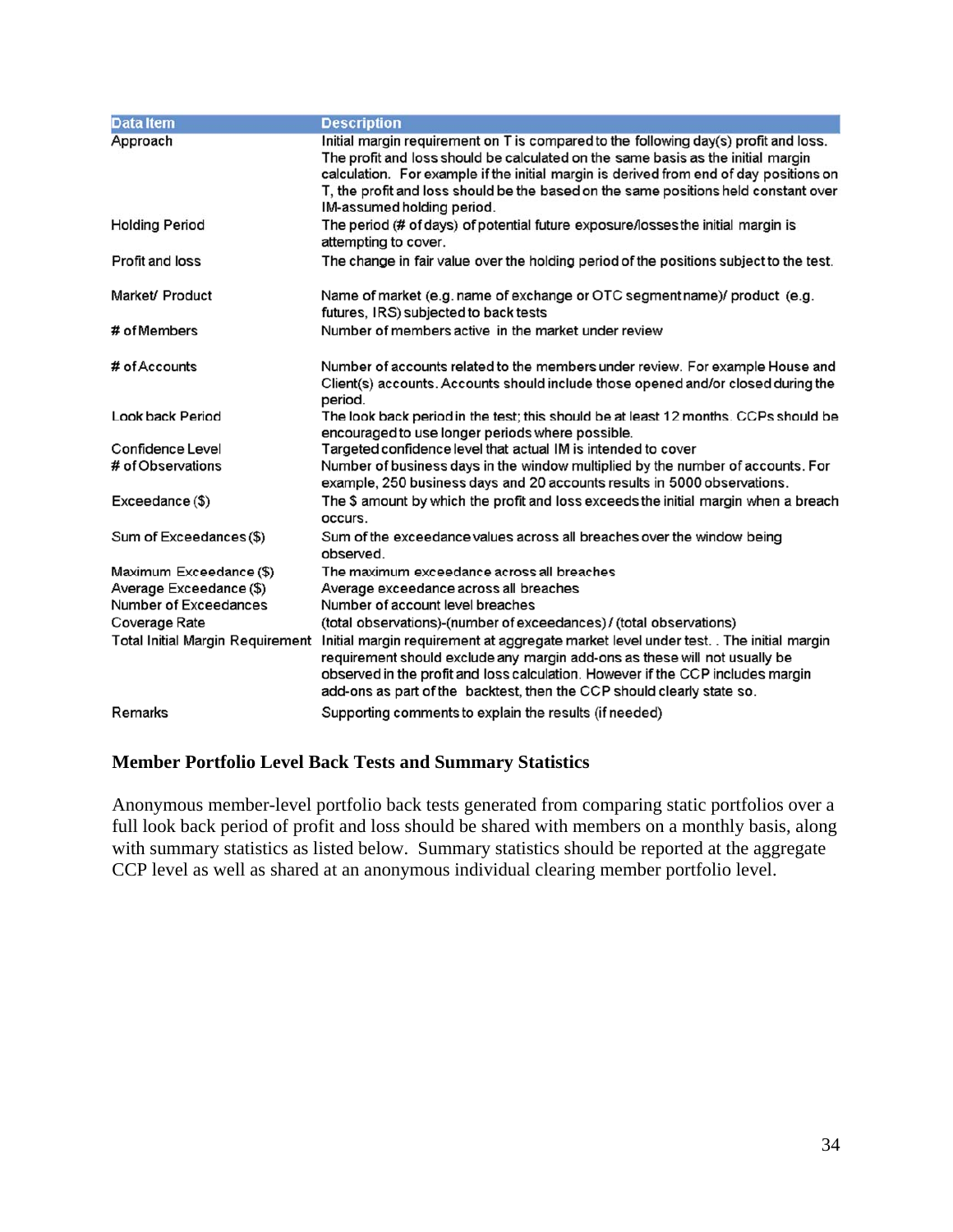| <b>Data Item</b>        | <b>Description</b>                                                                                                                                                                                                                                                                                                                                                                     |
|-------------------------|----------------------------------------------------------------------------------------------------------------------------------------------------------------------------------------------------------------------------------------------------------------------------------------------------------------------------------------------------------------------------------------|
| Approach                | Initial margin portfolio requirement on T is compared against portfolio P&L based on<br>current portfolio held constant over the defined holding period and look back period.                                                                                                                                                                                                          |
| <b>Holding Period</b>   | The period (# of days) of potential future exposure/losses the initial margin is attempting to<br>cover.                                                                                                                                                                                                                                                                               |
| Profit and loss         | The change in fair value over the holding period of the positions subject to the test.                                                                                                                                                                                                                                                                                                 |
| Market/ Product         | Name of market (e.g. name of exchange or OTC segment name)/ product (e.g. futures,<br>IRS) subjected to back test                                                                                                                                                                                                                                                                      |
| # of Members            | Number of members active in the market under review                                                                                                                                                                                                                                                                                                                                    |
| # of Accounts           | Number of accounts per member and at aggregate level under review. For example House<br>and Client(s) accounts. Accounts should include those opened and/or closed during the<br>period.                                                                                                                                                                                               |
| Look back period        | The look back period in the test; this should be at least 12 months. CCPs should be<br>encouraged to use longer periods where possible.                                                                                                                                                                                                                                                |
| Confidence Level        | Targeted confidence level that actual IM is intended to cover. Separate test may also<br>include "IM's" calibrated to lower confidence levels (95%, 90%) purely to facilitate testing.                                                                                                                                                                                                 |
| # of Observations       | Number of business days in the window multiplied by the number of accounts. For example,<br>250 business days and 20 accounts results in 5000 observations. This statistic should also<br>be provided at a member level.                                                                                                                                                               |
| Exceedance (\$)         | The \$ amount by which the profit and loss exceeds the initial margin when a breach occurs.<br>This should be reported a member level and aggregate CCP level.                                                                                                                                                                                                                         |
| Sum of Exceedances (\$) | Sum of the exceedance values across all breaches over the window being observed. This<br>should be reported a member level and aggregate CCP level.                                                                                                                                                                                                                                    |
| Maximum Exceedance (\$) | The maximum exceedance across all breaches. This should be reported a member level<br>and aggregate CCP level.                                                                                                                                                                                                                                                                         |
| Coverage Rate           | (total observations)-(number of exceedances) / (total observations) .This should be reported<br>a member level and aggregate CCP level.                                                                                                                                                                                                                                                |
|                         | Total Initial Margin Requirement Initial margin requirement at aggregate market level and portfolio level under test. . The<br>initial margin requirement should exclude any margin add-ons as these will not usually be<br>observed in the profit and loss calculation. However if the CCP includes margin add-ons as<br>part of the back test, then the CCP should clearly state so. |
| <b>Frequency Test</b>   | Test to evaluate whether frequency of breaches is not significantly larger than that<br>predicted by the target confidence level (e.g., Kupiec test)                                                                                                                                                                                                                                   |
| <b>Clustering Test</b>  | Test to evaluate whether breaches occur at random or whether clustering indicates<br>otherwise (e.g., Christoffersen Test).                                                                                                                                                                                                                                                            |

# **Hypothetical Portfolio Level Back Tests and Statistics**

Hypothetical portfolio back testing can be very informative, as long as portfolio composition is revealed in detail with rationale along with the following data items/statistics and full back-test reports. Statistics and full back-test reports should be shared with members by each hypothetical portfolio level.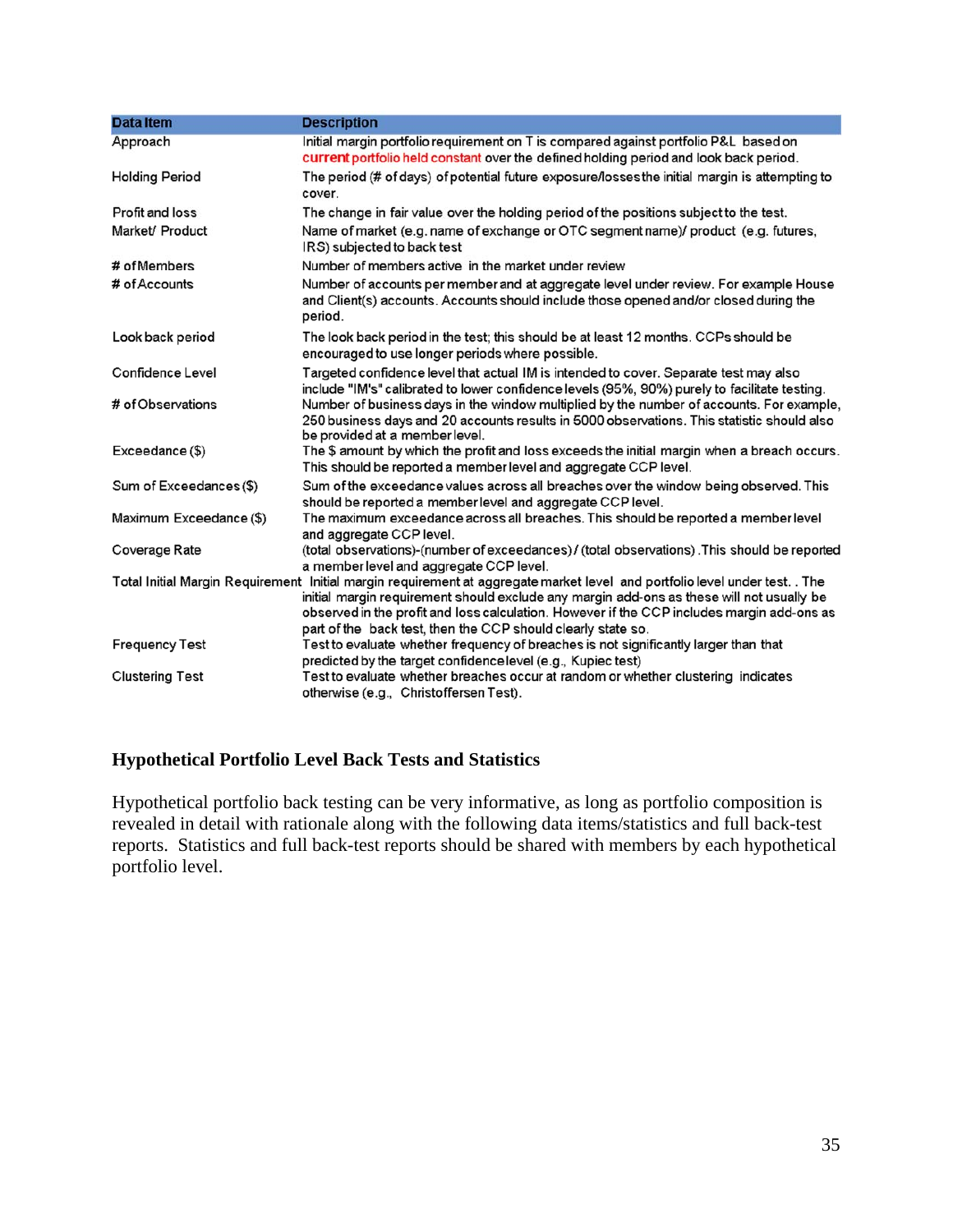| <b>Data Item</b>           | <b>Description</b>                                                                                                                                                                                                                                                                                                                                   |
|----------------------------|------------------------------------------------------------------------------------------------------------------------------------------------------------------------------------------------------------------------------------------------------------------------------------------------------------------------------------------------------|
| Approach                   | Initial margin portfolio requirement on T is compared against portfolio P&L on a hypothetical<br>portfolio held constant over the defined holding period and for a given look back period.                                                                                                                                                           |
| <b>Holding Period</b>      | The period (# of days) of potential future exposure/losses the initial margin is attempting to<br>cover.                                                                                                                                                                                                                                             |
| Profit and loss            | The change in fair value over the holding period of the positions subject to the test.                                                                                                                                                                                                                                                               |
| Market/ Product            | Name of market (e.g. name of exchange or OTC segment name)/ product (e.g. futures,<br>IRS) subjected to back test                                                                                                                                                                                                                                    |
| Hypothetical Portfolio (s) | Position-by-position listing of each portfolio's contents.                                                                                                                                                                                                                                                                                           |
|                            |                                                                                                                                                                                                                                                                                                                                                      |
| Look back period           | The look back period in the test; this should be at least 12 months. CCPs should be<br>encouraged to use longer periods where possible.                                                                                                                                                                                                              |
| Confidence Level           | Targeted confidence level that actual IM is intended to cover. Separate test may also<br>include "IM's" calibrated to lower confidence levels (95%, 90%) purely to facilitate testing.                                                                                                                                                               |
| # of Observations          | Number of business days in the window for the given portfolio back test.                                                                                                                                                                                                                                                                             |
| Exceedance (\$)            | The \$ amount by which the profit and loss exceeds the initial margin when a breach occurs.                                                                                                                                                                                                                                                          |
| Sum of Exceedances (\$)    | Sum of the exceedance values across all breaches over the window being observed.                                                                                                                                                                                                                                                                     |
| Maximum Exceedance (\$)    | The maximum exceedance across all breaches.                                                                                                                                                                                                                                                                                                          |
| Coverage Rate              | (total observations)-(number of exceedances) / (total observations).                                                                                                                                                                                                                                                                                 |
|                            | Total Initial Margin Requirement Initial margin requirement of portfoliounder test. . The initial margin requirement should<br>exclude any margin add-ons as these will not usually be observed in the profit and loss<br>calculation. However if the CCP includes margin add-ons as part of the back test, then the<br>CCP should clearly state so. |
| <b>Frequency Test</b>      | Test to evaluate whether frequency of breaches is not significantly larger than that<br>predicted by the target confidence level (e.g., Kupiec test)                                                                                                                                                                                                 |
| <b>Clustering Test</b>     | Test to evaluate whether breaches occur at random or whether clustering indicates<br>otherwise (e.g., Christoffersen Test).                                                                                                                                                                                                                          |

### **Factor Level Back Tests and Statistics**

Factor-level back testing is most typically applicable to parametric approaches like SPAN, and can be viewed as an indirect approach to back testing. It simply tests the performance of parameters (across all member portfolios) upon which initial margin is derived. Given the large number of CCPs still using SPAN, this is an important type of back test to include within any CCP industry level request. Both summary level statistics and full factor level back-test reports should be shared with members.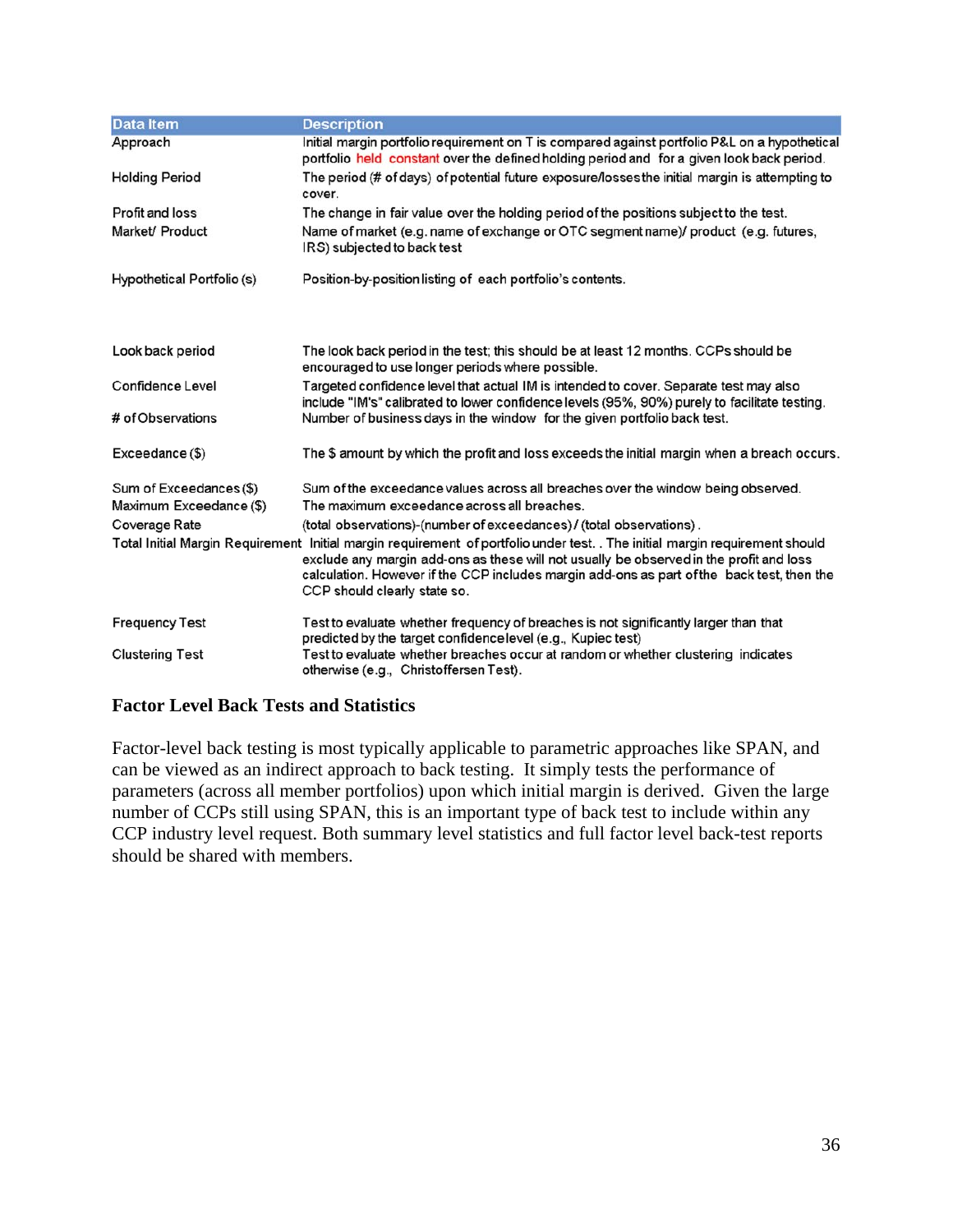| <b>Data Item</b>            | <b>Description</b>                                                                                                                                                                                                       |
|-----------------------------|--------------------------------------------------------------------------------------------------------------------------------------------------------------------------------------------------------------------------|
| Approach                    | The parameters underlying IM are tested against relevant factor data (for example, for<br>SPAN IM for a futures contract might compare the "scanning range" paramter against<br>actual changes in in the contract price) |
| <b>Holding Period</b>       | The period (# of days) of potential future exposure/losses the initial margin is attempting to<br>cover.                                                                                                                 |
| Market/ Product             | Name of market (e.g. name of exchange or OTC segment name)/ product (e.g. futures,<br>IRS) subjected to factor level back test                                                                                           |
| <b>Parameter Under Test</b> | Name and description of the IM parameter being tested. For example, the parameter<br>might be "CDS Index Basis: the risk that CDS Index Spread deviates from those predicted<br>by the underlying CDS contracts".        |
| Factor                      | Factor(s) employed in back test. For the "CDS Index Basis" the factor might include the<br>five years of CDS Index Spread less that predicted by the spreads of udnerlying CDS<br>contracts"                             |
| Look back period            | The look back period in the test; this should be at least 12 months. CCPs should be<br>encouraged to use longer periods where possible.                                                                                  |
| Confidence Level            | Targeted confidence level that actual IM is intended to cover. Separate test may also<br>include "IM's" calibrated to lower confidence levels (95%, 90%) purely to facilitate testing.                                   |
| # of Observations           | Number of business days in the window for the factor level back test.                                                                                                                                                    |
| Exceedance                  | The amount by which factor exceeds parameter value in a given instance                                                                                                                                                   |
| Sum of Exceedances          | Sum of the exceedance values across all breaches over the window being observed.                                                                                                                                         |
| Maximum Exceedance          | The maximum exceedance across all breaches.                                                                                                                                                                              |
| Coverage Rate               | (total observations)-(number of exceedances) / (total observations) .                                                                                                                                                    |

### **Product Level Back Tests**

CCPs should undertake both portfolio and product-level back testing. Assuming a portfolio is relatively diversified, relying on portfolio-level back testing only may allow conservativelymargined products to mask under-margined products. Product-level back testing should capture spreads and butterflies in addition to forward outrights, as margin offsets can be overstated for these strategies.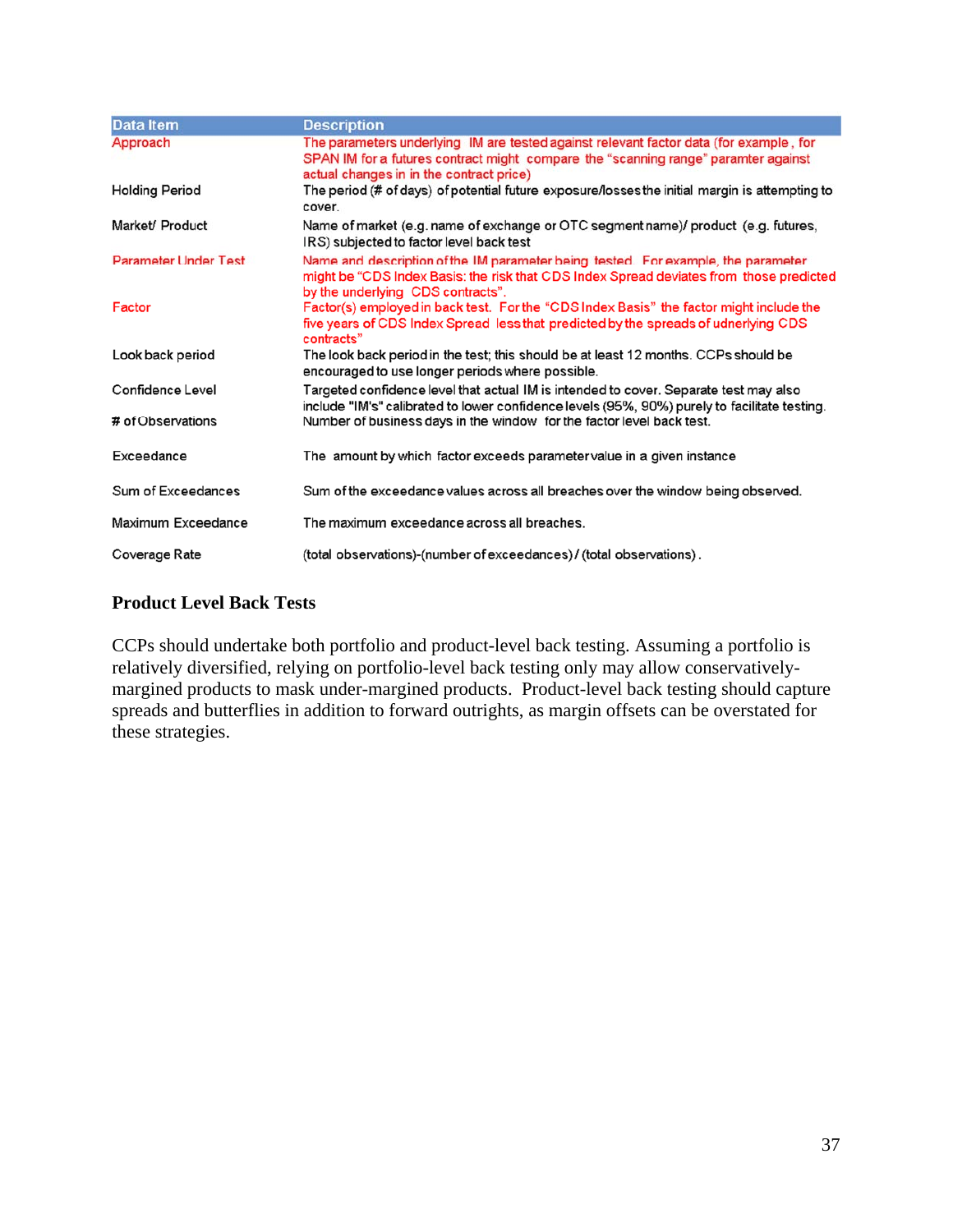

FIA is the leading trade organization for the futures, options, and cleared swaps markets worldwide. FIA's membership includes clearing firms, exchanges, clearinghouses, and trading firms from more than 25 countries as well as technology vendors, lawyers, and other professionals serving the industry. FIA's mission is to support open, transparent, and competitive markets, to protect and enhance the integrity of the financial system, and to promote high standards of professional conduct.



The Global Financial Markets

Association (GFMA) brings together three of the world's leading financial trade associations to address the increasingly important global regulatory agenda and to promote coordinated advocacy efforts. The Association for Financial Markets in Europe (AFME) in London and Brussels, the Asia Securities Industry & Financial Markets Association (ASIFMA) in Hong Kong and the Securities Industry and Financial Markets Association (SIFMA) in New York and Washington are, respectively, the European, Asian and North American members of GFMA. For more information, visit http://www.gfma.org.



The Institute of International Finance is the global association of the financial industry, with close to 500 members from 70 countries. Its mission is to support the financial industry in the prudent management of risks; to develop sound industry practices; and to advocate for regulatory, financial and economic policies that are in the broad interests of its members and foster global financial stability and sustainable economic growth. IIF members include commercial and investment banks, asset managers, insurance companies, sovereign wealth funds, hedge funds, central banks and development banks. For more information visit www.iif.com.